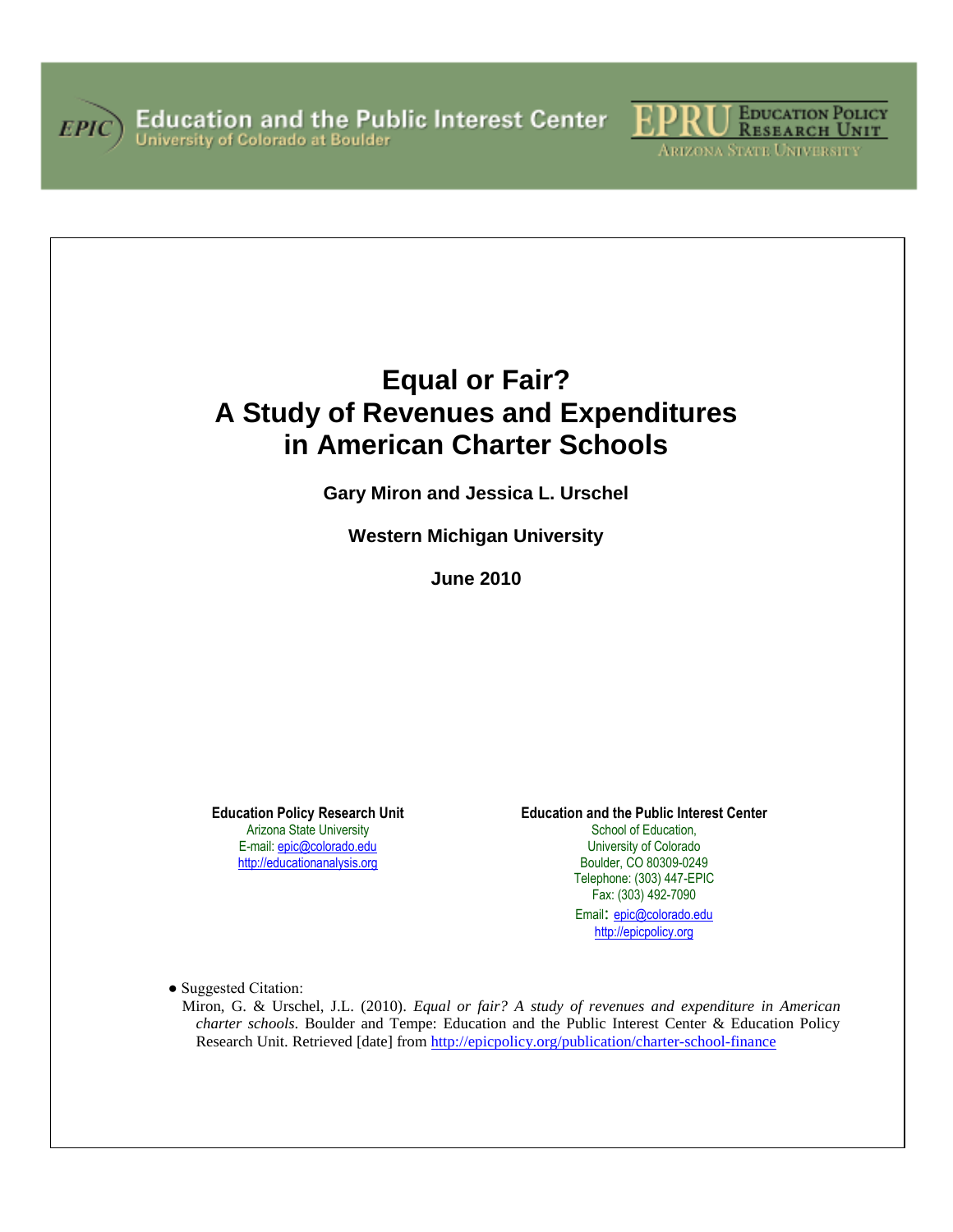Kevin Welner: Editor Patricia H. Hinchey: Academic Editor Erik Gunn: Managing Editor

One of a series of Policy Briefs made possible in part by funding from the Great Lakes Center for Education Research and Practice.

EPIC/EPRU policy briefs are peer reviewed by members of the Editorial Review Board. For information on the board and its members, visit: <http://epicpolicy.org/editorial-board>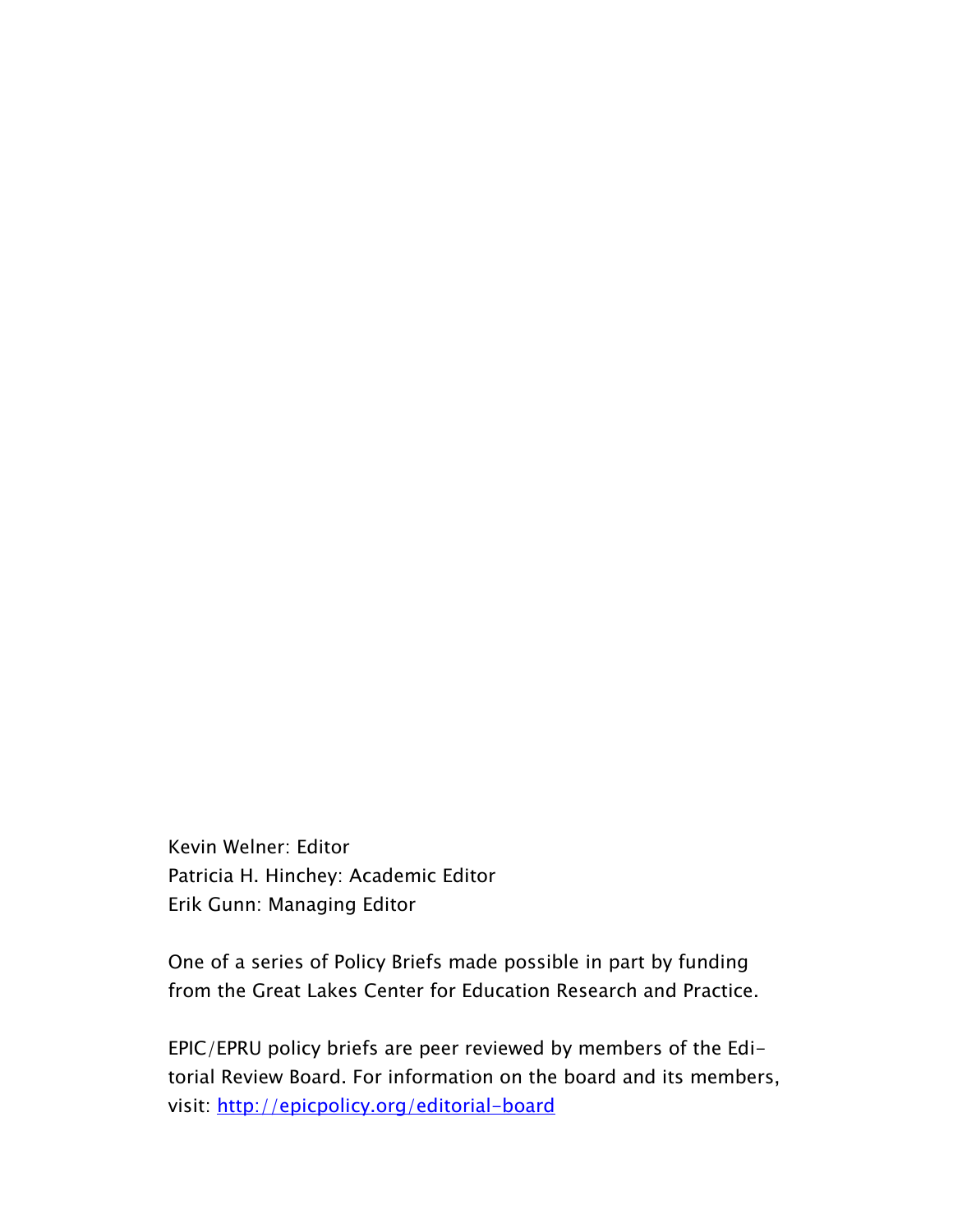## **Equal or Fair? A Study of Revenues and Expenditures in American Charter Schools**

Gary Miron and Jessica L. Urschel

## *Executive Summary*

Advocates and opponents wrangle continuously over whether charter schools receive too little or too much funding. This study of available national data provides a comprehensive and detailed review of charter school finance and uncovers patterns in both income and expenditures. Charter schools managed by education management organizations (EMOs) receive particular attention.

This study's research questions focus on examining and comparing the amounts and sources of revenues and expenditures between charter schools and traditional public schools, and among several categories of charter school.

The study identifies and compares data for nine comparison groups, across and within states: (1) all schools in the country, (2) public school districts housing only traditional public schools, (3) public school districts housing EMO-operated charter schools, (4) all charter schools, (5) independent (self-managed) charter schools, (6) charter schools managed by EMOs, (7) charter schools operated by *for-profit* EMOs, (8) charter schools operated by *nonprofit* EMOs, and (9) virtual charter schools.

Data come from the National Public Education Financial Survey (NPEFS) for School Year 2006–07, the most recent year for which national school finance data are available. Spending by category is reported both as a percentage of *Total Current Expenditures* (TCE) and as a per-pupil amount.

## **Key Findings**

*Revenues*: On first appearance, charter schools receive less revenue per pupil (\$9,883) than traditional public schools (\$12,863). However, this direct comparison may be misleading because of the different ways states channel monies to charters and because charters may not be reimbursed for services they do not provide. Largely because of their unique funding formulas, states differ dramatically in the amount, sources, and patterns of revenues that both charter schools and traditional public schools receive. Moreover, charter schools receive private revenue that is largely absent from the national data.

*Expenditures*: In most states, charter schools report spending less money per pupil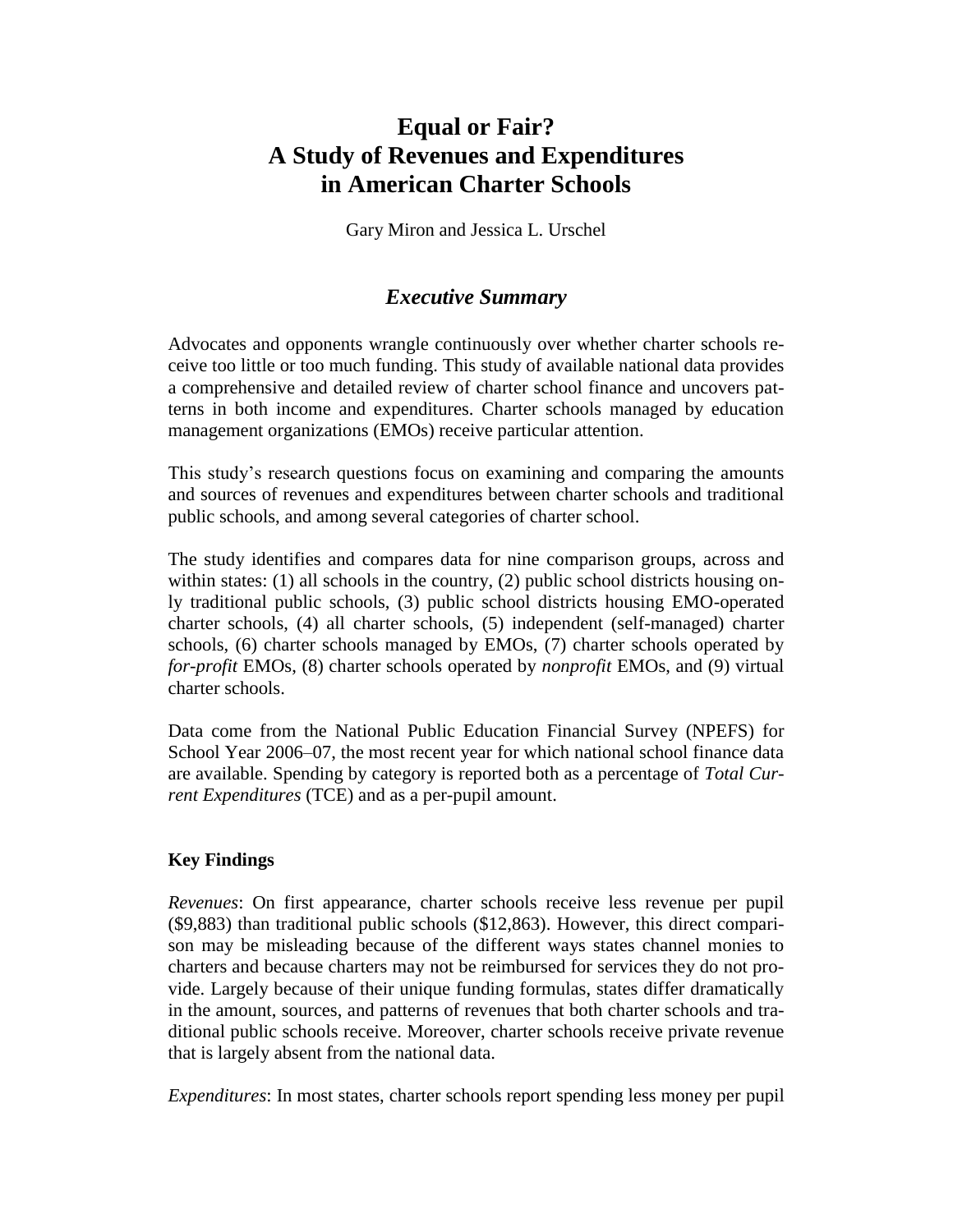than traditional public schools. They spend less on instruction, student support services and teacher salaries. This study finds, however, that charter schools pay more for administration, both as a percentage of overall spending as well as for the salaries they pay administrative personnel.

Traditional public schools often receive revenues and spend money for a range of services that charter schools do not provide, resulting in "apples to oranges" comparisons. This study finds indications that differences in revenues and expenditures can be largely explained by higher spending by traditional public schools for special education, student support services, transportation, and food services.

When charter schools and traditional public schools have similar programs and services and when they serve similar students, funding levels should be equal in order to be considered fair. However, as long as traditional public schools are delivering more programs, serving wider ranges of grades, and enrolling a higher proportion of students with special needs, they will require relatively higher levels of financial support. Under these circumstances, differences or inequality in funding can be seen as reasonable and fair.

This study points out the importance of more research, and better quality research, on charter school finance. Improvements in research, however, require improvements in the availability and completeness of financial data.

Four appendices with detailed data on revenues and expenditures broken out by state are available for readers who wish to examine state-specific data.

## **A Cautionary Note**

It is important to remember that wide variations exist within each comparison group as well as within and across states. States vary extensively in funding, and within a single state, it is possible to find some charter schools are minimally supported, while others are generously supported. Moreover, there are wide variations among the services schools provide and the students they serve, with traditional public schools serving a wider range of grades and a higher proportion of students with special needs. Under these circumstances, differences or inequality in funding might be deemed rational and reasonable.

As a consequence, care must be taken to avoid the simplistic use of raw numbers, as they may be misleading. This study points to several places where policymakers need to look more closely when considering funding formulas and charter policy. Even more importantly, it highlights the crucial gaps in data that need to be filled in order to bring greater precision to charter school finance studies.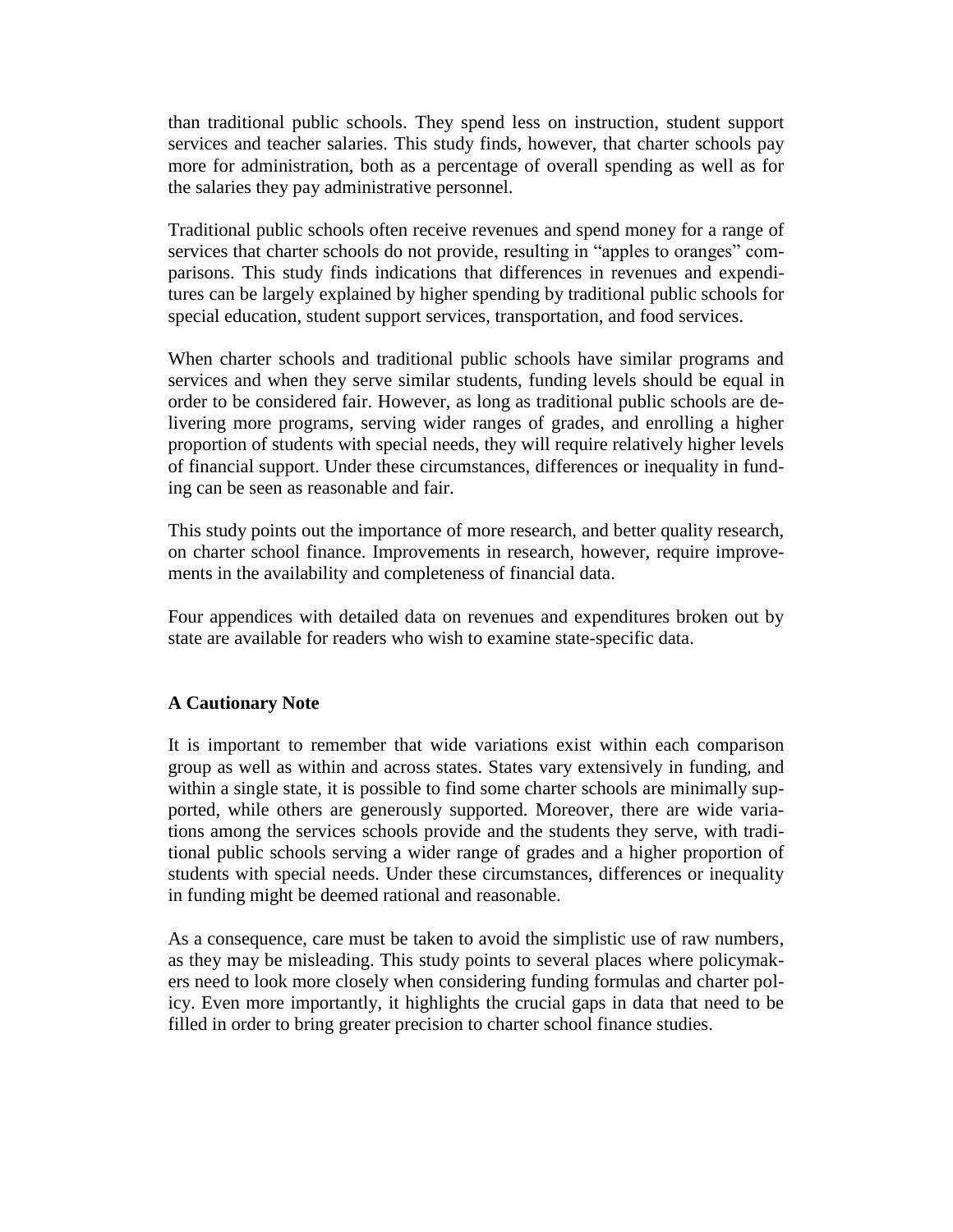## **Equal or Fair? A Study of Revenues and Expenditures in American Charter Schools**

Gary Miron and Jessica L. Urschel

## *Introduction<sup>1</sup>*

Charter schools are among the most widely discussed and debated school reform idea in the United States, with all but 10 states having passed enabling legislation. The nearly 5,000 charter schools created over the past two decades now serve some 1.5 million students.

No less controversial than the creation and expansion of charter schools is the highly contentious topic of how they should be financed. Advocates and opponents have consistently argued that charter schools are either over-funded or under-funded, with some arguing that charters are positioned to do more with less money while others contend that allocations provided are unfair and insufficient for operating needs. While there are many reasons for such persistent contradictions and controversy, a critical factor is a shortage of reliable analyses of charter school finance. Reports have generally been based on small numbers of schools, or limited to a single variable (such as funding for facilities)—or both. Several other factors also cloud the picture:

- Funding formulas for both public and charter schools tend to be complex, relying on many factors and variables.
- Funding formulas for charter schools vary extensively from state to state, so that findings from one state cannot be assumed to apply to other states.
- $\bullet$ Many types and sources of revenues are not easily captured or are not reported by schools and state agencies, or both. For example, schools' general operating funds may be supplemented by allocations for capital investments, or for such supplemental services as transportation, vocational programs, or school health programs. Moreover, many charter schools secure large sums of private revenues, often kept outside the purview of analysts. $<sup>2</sup>$ </sup>
- A steady stream of new analyses and position papers on charter school finance often adds confusion by presenting selective data or partial evidence to support the ideological positions of research sponsors.

Despite these difficulties, the steady growth of charter schools and political support for them makes it essential to look as closely as possible at charter school finance in order to better understand its many aspects. Such analysis and understanding are the goals of this report.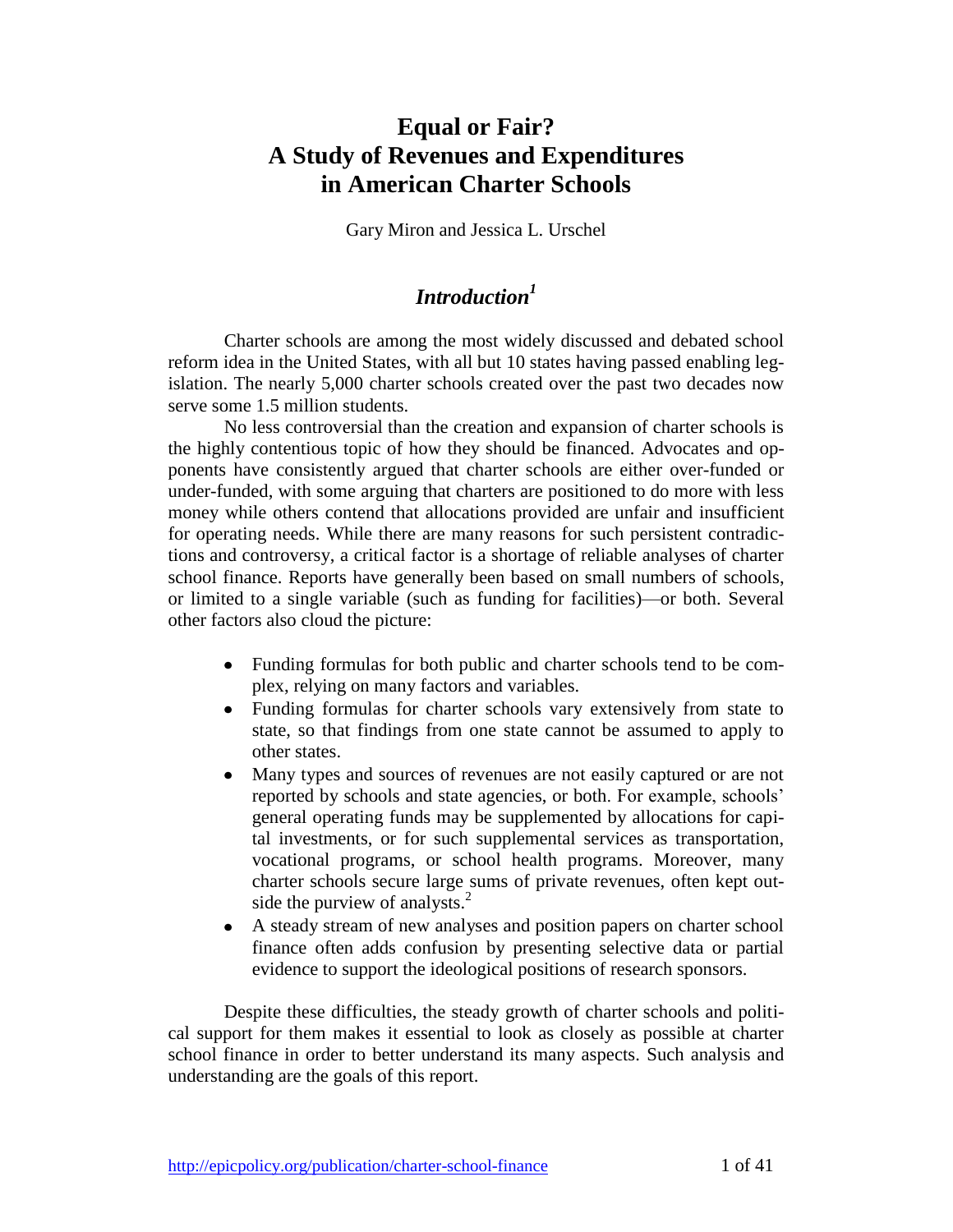## *Context of the Study*

#### **EMOs and the Charter Movement**

Although not initially considered part of the charter school movement, private for-profit and nonprofit education management organizations (EMOs) have come to play an increasingly large role in the organization, management, growth and expansion of charter schools. According to the annual EMO *Profiles* reports, these organizations currently operate close to one-third of the nation's charter schools.<sup>3</sup> Slightly more than half of EMOs are for-profit entities, and the rest are nonprofit. Aside from annual *Profiles*, very little systematic research comparing EMO-operated charter schools with independent charter schools or traditional public schools has been reported.

An EMO, as the term is used here, is a private organization or firm that directly or indirectly receives public funds to manage schools, whether district schools or charter schools. Of EMO-operated schools, 95% are charter schools, and 5% are district schools.<sup>4</sup> Because finance data for EMO-managed district schools are not reported separately, the small percentage of such schools were excluded from this study.

The number of schools operated by for-profit EMOs grew rapidly between 1998 and 2006, but they have grown much more slowly than their nonprofit counterparts since then. As a result, there are currently fairly even numbers of forprofit and nonprofit EMO-managed schools. During the 2008-2009 school year, 103 nonprofit EMOs managed 609 public schools in 25 states, <sup>5</sup> while 95 for-profit EMOs managed 733 public schools in 31 states.<sup>6</sup>

The nonprofit EMO category includes a subset known as charter management organizations, or CMOs; these nonprofits receive substantial financial support from private foundations wanting to expand models they believe successful.<sup>7</sup>

#### **Charters' Cost Advantages and Disadvantages: Claims and Challenges**

A primary rationale for the introduction of charter schools is accountability. In theory, because funding follows students, if charter schools cannot recruit and retain students, they will lose funding and ultimately fiscal viability. The argument is that such market accountability will ensure charter efficiency as well as effectiveness and parent/student satisfaction.

Charter proponents and opponents have looked both at and beyond the marketplace thinking and responded with a wide variety of arguments based on assumed financial advantages and disadvantages. These are worth bearing in mind when considering the comparisons in this study for two reasons. First, some of the following points may help explain different findings for different types of schools. Second, and perhaps more importantly, the findings may help either support or refute the validity of these common claims about charter finance and reform.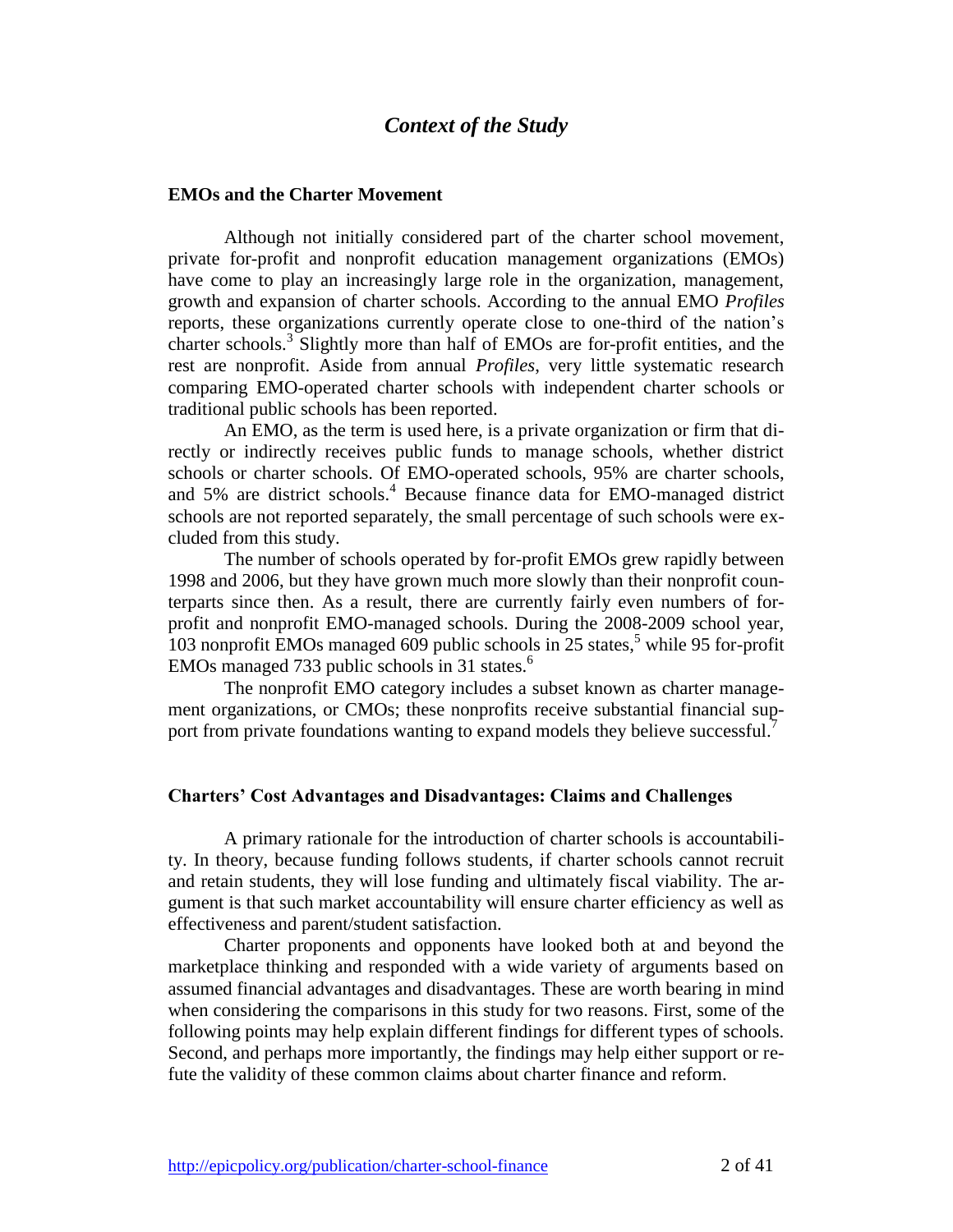- Charter schools' increased autonomy—particularly in employment of teachers—permits the flexibility needed to be more responsive and cost-efficient.
- Charter school teachers typically receive lower salaries and fewer benefits than traditional public school teachers, saving money.
- Charter schools can limit enrollments to ensure an efficient match with existing facilities and instructors. For example, a charter school with four teachers can choose to admit only 100 students to ensure that each class will have 25 students. A public school with four teachers might end up with 80 students or 115 students. Adjustments can be made and more staff hired, but the teacher-student ratio in traditional public schools is not always predictable and not necessarily the most costefficient.
- Charter schools are community-based, better able to solicit in-kind contributions from families, community partners, businesses, and private organizations.
- Charter schools can apply for additional federal funding for start-up and implementation, and also for the dissemination of their ideas. While the possibility of additional federal monies does not make charter schools less costly to operate, it provides an opportunity not afforded traditional public schools.

## *Claimed Cost Disadvantages That Charters Face:*

- Most charter schools are start-up schools requiring substantial initial funding, particularly for facilities, and federal start-up grants are often insufficient to cover all such costs.
- Charter schools tend to be small and lack economies of scale that districts have. For example, when charter schools must have specialized staff such as a certified administrator or a school nurse, the resulting cost is distributed over a smaller number of students.
- If a charter school is required to provide and fund transportation, it  $\bullet$ might not be able to achieve the same efficiency as district schools with more geographically concentrated students.
- In some states, funds that charters receive from local districts are based  $\bullet$ on spending levels in the previous year, and in some cases are not increased with inflation, even if the local district's funds are. Furthermore, in a few states, the charter's local funds are calculated based on what the local district spends, not what it collects. Thus, if a local district does not spend all of its funds in a given year, it pays correspondingly less to charter schools.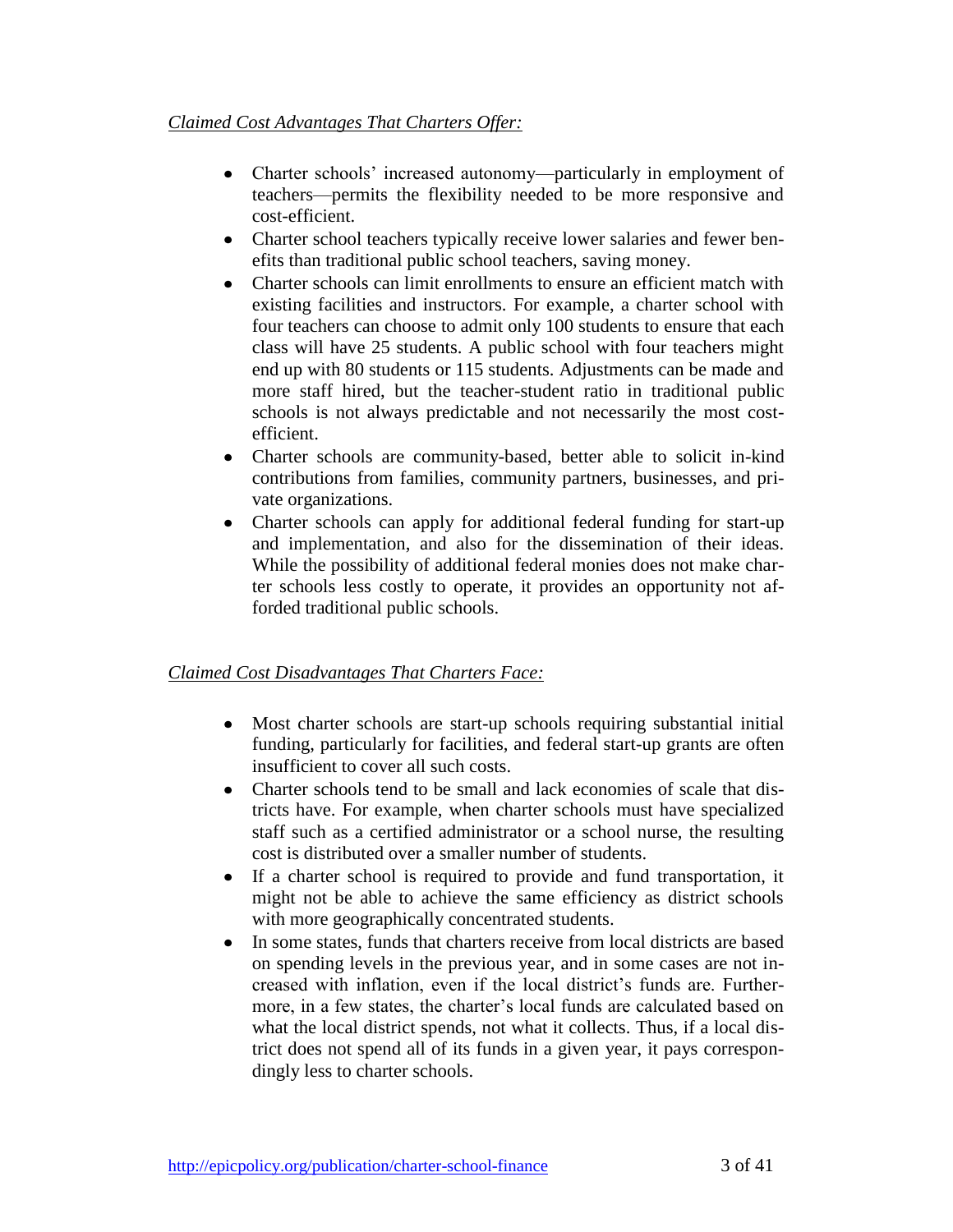In most states charter schools are disadvantaged when it comes to pub- $\bullet$ licly funded capital resources. For example, in some states, charter schools lack access to low-interest bonds to finance facilities, or are not permitted to use state money to maintain their buildings, as public schools can, but instead must use operating or grant money.

## *Challenges to Common Claims about Lower Cost*

As if the oppositional claims above weren't enough to muddy the waters, many counterarguments about charters' presumed efficiencies demonstrate the difficulty of getting a clear picture of charter school financing. Challenges like the following illustrate the wide variety of factors that affect charter school finance:

- Lower teacher salaries are often the result not of greater efficiency but of lesser quality. While some schools may enjoy a loyal and talented staff who stay when the school simply does not have money for better salaries, it is fair to say that lower salaries often result from a lower level of qualifications—especially in years of experience—of teachers recruited by or seeking employment in charter schools. Thus, the cost advantage of lower salaries may be offset by a loss in valuable expertise, and as such they may be seen as a disadvantage rather than an advantage.
- Lower costs may stem from lesser services. Unlike public schools,  $\bullet$ charter schools are not obligated to provide such additional services as adult education or vocational education.
- $\bullet$ Lower costs may come from greater student selectivity. With some exceptions, charter schools generally serve students who are less costly to educate than students in traditional public schools. Enrollments in charters schools are more concentrated at the elementary level, where per-pupil costs are lowest.<sup>8</sup> Charter schools also have considerably fewer students classified as English Language Learners, fewer English students with special education needs, or both. Those students with disabilities who are enrolled in charter schools tend to have mild and less-costly-to-remediate disabilities.<sup>9</sup> While traditional public schools do receive special education funds from state and federal sources, those seldom cover all the costs incurred; districts thus must cover additional special education costs as part of their current operating expenses.

The examples presented above underscore how complex and even confusing charter school finance can be. Nevertheless, we trust the detailed findings of this study will be illuminating and bring added clarity to the picture.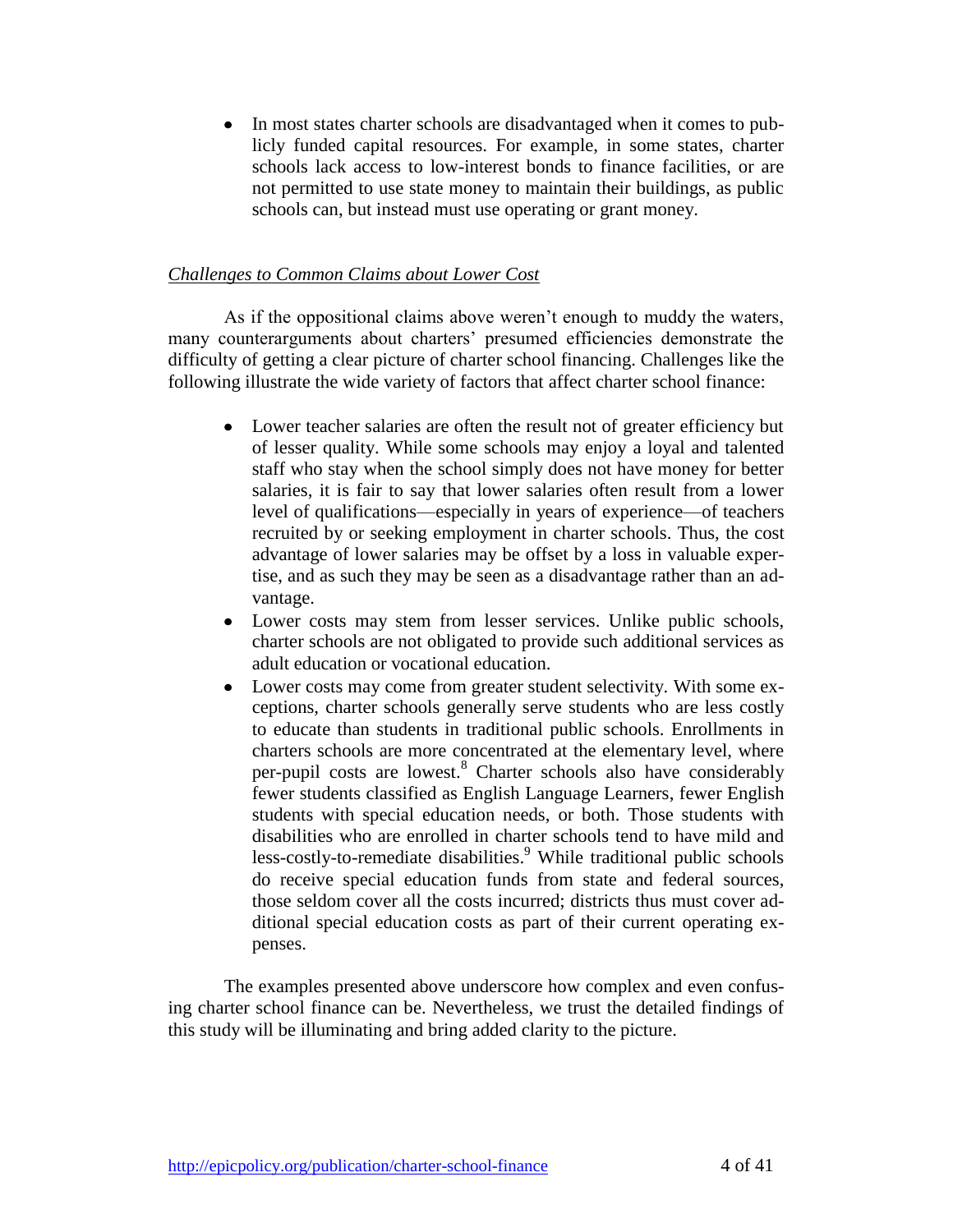## *Methodology*

#### **Purpose**

We seek to provide a comprehensive and detailed description of charter school finance, with particular attention to charter schools managed by education management organizations (EMOs). To move beyond limitations of earlier studies focused on only a small group of schools or a single state, we have included all charter schools in the nation whose finance data is available in national datasets. Additionally, instead of focusing on a single variable, we have examined a comprehensive list of revenue and expenditure indicators.

#### **Research Questions**

Because of the complexity of school finance data, it is beyond the scope of this report to identify all the determinants of funding disparities (or lack thereof) among traditional public schools, independent charter schools, and EMO-operated charter schools.

Instead, we present a comparative analysis of the source and scope of revenues and the amount and patterns of expenditures for charter schools and for traditional public schools. In addition, we make the same comparisons for three specific subgroups of charter schools: those operated by for-profit EMOs, those operated by nonprofit EMOs, and those classified as virtual charter schools. Four questions are key in this work:

- How do the amount and sources of revenues for charter schools compare with those of traditional public schools?
- How do the amount and patterns of expenditures for charter schools  $\bullet$ compare with those of traditional public schools?
- $\bullet$ How do the revenues and expenditures of independently run charter schools compare with those of charters run by education management organizations (EMOs)?
- How do the revenues and expenditures of for-profit, nonprofit, and virtual schools compare with each other?

## **Data Selection**

Identifying comparable data on funding for public school districts and charter schools is difficult because states use widely differing funding formulas<sup>10</sup> and collect and report different financial data. Great variations also appear in the quality, accuracy, and completeness of the available finance data, particularly of data reported by or for charter schools. A 2003 nationwide study of charter school finance sponsored by the U.S. Department of Education found no rigorous analy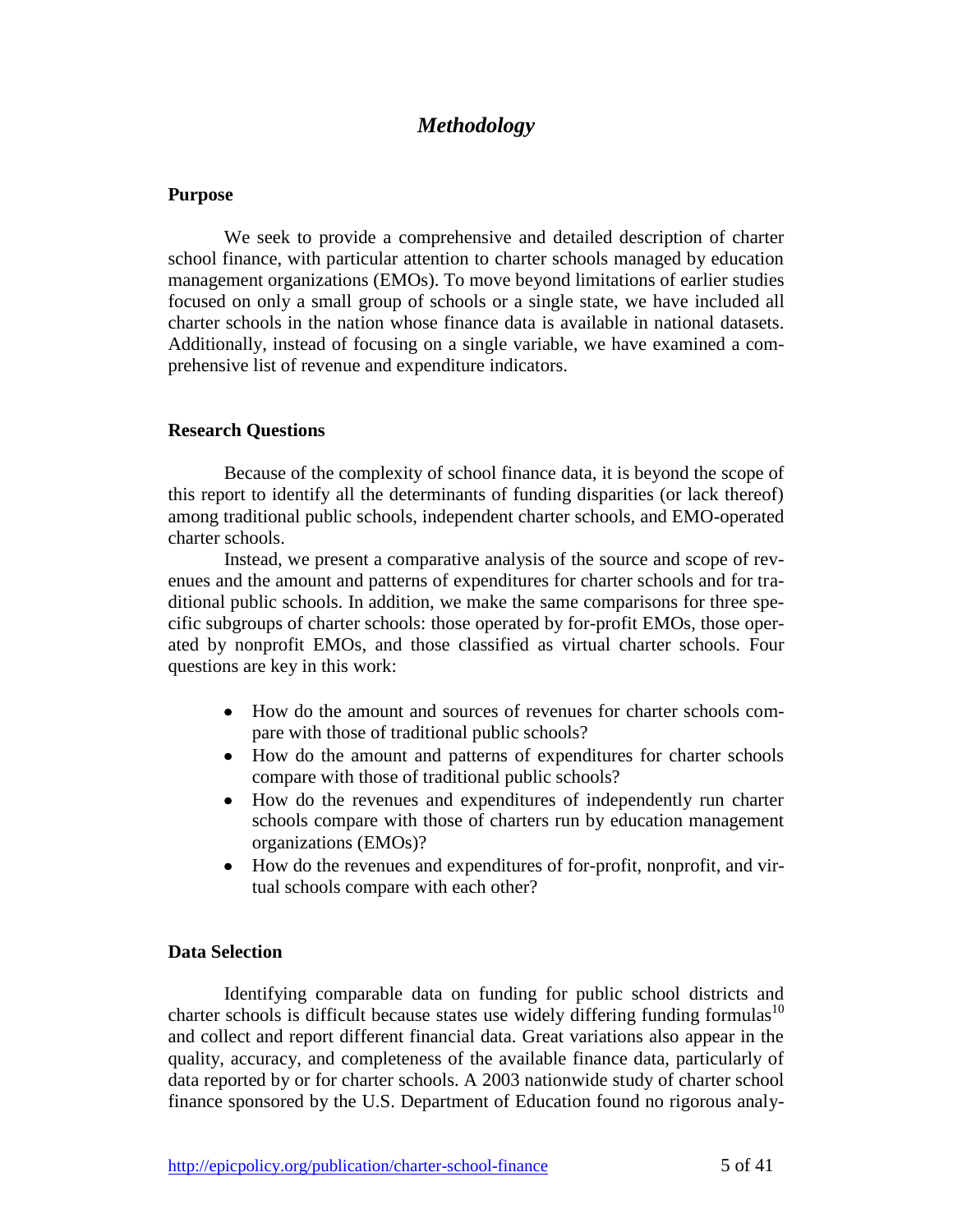sis of state charter funding systems.<sup>11</sup> In 2005, the Thomas B. Fordham Institute found that obtaining accurate data on charter schools finance "verges on the impossible."<sup>12</sup>

Also in 2005, a National Charter School Research Center report acknowledged inherent differences that made accurate comparisons of costs and expenditures for charter vs. traditional public schools difficult.<sup>13</sup> The report suggested using "layers of details," breaking out specific and comparable categories of revenues and expenditures—advice incorporated into the design of this research.

In order to provide comparable data among school types within and across states, this study reports indicators on a per-pupil basis. In line with common practice among researchers who compare financial data across districts and states, this study also examines spending across diverse categories as a proportion of *total current expenditures* (TCE). TCE excludes capital outlay, which can increase and decrease dramatically from year to year. It also typically limits data to expenditures on elementary and secondary education, excluding such services as adult education and community services that are often neither required of nor offered by charter schools.

#### **Data Sources and Exclusions**

Data for this study come primarily from the 2006-07 National Public Education Financial Survey (NPEFS). This dataset is a component of the Common Core Data survey system maintained by the National Center for Education Statistics (NCES). It is built upon data reported by the 50 states and the District of Columbia.<sup>14</sup> An advantage of this dataset is that it has been audited twice, at the state and federal levels. Also, NCES works with states to create and label common indicators, which facilitates comparisons across states.

All definitions in this report related to sources of revenues and types of expenditures are derived from the 2006-2007 NPEFS.<sup>15</sup> The NPEFS contains data on both revenues (53 indicators, including federal, state, and local sources) and expenditures (68 indicators).

From the NPEFS, we identified all charter schools in the United States with unique financial data. We used a second data source—annual EMO *Profiles* reports<sup>16</sup>—to identify all EMO-operated charter schools in the country and their NCES ID codes,  $17$  allowing us to form separate comparison groups for EMOoperated charter schools.. Charter schools identified were classified as independent (no management outsourcing), for-profit EMO, or nonprofit EMO. A subset of EMO-operated virtual schools was also coded for further analysis.

We further analyzed available data by identifying all local school districts with one or more EMO-operated charter schools within their boundaries. We found 54 such district schools. Data for these schools is reported as part of local district data and cannot be disaggregated; therefore, our analysis of EMO schools does not reflect these particular schools.

This exclusion demonstrates a research dilemma in available finance data. While many indicators in the Common Core of Data are reported at the building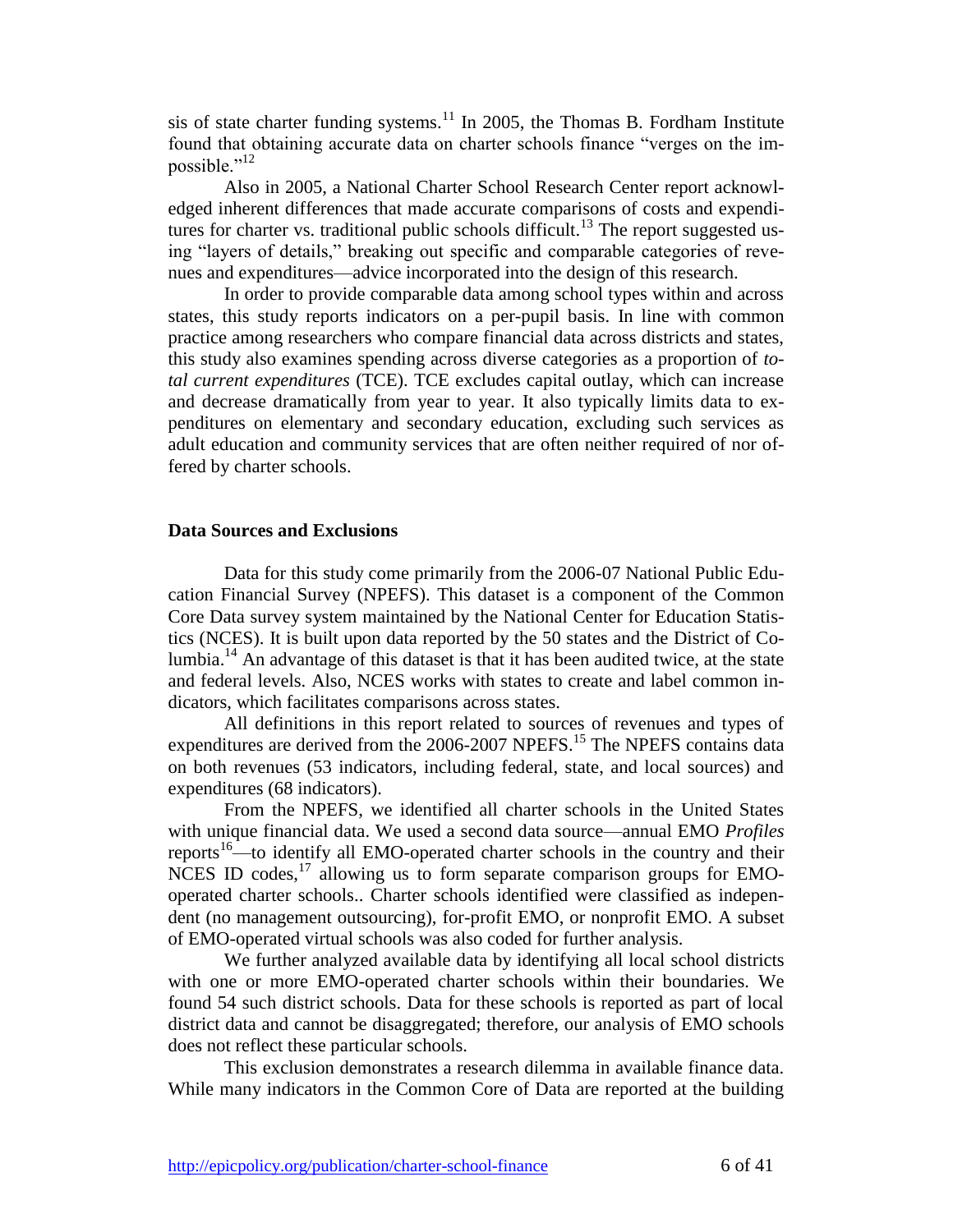level, finance data are reported at only the district level. This has serious implications for a study of charter schools, since in many states charters are not organized into their own districts. Instead, they have autonomy but remain legally part of a public school district for reporting purposes. NCES statistical reports categorize districts in three ways: (1) districts including only individual charter schools or groups of charter schools, (2) districts with both charters and traditional public schools, or (3) districts with no charter schools at all. This categorization represents a critical obstacle to accurate comparisons of financial data, since there is no way to disaggregate data for districts containing both charters and traditional public schools. Therefore, data from such mixed districts are excluded here.

This exclusion means that three states reporting only aggregated data (Florida, Illinois, and New York) are not represented in comparative analyses, although they have a large number of EMOs. California, which is the largest charter school state, was included in our analysis, although only 8 records in the NPEFS were for charter schools or groups of charter schools in that state.<sup>18</sup>

#### **Description of Comparison Groups**

For detailed analysis and comparison in this report, schools and districts were sorted into 9 comparison groups created from the National Public Education Financial Survey (NPEFS) (see Figure 1). All data refer to the 2006-07 school year.

*1. USA.* This national group of public schools consists of 15,333 districts enrolling 47,853,174 students. It includes data for charter schools and traditional public schools. This dataset includes district-level financial information for all 50 states and the District of Columbia.

*2. Traditional public school districts.* In the National Public Education Financial Survey, this group is referred to as noncharter districts. We will use the term *traditional public school districts*, or TPS districts. Nationally, this group includes 13,033 districts enrolling 36,178,271 students. It is limited to districts wholly comprised of traditional, noncharter public schools. The only state not represented in this comparison group is Hawaii, whose single school district includes both charter and noncharter schools.

*3. Host districts with EMOs.* This group includes 334 districts enrolling 3,248,832 students nationally and includes all the local school districts with one or more EMO-operated charter schools within their boundaries. When aggregating host district data, each district's financial information was counted once, regardless of the number of EMO-operated charter schools within the district. Districts from 17 states were included in this group: Arizona, Arkansas, Colorado, Connecticut, District of Columbia, Idaho, Indiana, Louisiana, Michigan, Minnesota, Missouri, New Jersey, North Carolina, Ohio, Pennsylvania, Texas, and Utah.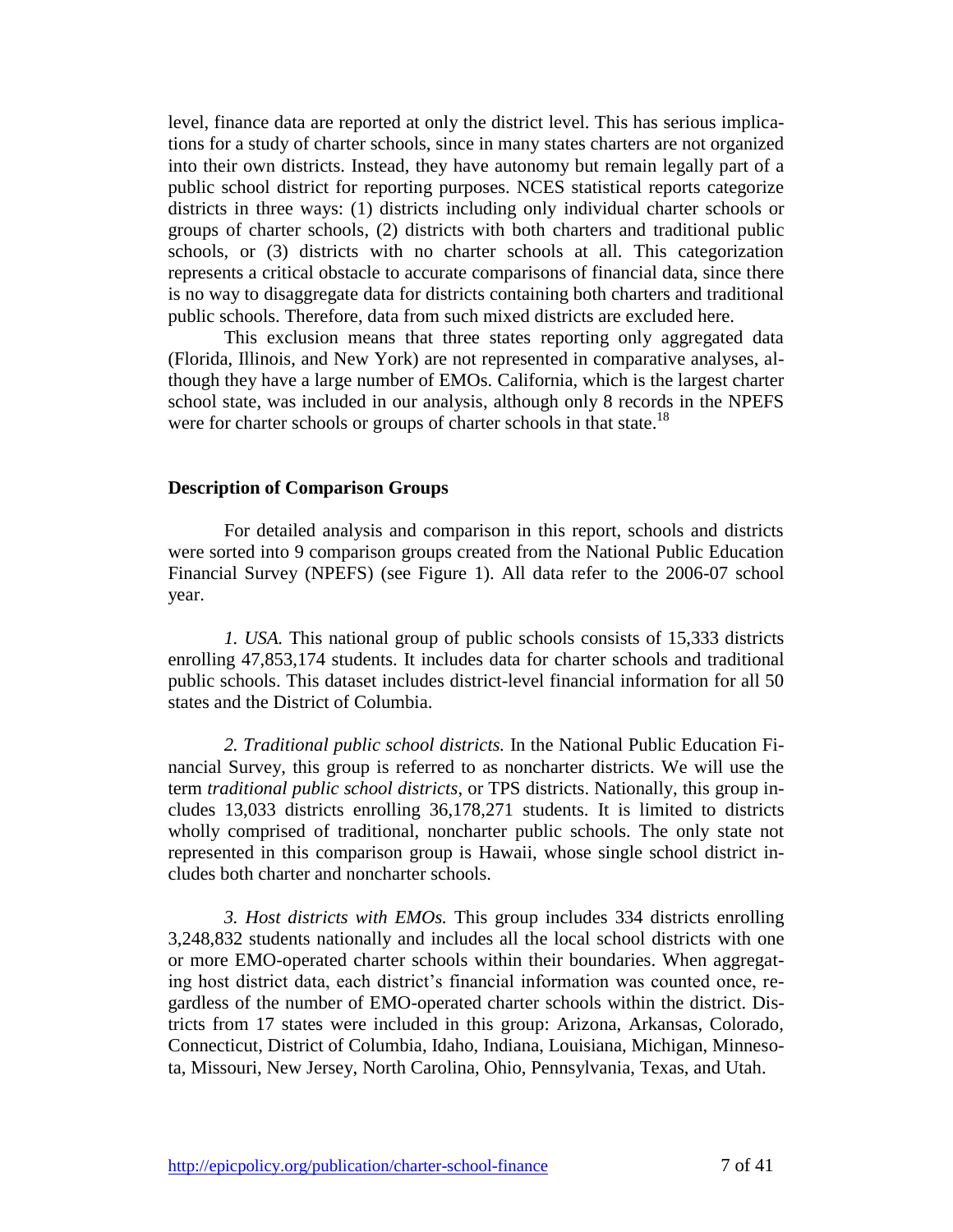*4. Charter schools.* In the NPEFS, this group is referred to as charter districts. This group is comprised of data from individual charter schools or—in some instances—groups of charter schools. To be included in our study, the charter school data had to be broken out separately from data from traditional public schools. Unfortunately, a few states and a number of large school districts submitted data to the federal dataset that combined data from charter schools and traditional public schools. In the federal dataset, we were able to identify 1,675 charter school records that represented either individual charter schools or groups of charter schools. The charter schools included in this study enrolled 559,234 students from 22 states: Arizona, Arkansas, California, Colorado, Connecticut, Delaware, District of Columbia, Georgia, Idaho, Indiana, Louisiana, Michigan, Minnesota, Missouri, New Jersey, North Carolina, Ohio, Oregon, Pennsylvania, Rhode Island, Texas, and Utah.



**Figure 1. Illustration of Nine Comparison Groups**

*5. Independent charter schools.* This group comprises charter schools not operated by an EMO. It includes 1,180 charter schools enrolling 329,037 students in 21 states: Arizona, Arkansas, California, Connecticut, Delaware, District of Columbia, Georgia, Idaho, Indiana, Louisiana, Michigan, Minnesota, Missouri, New Jersey, North Carolina, Ohio, Oregon, Pennsylvania, Rhode Island, Texas, and Utah.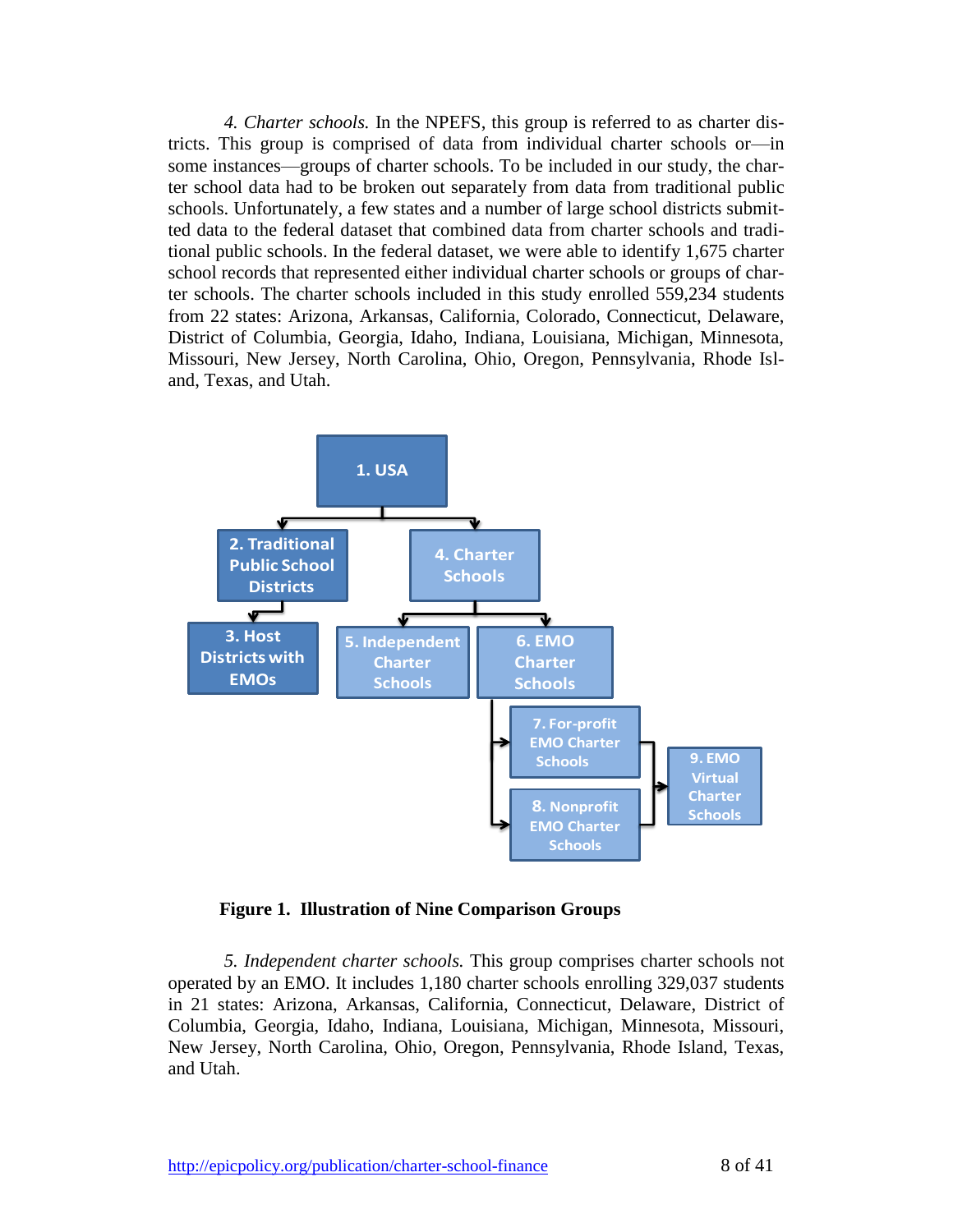*6. EMO charter schools.* This group includes 495 schools (or groups of charter schools) fully comprised of charter schools operated by either a for-profit or a nonprofit EMO. These 495 districts enrolled 230,197 students and include districts in 17 states: Arizona, Arkansas, Colorado, Connecticut, District of Columbia, Idaho, Indiana, Louisiana, Michigan, Minnesota, Missouri, New Jersey, North Carolina, Ohio, Pennsylvania, Texas, and Utah.

*7. For-profit EMO charter schools.* This group consists of 338 charter schools managed by for-profit EMOs enrolling 163,586 students. It includes districts in 14 states: Arizona, Colorado, District of Columbia, Idaho, Indiana, Louisiana, Michigan, Minnesota, Missouri, North Carolina, Ohio, Pennsylvania, Texas, and Utah.

*8. Nonprofit EMO charter schools.* This group consists of 157 charter schools managed by nonprofit EMOs. They enrolled 66,611 students and are in the following 13 states: Arizona, Arkansas, Connecticut, District of Columbia, Indiana, Louisiana, Michigan, Minnesota, New Jersey, North Carolina, Ohio, Pennsylvania, and Texas.

*9. EMO virtual charter schools*. This group consists of 16 charter schools enrolling 25,953 students. These EMO virtual charter schools operate in seven states: Arizona, Colorado, Idaho, Minnesota, Ohio, Pennsylvania, and Texas.

This report generally compares charter schools with traditional public schools to identify and analyze differences and patterns. While we examine and compare average results for each comparison group, it is important to note that there often are extremely large differences among schools and districts both within and across groups.

#### **Target and Achieved Samples**

The total number of districts or charter schools with viable data in the national dataset was  $15,333$ <sup>19</sup> We used established codes from the Common Core of Data to identify and label charter schools. To identify charters operated by forprofit and nonprofit EMOs, we consulted the 2008-2009 *Profiles* reports and found 1,343 such schools. We tried to locate each in the NCES data set, but found that for 2006-07, NCES had established school IDs and records for only  $1,079$ <sup>20</sup>

Table 1 describes our targeted sample of schools (all charter schools, independent charter schools, and EMO-operated schools in operation in the U.S. during the 2006-07 school year). We were able to gather unique financial information for 1,180, or 38.7% of the independent charter schools, and 495, or 45.9% of the EMO-operated charter schools. None of the charter schools or EMOoperated schools in Florida, Illinois, or New York had unique financial data, and therefore none could be included in the analyses.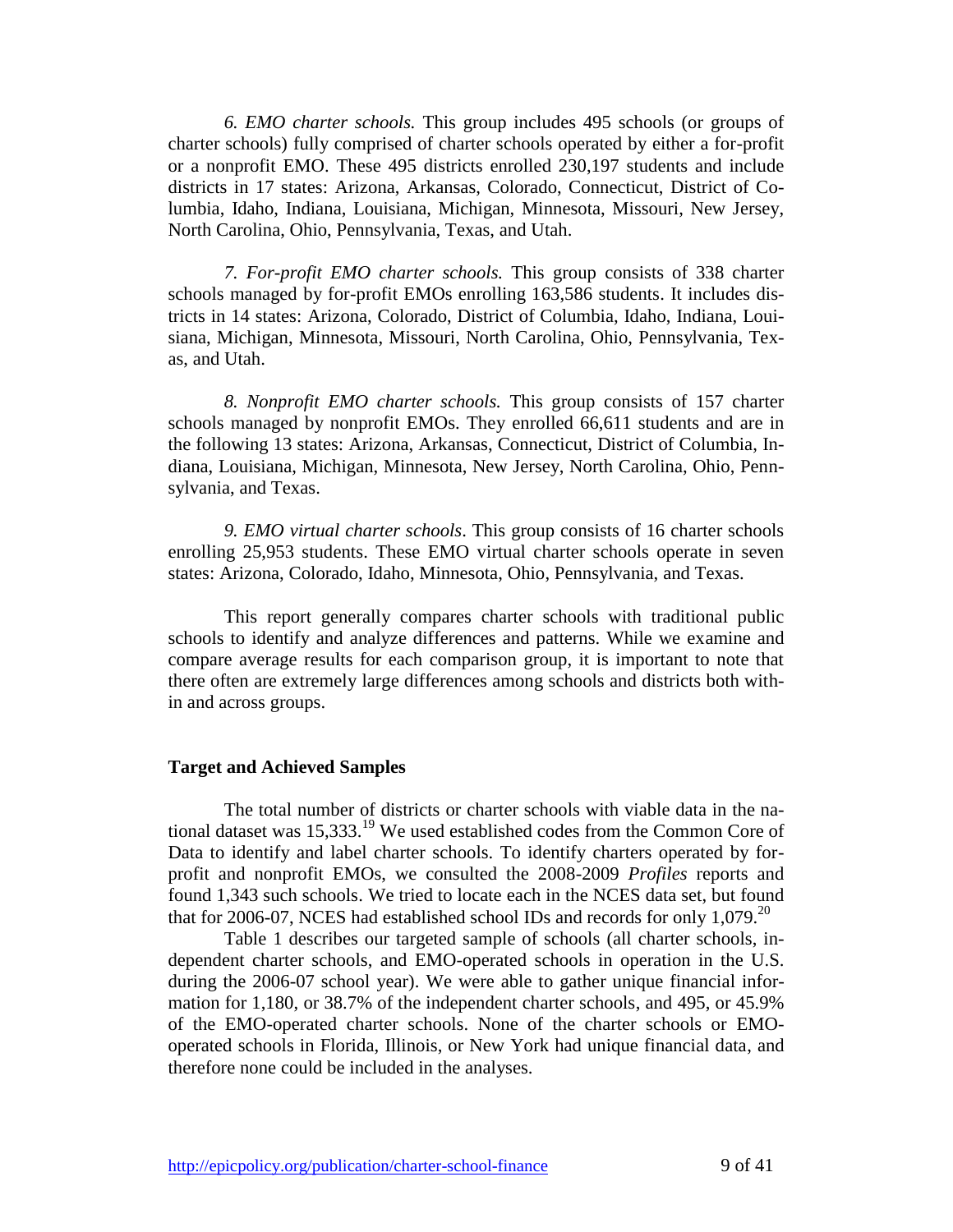|                                       | <b>Total number of schools</b><br>in operation, 2006-07<br>(Target) | <b>Number of charter</b><br>schools with unique<br>financial data<br>$(Actual)**$ |
|---------------------------------------|---------------------------------------------------------------------|-----------------------------------------------------------------------------------|
| Independent charter<br><b>schools</b> | $3.053*$                                                            | 1,180                                                                             |
| For-profit EMO charter<br>schools     | 627                                                                 | 338                                                                               |
| Nonprofit EMO charter<br>schools      | 452                                                                 | 157                                                                               |
| <b>Total charter schools</b>          | 4.132                                                               | 1.675                                                                             |

**Table 1. Target and Actual Sample of Charter Schools, Independent and EMO-Operated, 2006-07**

\*Total number of charter schools in operation (4,132) reported from U.S. Dept. of Education ―Fast Facts‖ [\(http://nces.ed.gov/fastfacts/display.asp?id=30\)](http://nces.ed.gov/fastfacts/display.asp?id=30), minus number identified as EMO-operated schools.

\*\* Since some records for charter schools represent groups of charter schools, the sample represents a larger number of schools than indicated in the right-hand column.

Nationally, some 26% of the nation's charter schools were operated by EMOs in 2006-07; 29.6% of our sample was comprised of EMO-operated charters, making it comparable to the national percentage.<sup>21</sup> EMO charters in this sample numbered 143; in 2006-07, they operated 495 charter schools and enrolled 230,197 students. For-profit corporations outnumbered nonprofits (77/66) and had a larger average enrollment than the nonprofits (484/424). They also operated a larger percentage of schools (68%) and enrolled a larger percentage of students (71%). These percentages are also comparable with national figures.

The subgroup of virtual charter schools comprised 3.2% of the total sample of EMO-operated schools. Of the 16 virtual schools for which we had data, 14 were managed by for-profit EMOs. Virtual schools tended to enroll more students, on average, than the brick-and-mortar schools.

#### **Limitations**

This study is based on a cross-sectional design that looks at finance data from only 2006-2007 fiscal year.

*Incomplete data***.** Data available for analysis were incomplete in two ways. First, more than half of all charter schools did not have unique financial data reported in the federal data set. Second, a large proportion of charter schools did not report private revenues, a large source of support for charter schools relative to traditional public schools.

Only 45.9% of EMO-operated charter schools reported unique financial data. No charter schools in Florida, Illinois, or New York had unique financial data, which means those states are not represented in analyses. California, which has the largest number of charter schools in the country, only had records for 8 groups of charter schools. This is unfortunate, because these states have significant num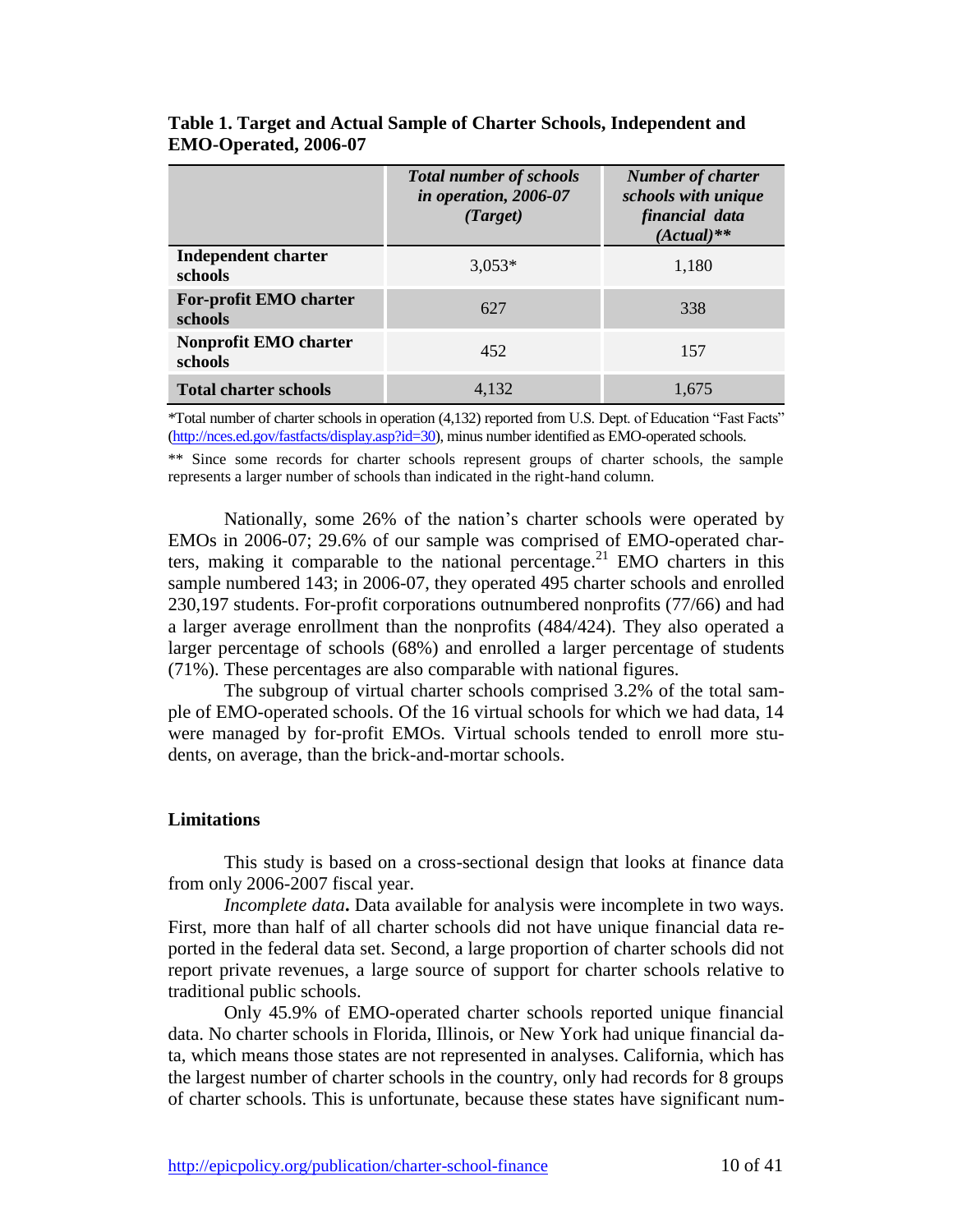bers of EMO-operated schools and warrant state-specific analyses. District reports providing only aggregate (combination or blend of both charter school and traditional public school data) information also meant a significant number of the nation's charter and EMO-operated charter schools could not be included in the sample.

Another limitation is the lack of information on private revenues charter schools received. State evaluations reveal that private funding for charters is common, and some, especially those operated by nonprofit EMOs classified as Charter Management Organizations, or CMOs, receive very large sums.<sup>22</sup> We were not able to document and include these private revenue streams in the analyses, however. Consequently, the disparity between average charter and traditional public school revenue is likely to appear much larger than is the case.

While these limitations make it difficult to draw strong conclusions, we have identified a number of noteworthy trends and patterns in the data.

*Differences among comparison groups*. This study used a number of diverse comparison groups. The national sample of charter schools is compared with the national sample of traditional public school districts. The subgroup of charter schools operated by EMOs is compared with a sample of local school districts with an EMO-operated school within their boundaries. Because of the large differences among states, we also ran separate analyses with these comparison groups by state.

While the creation of these comparison groups provides multiple lenses through which to examine the data, they cannot control or account for all the differences among the groups of schools or districts compared.

*Weaknesses in charter school data*. The finance data for charter schools contain some apparent inconsistencies and lack some information, making it impossible to draw definitive conclusions.

*Evolving and changing school populations*. Although we examined data for a large proportion of the EMO-operated schools existing in 2006-07, it is important to note that the universe of charter schools, including those operated by EMOs, has changed substantially in recent years. Between 2007 and 2009, some 650 additional charter schools have opened; 264 of them are operated by EMOs  $(158$  nonprofit, 106 for-profit).<sup>23</sup>

## *Findings: Revenues*

This section presents findings from a comparison 1) of revenues relative to the number of students enrolled, and 2) of revenue sources. It is important to reiterate that comparing charter school revenues with those of traditional public schools can produce a misleading picture. As discussed above: traditional public school revenues include funds for mandatory programs, like adult education, not required of charter schools; traditional public schools receive and spend substantially more on special education and student support services; some traditional public school revenues include money earmarked for transmission to charter schools, private schools, or both<sup>24</sup>; and, charter schools are less likely than tradi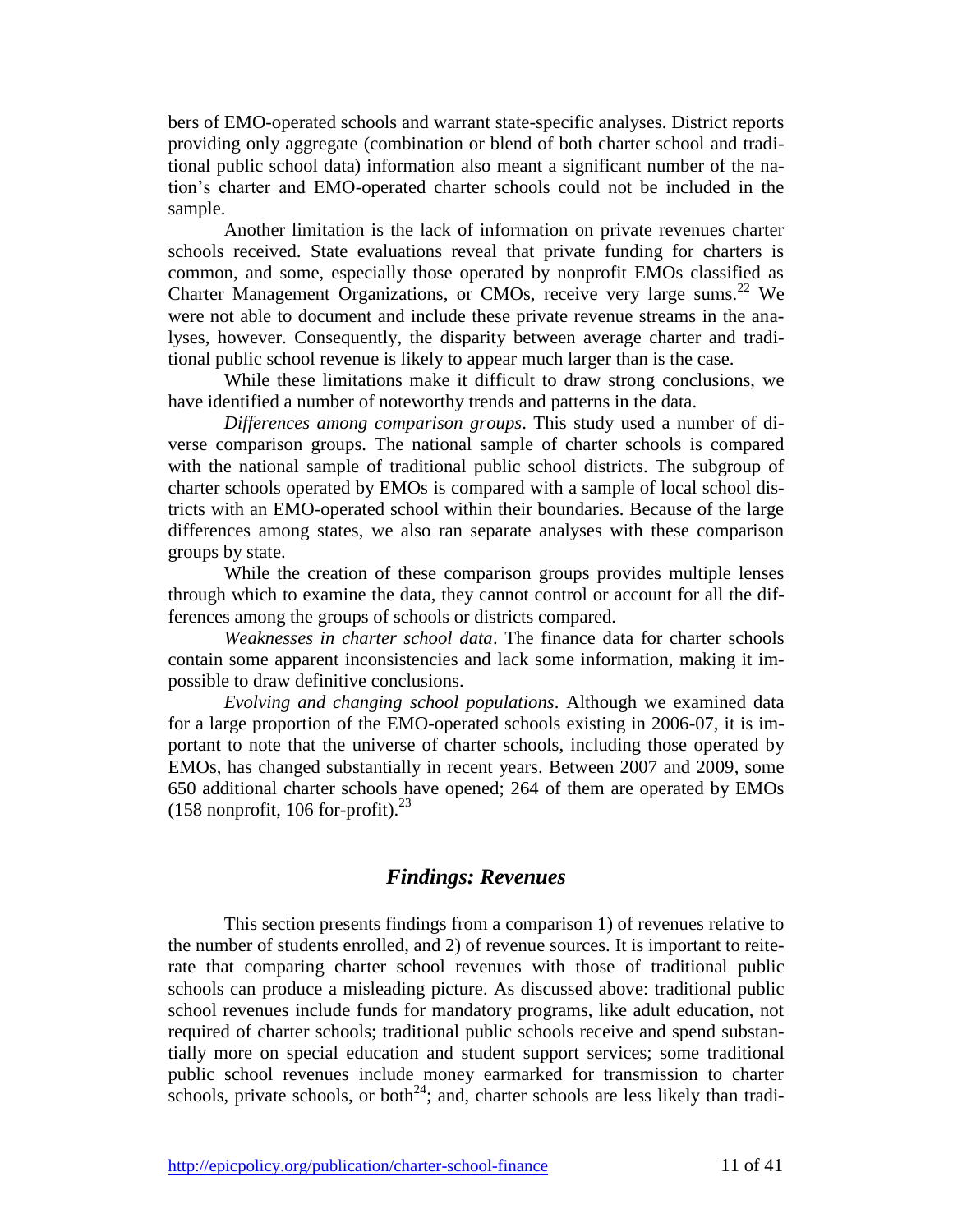tional public schools to report private revenue sources. We explore this latter point later in this section.

Another caution worth reiterating is that states vary dramatically in the amount, sources, and pattern of revenues for charter schools and traditional public schools alike. Each state has a unique funding formula. Some states fund schools largely based on local taxes, while others have shifted most funding to state tax sources. States that rely on local taxes to fund schools typically have a formula that directs supplemental state revenues to districts with higher levels of poverty and a weaker tax base. In these instances, the funding mechanism requires districts to share a specific portion of local tax revenues with charter schools.

State funding formulas also can vary in the degree to which they fund differentials in teacher salaries, including increments for such characteristics as advanced degrees or years of teaching experience. And, they vary in financial support for educating students with special needs. While the accounting formulas of some states do allocate for such services,  $2<sup>5</sup>$  other states' formulas are crude and create inherent incentives not to enroll students with special needs.

The biggest difference among states relates to costs for facilities. Many states allocate separate funding for facilities or capital improvements. Charter schools have access to federal Public Charter School Program funds for start-up during the initial years of operation, although these funds are insufficient to purchase or build a new facility. While some states are generous in financing charter school facilities, others offer little or no such financing. We explore the issue of facilities in comparing expenditures later in this report.

## **Combined Revenues**

Charter schools receive revenue from four major sources: federal, state, and local governmental sources and private sources. Most states require schools to report private revenues as a component of local revenues. We present data on government sources before moving on to private revenue.

Table 2 shows mean local, state, and federal revenues per pupil, based on data from all states reporting charter school finance data for the national data sets. Figure 2 illustrates the distribution of charter school revenues by source.

As can be seen from the data in Table 2, charter schools nationally received considerably less in per-pupil revenues (\$9,883) than did traditional public schools (\$12,863). This is true in most states, although there are exceptions: Two earlier studies each identified at least one state in which charter schools had higher revenues per pupil than traditional public schools.<sup>26</sup>

Even more noteworthy, however, are the comparisons among diverse types of charter schools. Independent charter schools received more revenue than EMO-operated schools, for example; the biggest gap is between schools operated by nonprofit EMOs (\$11,448 per pupil) and schools operated by for-profit EMOs (\$8,352 per pupil). Dramatic variations among states in their concentrations of for-profit and nonprofit EMOs influence these differences. So does the fact that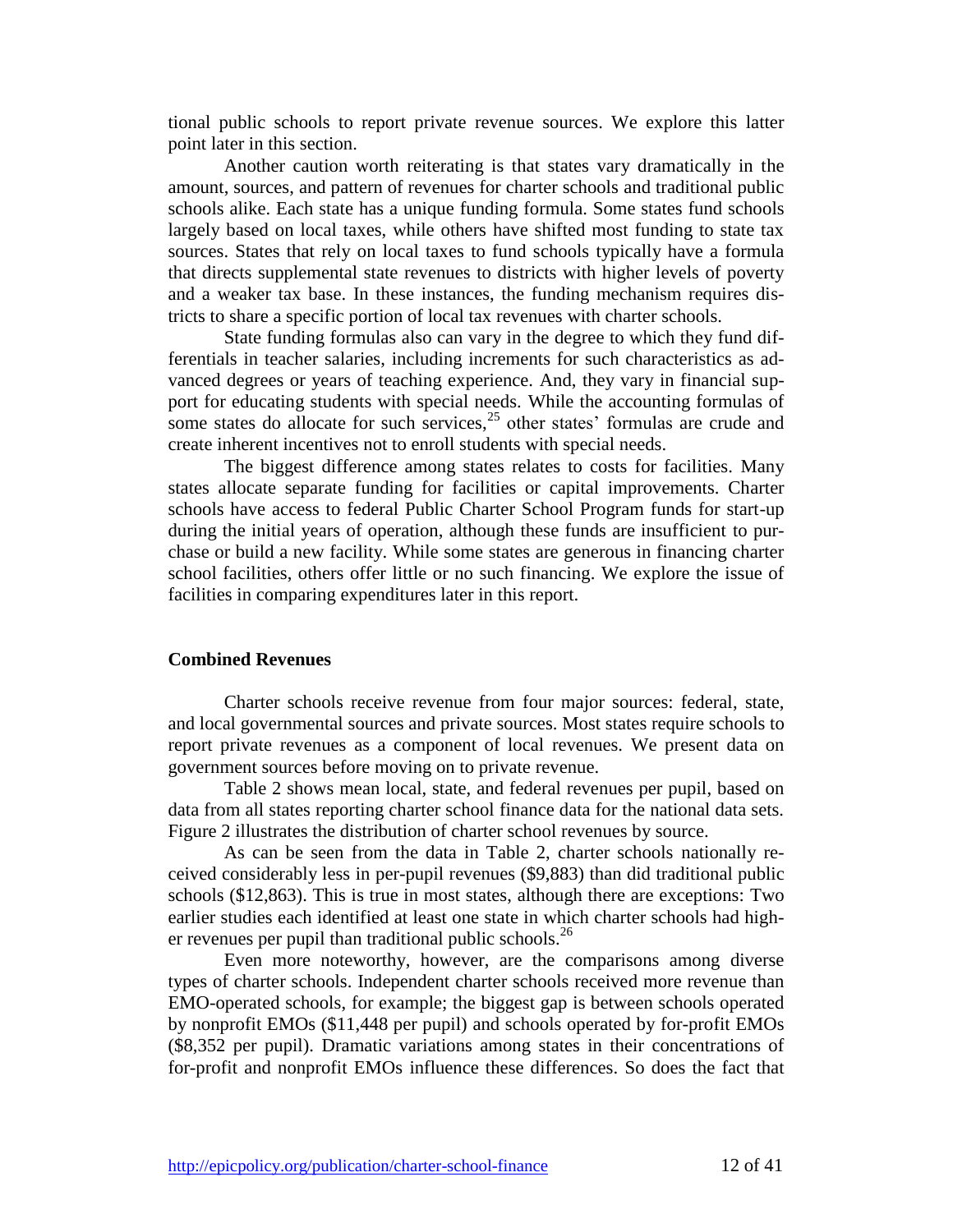nonprofit EMOs received and reported more private revenue than do for-profit EMOs (as will be discussed below).

|                                                      | <b>Revenues Per Pupil</b> |              |         |          | <b>Percent Revenues by Source</b> |              |         | <b>Number of</b> |
|------------------------------------------------------|---------------------------|--------------|---------|----------|-----------------------------------|--------------|---------|------------------|
|                                                      | Local                     | <b>State</b> | Federal | Total    | Local                             | <b>State</b> | Federal | <b>Schools</b>   |
| <b>USA</b>                                           | \$5,443                   | \$6,084      | \$1,043 | \$12,570 | 43.3%                             | 48.4%        | 8.3%    | 15,333           |
| <b>Traditional Public</b><br><b>School Districts</b> | \$5,896                   | \$5,975      | \$992   | \$12,863 | 45.8%                             | 46.5%        | 7.7%    | 13,033           |
| <b>Host Districts</b><br>with EMOs                   | \$3,623                   | \$6,655      | \$1,196 | \$11,473 | 31.6%                             | 58.0%        | 10.4%   | 333              |
| Charter<br>Schools                                   | \$2,032                   | \$6,644      | \$1,206 | \$9,883  | 20.6%                             | 67.2%        | 12.2%   | 1,675            |
| Independent<br><i>Charters</i>                       | \$2,290                   | \$6,465      | \$1,359 | \$10,113 | 22.6%                             | 63.9%        | 13.4%   | 1,180            |
| EMO<br><i>Charters</i>                               | \$1,419                   | \$7,072      | \$843   | \$9,334  | 15.2%                             | 75.8%        | 9.0%    | 495              |
| For-Profit<br><b>EMO</b> Charters                    | \$848                     | \$6,784      | \$721   | \$8,352  | 10.2%                             | 81.2%        | 8.6%    | 338              |
| Nonprofit<br><b>EMO</b> Charters                     | \$2,648                   | \$7,694      | \$1,106 | \$11,448 | 23.1%                             | 67.2%        | 9.7%    | 157              |
| <b>EMO</b> Virtual<br>Charters                       | \$2,602                   | \$5,401      | \$477   | \$8,479  | 30.7%                             | 63.7%        | 5.6%    | 16               |

**Table 2. Revenues Per Pupil and as a Percent of Total Revenues**



**Figure 2. Distribution of Revenue Sources for All Public Schools and Charter Schools**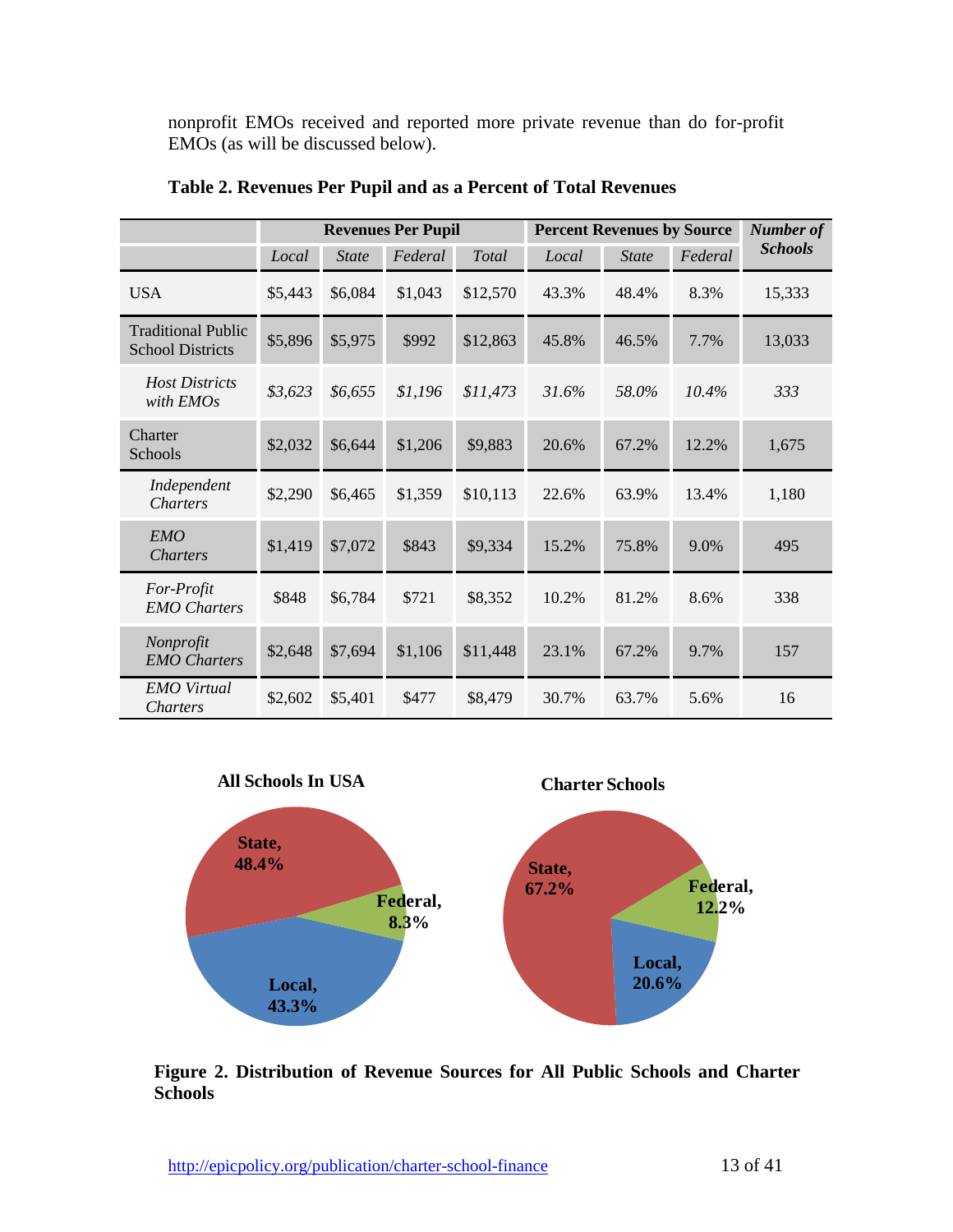A state-by-state analysis finds that nonprofit EMOs received more revenue per pupil than did for-profit EMOs—the single exception being Michigan, where the situation was reversed. This anomalous finding may reflect the fact that close to 80% of the Michigan's charter schools were operated by enormously influential for-profit EMOs.

Virtual schools had the lowest total reported revenues of any comparison group. Some key states with high concentrations of virtual schools, such as Pennsylvania, have revised their funding formula over recent years to reduce allocations to virtual schools.

As a companion to this report, four appendices are available that examine state-specific data.<sup>27</sup> Appendix A details a state-by-state analysis of revenues by federal, state, and local sources for the 21 states with viable charter school data in the federal data set. The lowest revenue appeared in Utah (\$8,003 per pupil); the highest appeared in the District of Columbia (\$20,535 per pupil). Such variations underscore the fact that while at the national level charter schools on average reported less in total revenue per pupil than traditional public school districts, the picture at the state level may be much different. In several states, the differences were minimal; in two states, charter schools received more. One of those is Missouri, where charter schools received significantly more (\$11,467) than TPS districts (\$9,440). The other is the District of Columbia, where charter schools received slightly more (\$20,542 compared with \$20,167). However, there is a distinct difference between nonprofit and for-profit EMO-operated charter schools in D.C., where the nonprofits received significantly more revenue per pupil (\$23,319) than did the for-profits (\$14,374).

Nationally, EMO-operated charters received slightly less funding per pupil from all sources than did their independent counterparts. But once again, aggregation hides significant variation among states. For example, in Pennsylvania, Texas, D.C., Indiana, Louisiana, and New Jersey, the EMO-operated charters received slightly more in total revenues than independent charter schools (a difference of less than \$1,000 per pupil); in Arkansas, Connecticut, and North Carolina, however, EMO-operated charters received substantively more (a difference greater than \$1,000 per pupil) than independent charters. In the remainder of states with viable charter schools data, EMO-operated schools received less per pupil than independents.

#### **Federal, State, and Local Revenues**

The amount of federal revenue varied considerably across states, even neighboring ones. For example, Michigan, receiving only \$867 per pupil, was near the bottom, while its neighbor, Ohio, received \$1,556 per pupil. Such discrepancies may be related to the fact that a considerable portion of the federal funds for charter schools comes through the Public Charter School Program, which supports charter schools in their three-year start up phase and underwrites costs for sharing and disseminating best practices. States where charter schools were grow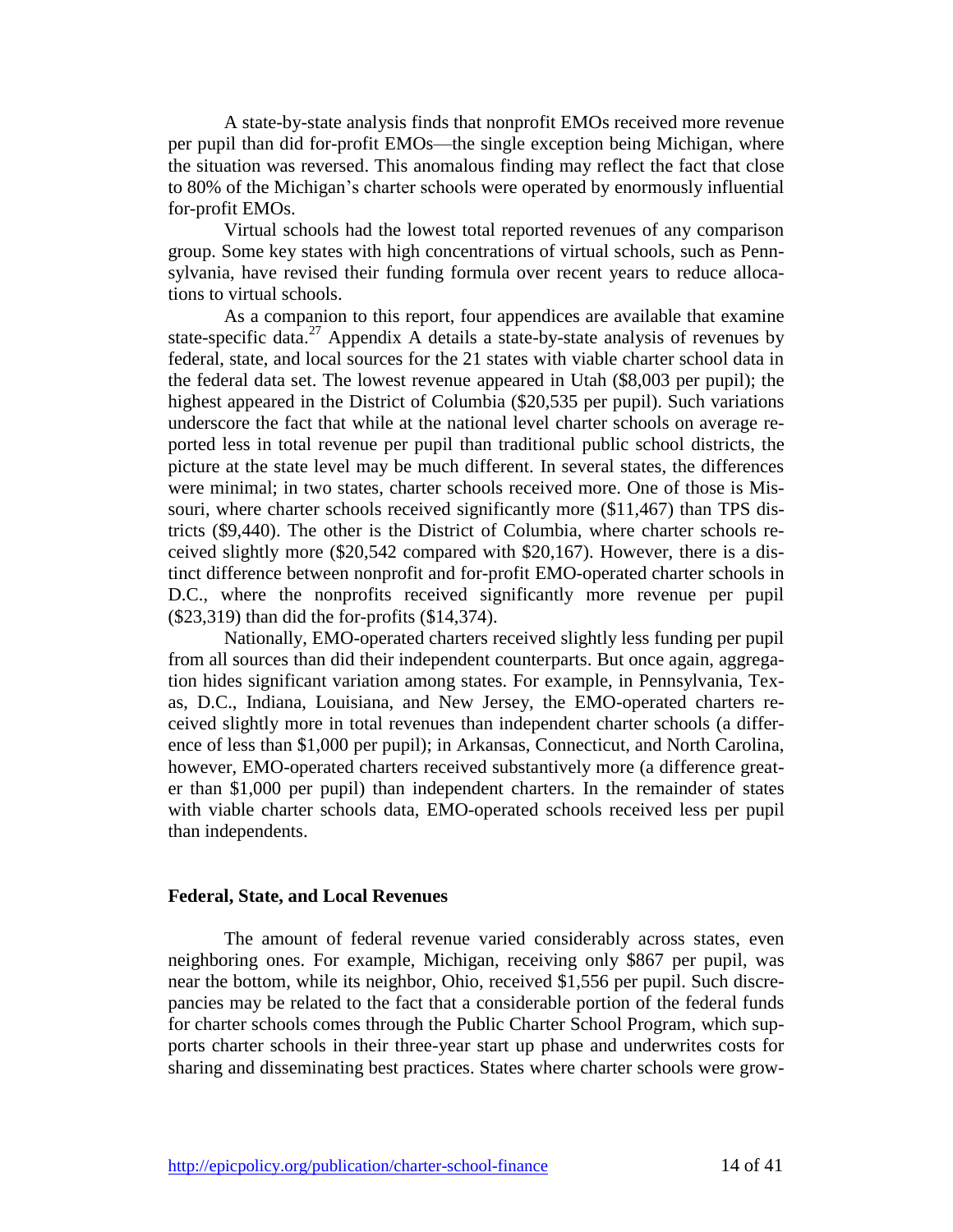ing and which had more new charter schools, such as Ohio, therefore received more in federal support.

Across the nation, states provided nearly half of all traditional public school revenues. Charter schools, however, received much more of their income from state sources, reflecting the distinctive way that many states have funded them. There are, of course, considerable variations by state. For example, in Pennsylvania, the lion's share of charter school revenues—86%—came primarily from local rather than state sources. In Arizona and Michigan, however, the state directly provided most of their charter schools' revenues, and less than 7% came from local sources.

Differences in charter school finance across states are linked to tax policies. Local revenues largely come from local taxes. In many states, local school districts or other local government entities levy taxes to help pay for local school districts, passing a portion of the tax monies on to charter schools in accordance with funding formulas. States that do not require local districts to share local tax revenues with charter schools allocate commensurately more state funds.

### **Private Sources of Revenues**

In the NPEFS dataset, private revenues are considered a form of local revenues. Although some states break out revenue sources in four categories (federal, state, local, and private), states generally group private revenues with local revenues.

By design, charter schools have been considered more able to obtain funding from private sources because of their community roots, entrepreneurial spirit, and flexibility to create new partnerships. While several studies indicate that charter schools receive a large amount of funding from private sources, <sup>28</sup> others find only a few charter schools able to obtain substantial private revenue.<sup>29</sup> Such disparities are linked to the socio-economic status of the populations that various charters serve as well as to differences in the social capital of various charters' founders and leaders. In a 1998 review of charter school research,<sup>30</sup> Wells et al. noted that schools located in predominantly middle- and upper-middle-class communities tended to have easier access to financial and in-kind resources. In 2007, Miron et al.<sup>31</sup> also found that charter schools serving minority and lowincome families had less social capital and were less able to attract private revenues than schools serving middle class populations.

Because charter schools were designed to be entrepreneurial and because they were expected to use their autonomy and flexibility to build partnerships with diverse groups, it has been assumed that charter schools would seek private funding to bolster revenues. Dickerson, Mason, & Martucci  $(2000)^{32}$  identified diverse benefits for charter schools that attract private revenues. Huerta & d'Entremont  $(2008)^{33}$  note that charter schools can partner with foundations and businesses to build civic capacity with local community organizations and with an educational management organization to develop institutional legitimacy. Ascher et al.  $(2003)^{34}$  have identified risks for charters relying on private partners. For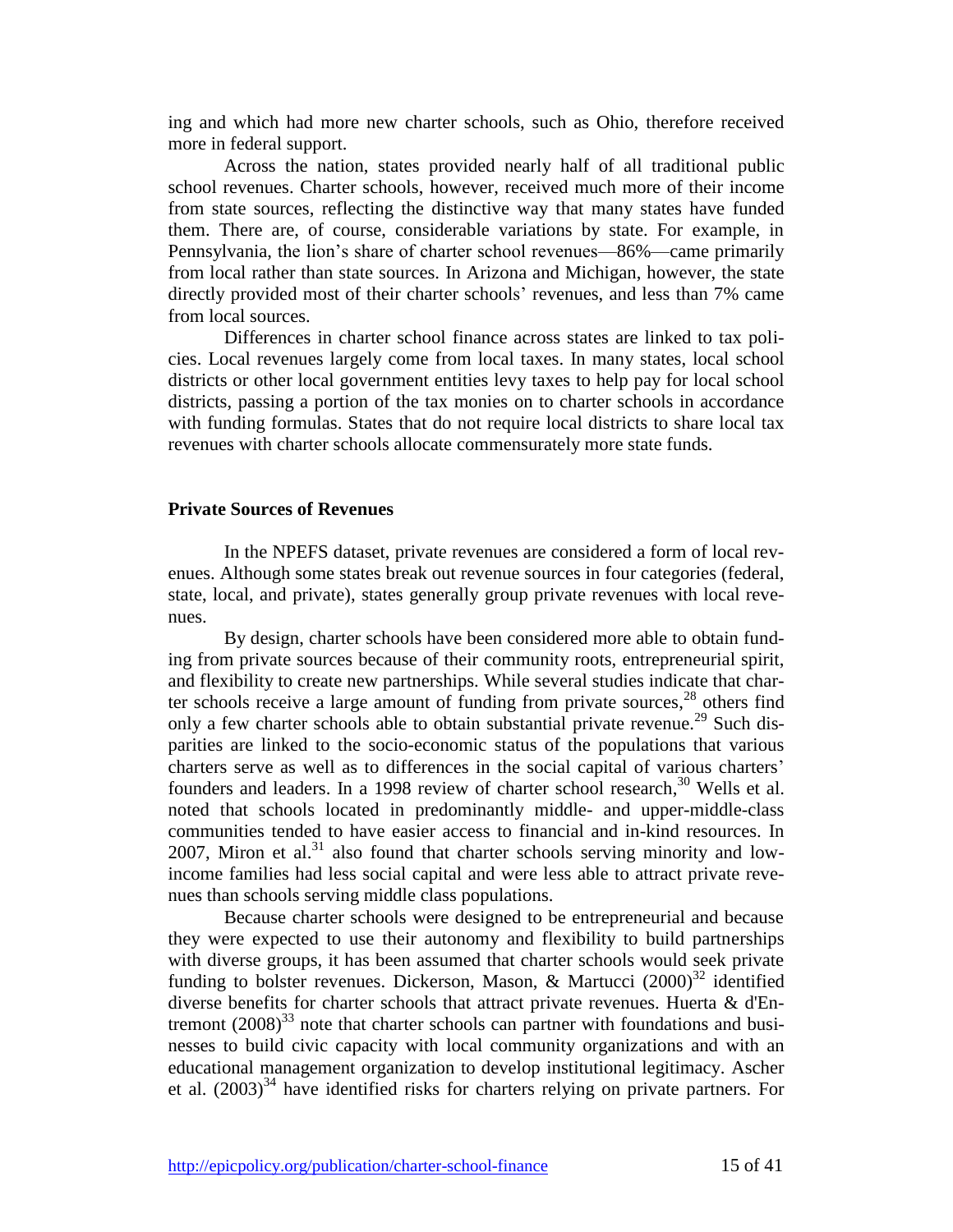example, funders may create budget problems by delaying or canceling anticipated revenues, or they may threaten school autonomy by attaching conditions that strain time and other school resources.

Charter schools are not, however, particularly forthcoming about private revenues. Earlier state evaluations that the lead author has headed in Delaware, Connecticut, Illinois, Michigan, Ohio, and Pennsylvania<sup>35</sup> found that fewer than half of charter schools report private revenues. In fact, it has become an increasingly common practice for charter schools to establish independent nonprofits to collect and spend private contributions on the school's behalf. Although these funds mostly offset facility or other costs, they are not publicly reported. It can be argued that while charters may be accountable to their private contributors, as public charter schools they are also expected to be accountable to public authorities for use of these private monies—but in practice are not.

This study has identified some limited information on private contributions, listed as a sub-category of local revenues in the federal dataset. Those data indicate that charter schools received more private revenues per pupil than did traditional public schools (see Figure 3). Schools operated by nonprofit EMOs reported \$60 more per pupil in private revenue than schools operated by for-profit EMOs. While these are relatively small sums overall, the charter total is likely to be underreported because most charters have not submitted data on this variable.

We also examined what proportion of schools reported *no* private revenues. Fifty percent of the TPS host districts housing EMOs reported none. By contrast, 74% of independent charter schools and 82% of EMO-operated charter schools reported none. Charters in Arizona or Texas reported no private revenues, while Ohio charters reported receiving \$110 per pupil on average, and Pennsylvania reported receiving \$180. These variations reflect differences in state regulations and common practices. In Texas, neither district nor charter schools report



**Figure 3. Private Sources of Revenues Per Pupil by School Type**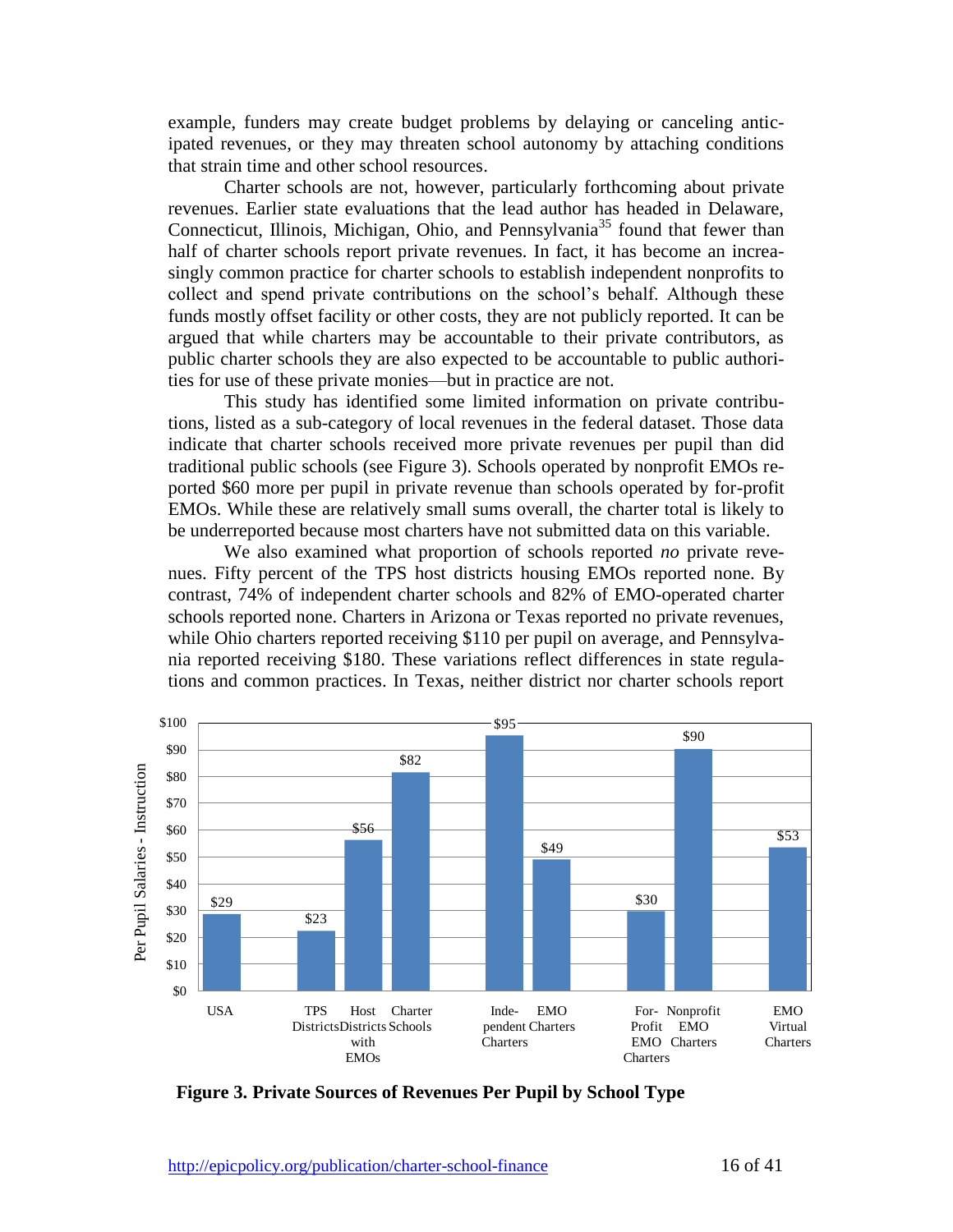private revenues, whereas in Arizona, district schools do—and charters do not report such income. That doesn't mean, however, that they don't *receive* it.

Several reports on charter school finance argue for increased funding for charters due to discrepancies in revenues (Carr, 2002; Fordham Institute, 2005; Jacobowitz & Gyurko, 2004; Sugarman, 1999).<sup>36</sup> However, because total reported revenues include allocations to help TPS districts provide services that charter schools do not provide, and because total revenues often exclude private funding that charters receive, it is preferable to consider other financial measures before making judgments about the nature and size of discrepancies.

More specifically, we suggest consideration of expenditures, the topic of the following section. Here we include a rationale and explanation for why *Total Current Expenditures* is a more appropriate measure than *Total Revenues* in analyzing differences between charter school and traditional public school finances.

## *Findings: Expenditures*

The National Public Education Financial Survey (NPEFS) for School Year 2006–07 contains 68 indicators related to expenditures. We have grouped these indicators into four categories: (1) instruction and instruction-related activities, (2) student support services, (3) administration, and (4) operations. After discussing these categories below, we turn our attention to findings from an analysis of data on such topics as capital outlay and debt services.

In all but a few states, charter schools reported per pupil expenditures that were lower than the expenditures reported by traditional public schools.<sup>37</sup> The gap in expenditures, however, is noticeably smaller than the gap in revenues.

#### **Total Current Expenditures**

Total Current Expenditures (TCE) is a common measure for comparing school finance across states and across school types. This measure excludes spending on non-elementary or non-secondary programs (community and adult education, for example) as well as capital outlay (spending on construction, land and existing structures, and equipment, for example). TCE also excludes payments to state and local governments and other school systems and interest on debt. In this section, we compare total current expenditures across our 9 national groups.

The majority of the states we profiled (15 of 21) had per-pupil TCE of less than \$10,000. Four states (Pennsylvania, Connecticut, Rhode Island, and Oregon) reported per-pupil TCE between \$10,000 and \$14,000. Only two states reported average per-pupil expenditures over \$14,000 (New Jersey, at \$15,504, and the District of Columbia at \$17,066).

Table 3 shows that the gap in TCE between charter and traditional public school districts is substantially smaller  $(\text{$}2,014)$  than the gap in total reported revenues shown in Table 2 (\$2,980). Nevertheless, charter school districts spent 19% less per pupil than did traditional public school districts, and nearly 11% less than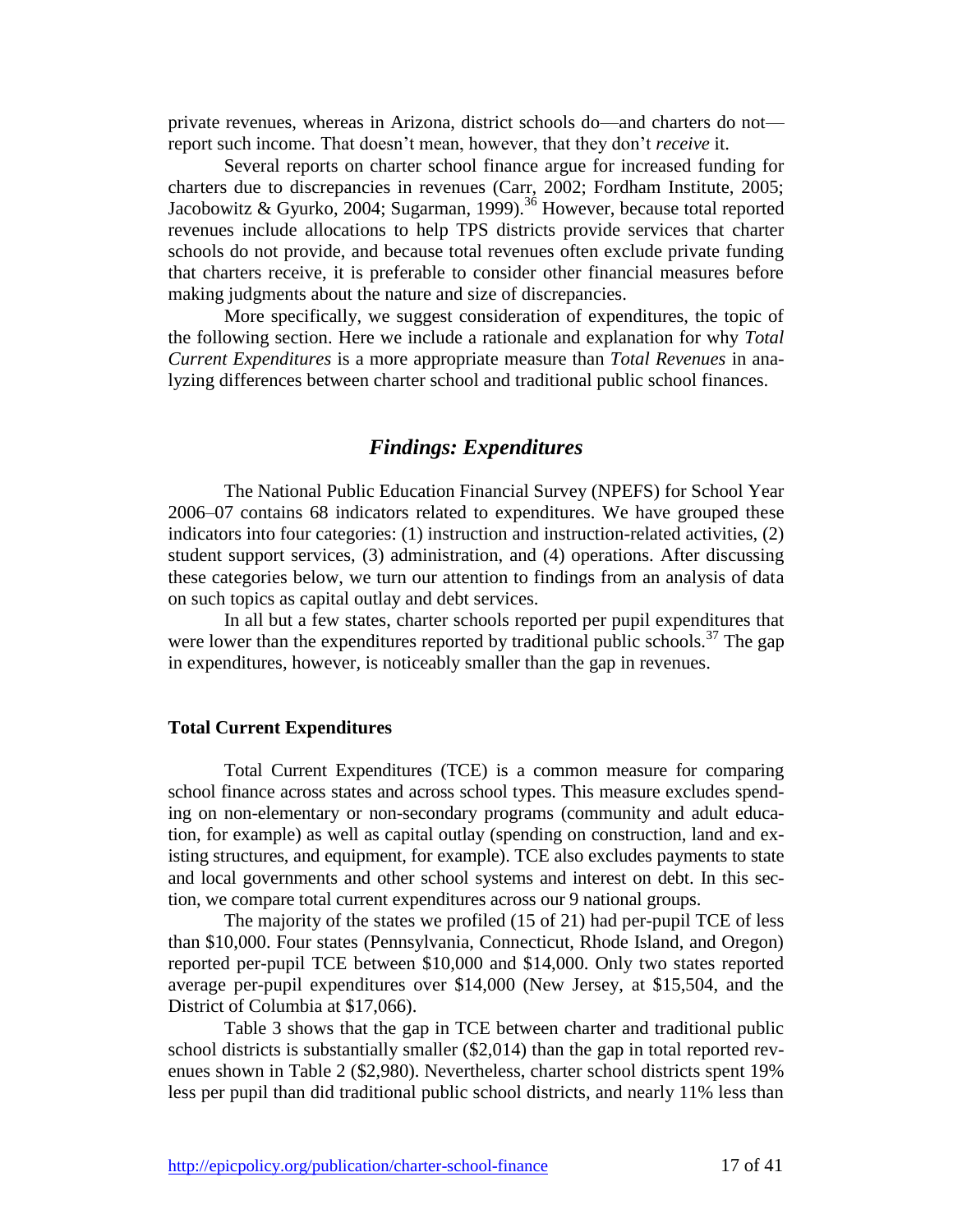districts housing EMO-operated schools. Although EMO-operated charter schools had slightly lower TCE per pupil than independent charters, this aggregation hides the dramatic difference between for-profit and nonprofit EMO-operated charter schools: in the for-profits, per-pupil expenditures were nearly 20% lower than for local host districts, while expenditures in the nonprofits were actually slightly higher (1.5%). Per-pupil TCE was lowest for EMO-operated virtual charter schools.

Table 3 also compares per-pupil TCE across the five states with the highest numbers of EMO-operated schools and shows considerable variation across these states. For example, schools operated by nonprofit EMOs in Ohio and Pennsylvania spent more per pupil than traditional public schools as well as \$3,000- \$4,000 more per pupil than the for-profit EMOs. Meanwhile, Texas nonprofit EMOs spent slightly more than for-profits, and nonprofits in Arizona and Michigan spent slightly less per-pupil than for-profit EMOs. (See Appendices B and C for a complete state-by-state analysis of current expenditures).

|                                                      | USA      | AZ      | MI      | OН       | <i>PA</i> | TX      |
|------------------------------------------------------|----------|---------|---------|----------|-----------|---------|
| All Schools                                          | \$10,364 | \$7,970 | \$8,762 | \$8,926  | \$10,065  | \$8,934 |
| <b>Traditional Public</b><br><b>School Districts</b> | \$10,581 | \$9,956 | \$9,032 | \$8,731  | \$10,032  | \$9,144 |
| <b>Host Districts</b><br>with EMOs                   | \$9,616  | \$7,789 | \$9,180 | \$11,719 | \$11,163  | \$7,885 |
| Charter<br>Schools                                   | \$8,567  | \$6,721 | \$8,091 | \$9,324  | \$10,203  | \$7,840 |
| Independent<br>Charters                              | \$8,649  | \$6,779 | \$8,309 | \$8,966  | \$10,191  | \$7,949 |
| EMO<br><b>Charters</b>                               | \$8,373  | \$6,594 | \$8,000 | \$9,854  | \$10,261  | \$7,547 |
| For-Profit<br><b>EMO</b> Charters                    | \$7,728  | \$6,626 | \$8,015 | \$8,283  | \$9,865   | \$6,342 |
| Nonprofit<br><b>EMO</b> Charters                     | \$9,762  | \$6,528 | \$7,762 | \$12,162 | \$11,184  | \$7,918 |
| <b>EMO</b> Virtual<br><b>Charters</b>                | \$7,138  | \$8,313 |         | \$6,660  | \$7,884   | \$4,506 |

**Table 3. Total Current Per-Pupil Expenditures for States with Large Numbers of EMO-Operated Charter Schools**

Below are key findings for each broad category of TCE (instruction and instruction-related expenditures, student support services, administration, and operations) across comparison groups. Figure 4 illustrates the differences among comparison groups nationally. Detailed state-by-state data on these four categories are presented in Appendix B, both in per-pupil dollars and as percentages of TCE.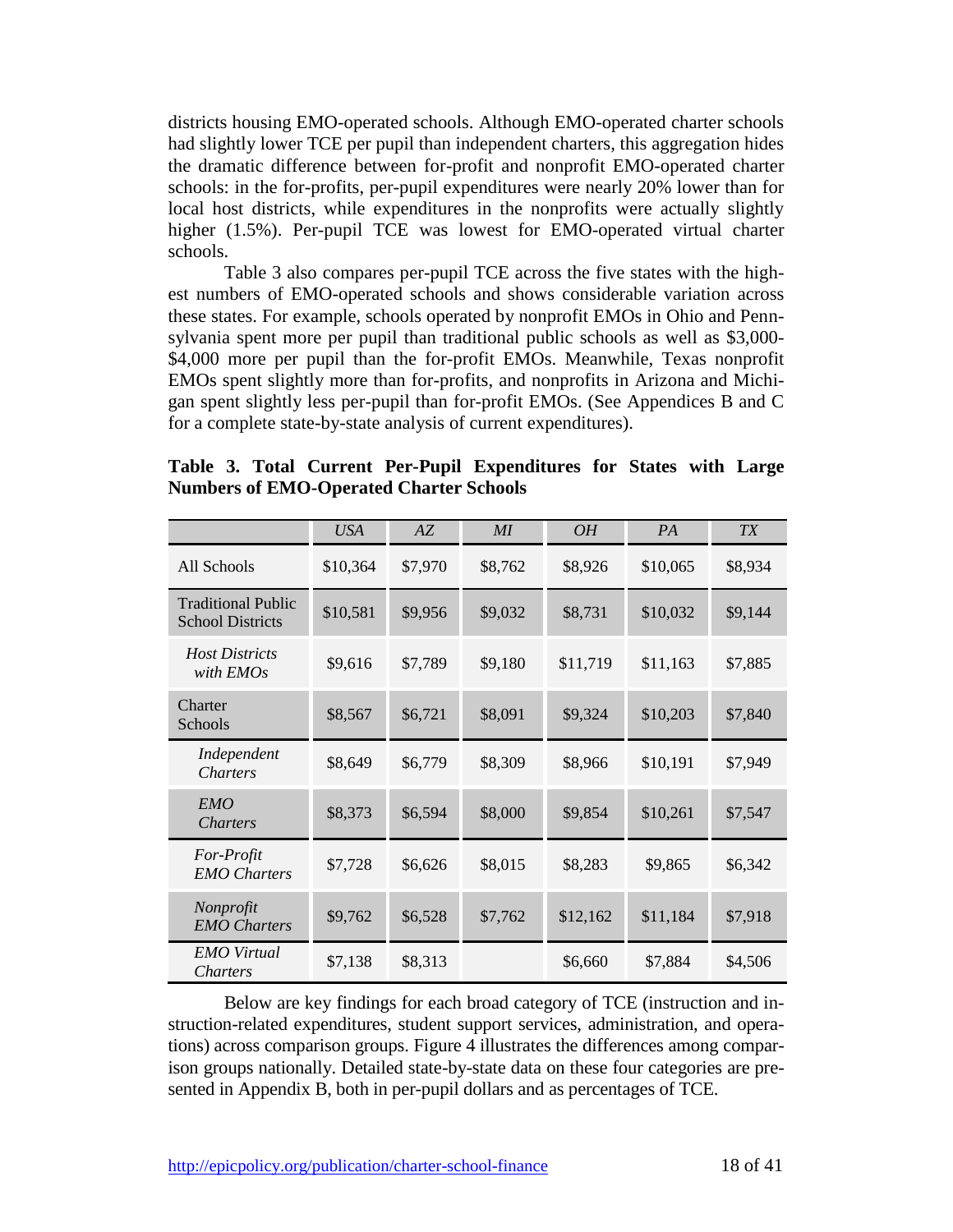

## **Figure 4. Total Current Expenditures Broken Down into Four Broad Categories**

## **Spending on Instruction**

NPEFS defines instruction and instruction-related expenditures as

... expenditures that are directly related to providing instruction and for activities that assist with classroom instruction. These include salaries and benefits for teachers, teaching assistants, librarians, and library aides, in-service trainers, curriculum development, student assessment, technology (for students but outside the classroom), and supplies and purchased services related to these activities (p. 20).

Table 4 below shows instructional data across the 9 comparison groups, with per-pupil expenditures as a percentage of TCE. The per-pupil expenditures are also presented graphically in Figure 3 above. Major findings in the instruction and instruction-related category are as follows:

- Nationally, 59.7% of TCE was spent on instruction.
- Nationally, traditional public school districts spent a higher proportion of TCE on instruction (60.3%) than did charter schools (54.8%).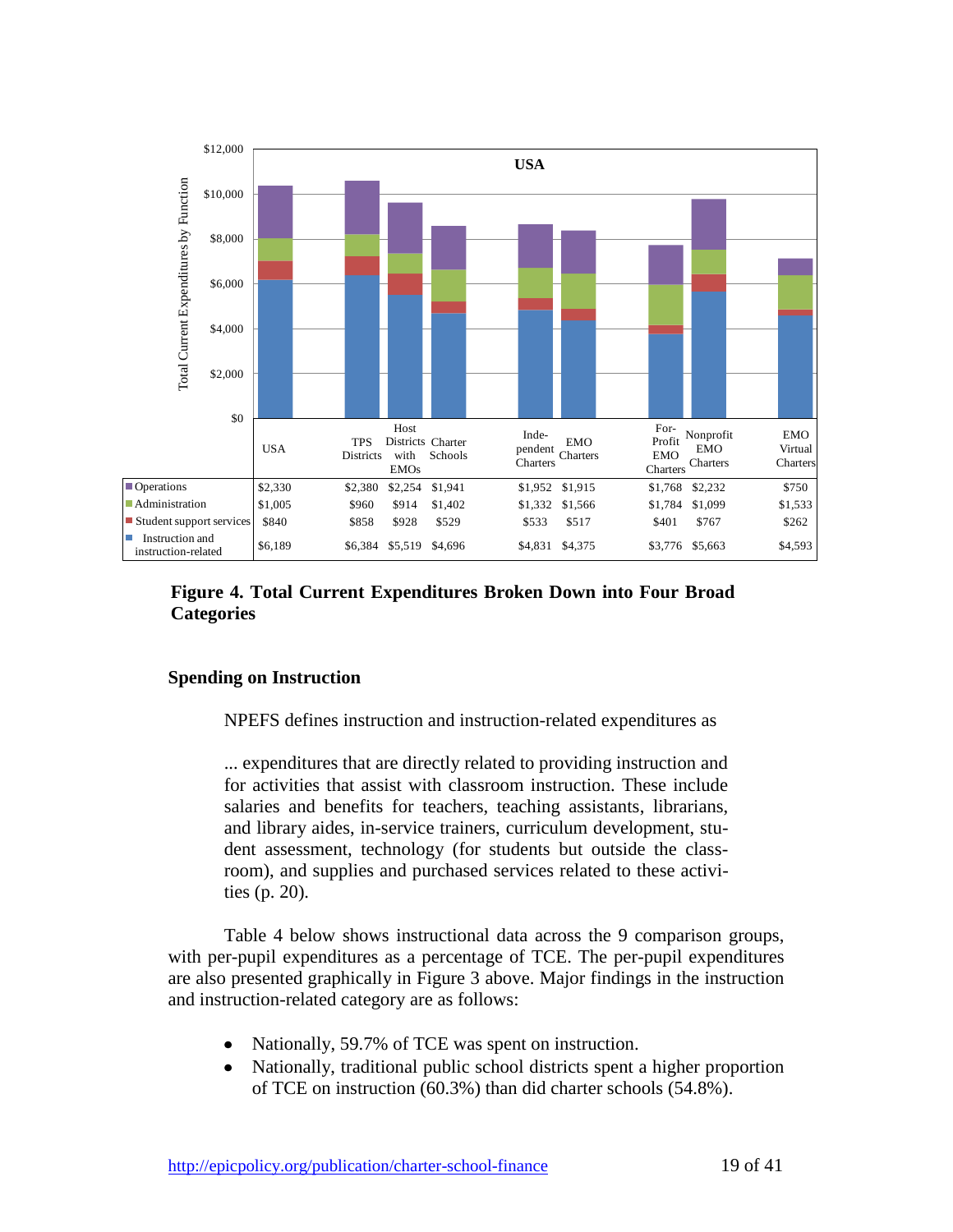- Overall, independent charters spent a higher percentage of TCE on instruction (55.9%) than did EMO-operated charters (52.2%). Differences are even more apparent between nonprofit and for-profit EMOoperated charter schools: nonprofits spent 58.0% of TCE on instruction, while for-profits spent only 48.9%.
- Virtual charter schools spent the greatest percentage of TCE, 64.4%,  $\bullet$ on instruction. This is not surprising, considering they don't bear costs for food services, student transportation, facilities, grounds, maintenance and security.
- The two state subgroups spending least on instruction relative to TCE were both EMO-operated charters—Minnesota's nonprofits (44.8%) and Michigan's for-profits (44.9%).
- The two state subgroups spending most on instruction relative to TCE were also both EMO-operated charters—D.C.'s for-profits (76.5%) and Pennsylvania's virtual charters (74.4%).

| <b>Total Current Expenditures Per Pupil</b> |                                           |                             |                |            |                                      | <b>Expenditures as Percent of</b><br><b>Total Current Expenditures</b> |                             |                |            |
|---------------------------------------------|-------------------------------------------|-----------------------------|----------------|------------|--------------------------------------|------------------------------------------------------------------------|-----------------------------|----------------|------------|
|                                             | and instruction<br>Instruction<br>related | Student Support<br>Services | Administration | Operations | <b>Total Current</b><br>Expenditures | and instruction<br>Instruction<br>related                              | Student Support<br>Services | Administration | Operations |
| <b>USA</b>                                  | \$6,189                                   | \$840                       | \$1,005        | \$2,330    | \$10,364                             | 59.7%                                                                  | 8.1%                        | 9.7%           | 22.5%      |
| <b>TPS Districts</b>                        | \$6,384                                   | \$858                       | \$960          | \$2,380    | \$10,581                             | 60.3%                                                                  | 8.1%                        | 9.1%           | 22.5%      |
| <b>Host Districts</b><br>with EMOs          | \$5,519                                   | \$928                       | \$914          | \$2,254    | \$9,616                              | 57.4%                                                                  | 9.7%                        | 9.5%           | 23.4%      |
| Charter<br>Schools                          | \$4,696                                   | \$529                       | \$1,402        | \$1,941    | \$8,567                              | 54.8%                                                                  | 6.2%                        | 16.4%          | 22.7%      |
| Independent<br><b>Charters</b>              | \$4,831                                   | \$533                       | \$1,332        | \$1,952    | \$8,649                              | 55.9%                                                                  | 6.2%                        | 15.4%          | 22.6%      |
| <b>EMO</b> Charters                         | \$4,375                                   | \$517                       | \$1,566        | \$1,915    | \$8,373                              | 52.2%                                                                  | 6.2%                        | 18.7%          | 22.9%      |
| For-Profit<br><b>EMO</b> Charters           | \$3,776                                   | \$401                       | \$1,784        | \$1,768    | \$7,728                              | 48.9%                                                                  | 5.2%                        | 23.1%          | 22.9%      |
| Nonprofit<br><b>EMO</b> Charters            | \$5,663                                   | \$767                       | \$1,099        | \$2,232    | \$9,762                              | 58.0%                                                                  | 7.9%                        | 11.3%          | 22.9%      |
| <b>EMO</b> Virtual<br><b>Charters</b>       | \$4,593                                   | \$262                       | \$1,533        | \$750      | \$7,138                              | 64.4%                                                                  | 3.7%                        | 21.5%          | 10.5%      |

## **Table 4. Total Current Expenditures by Instruction, Support Services, Administration, and Operations**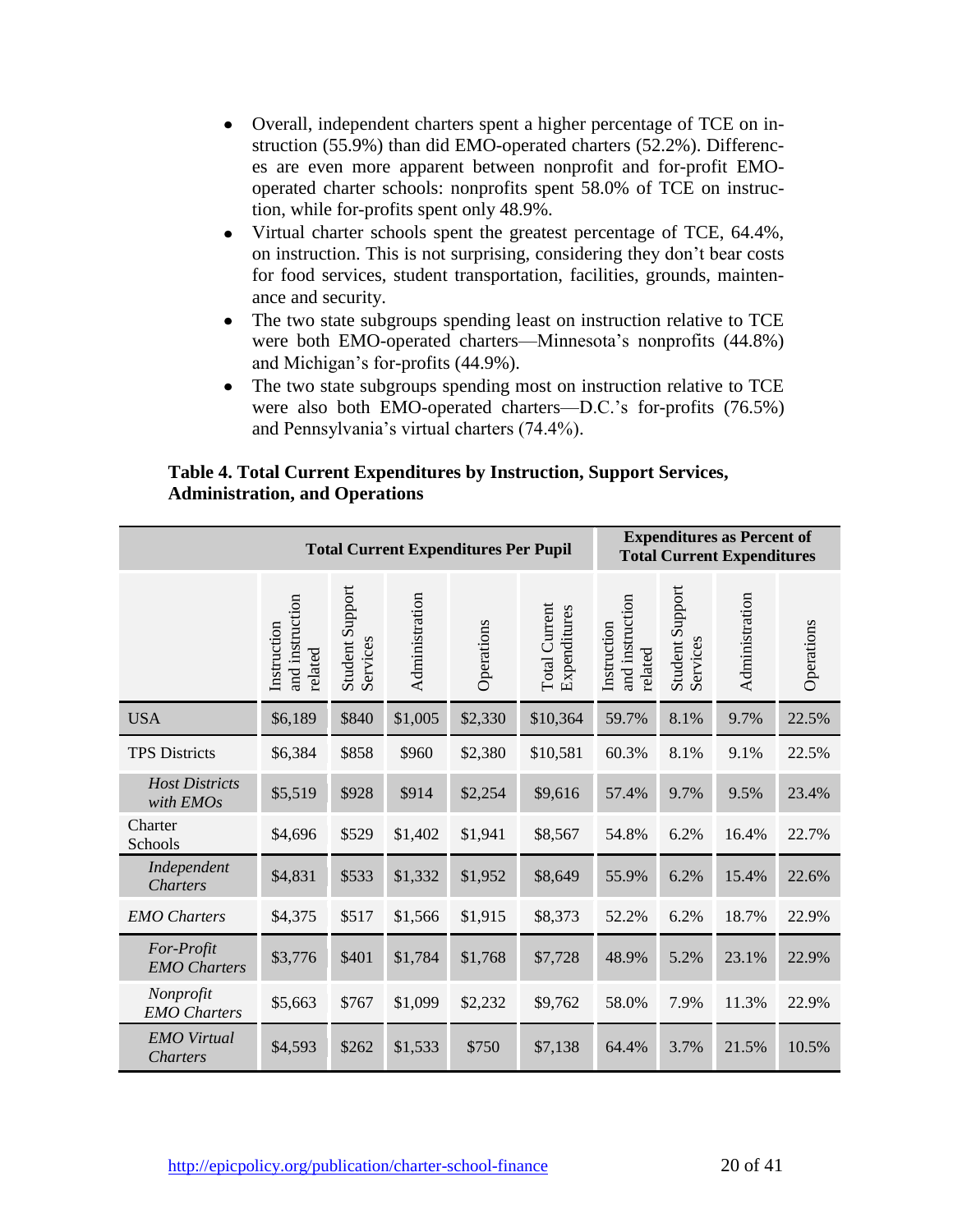## **Spending on Student Support Services**

Student support services include "attendance and social work, guidance, health, psychological services, speech pathology, audiology, and other student support services"  $(p.13)$ . Our analysis of spending in this category found:

- Nationally, the average spent on student support services was \$840 per pupil.
- Traditional public schools spent more (\$858) than charter schools (\$529). This difference is explained in part by differences in the student populations in these schools.<sup>38</sup>
- EMO-operated schools spent slightly less overall (\$517) than indepen- $\bullet$ dent charter schools (\$533). The difference is much greater between for-profit and nonprofit EMOs. For-profits spent \$366 *less* per pupil on student support services nonprofits. EMO virtual charter schools spent still less, only \$262 per pupil, or 3.7% of TCE.
- When aggregated across all states, host districts with EMOs spent the highest percentage of TCE on student support (9.7%).
- State comparisons indicate that Rhode Island and New Jersey spent  $\bullet$ noticeably more on student support services than other states. Rhode Island spent \$1,908 per pupil, 14.4% of TCE. New Jersey spent \$1,840, or 11.9% of TCE. Utah spent the least of all profiled states, \$391, or 6.0% of TCE.

## **Spending on Administration**

Administration includes both school administration (expenditures for the school principal's office, for example) and general administration (expenditures related to the superintendent, board of education, and their immediate staff). This category usually includes fees to EMOs for EMO-managed schools. As Table 4 shows, charter schools paid far more in administrative costs than traditional public school districts, both in actual per-pupil spending and also as a percentage of TCE. Among charters, EMO-operated schools spent more on administration (18.7% of TCE) than independents (15.4%). For-profit EMOs far outspent nonprofits for administration (23.1% of TCE compared to only 11.3%). EMO virtual charters similarly spent a relatively high percentage on administration (21.5%), a noteworthy finding since 14 of the 16 districts in the EMO virtual charters group are managed by for-profit EMOs.

In fact, differences among EMO-operated charter schools were striking. A more detailed comparison across five key states with large numbers of EMOoperated charter schools (see Figure 5) reveals several variations.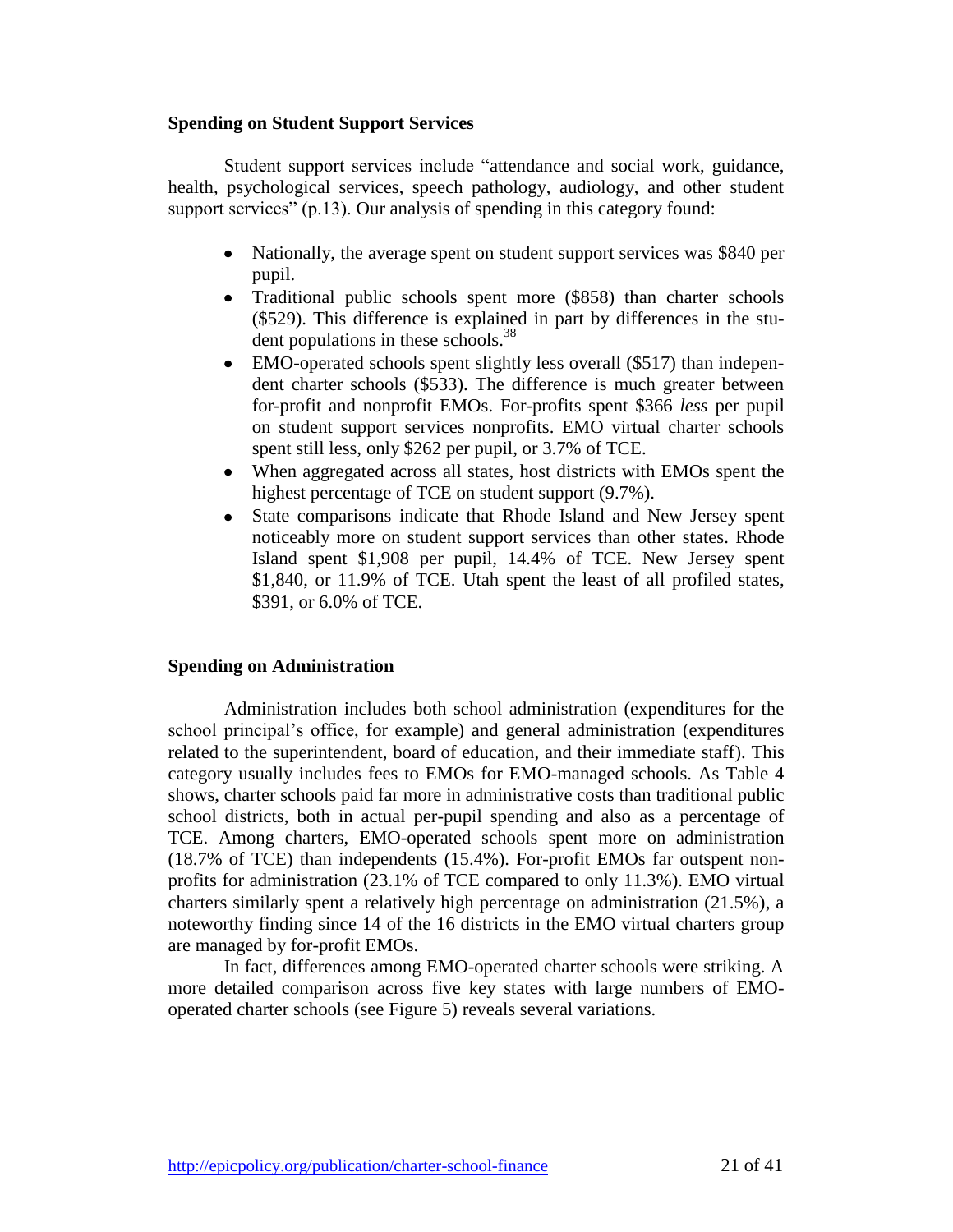

## **Figure 5. Expenditures on Administration in Key States with EMO-Operated Charter Schools**

As shown in Figure 5:

- Spending patterns for administration varied widely across the five states.
- Even aggregated across the nation, there are visible differences in administrative expenditures between EMO-operated schools (18.7% of TCE) and their host districts (9.5%). The difference between for-profit EMOs (23.1%) and nonprofits (11.3%) is even more striking. Even the lower amount spent by nonprofits is slightly higher than host districts.
- Ohio showed the most exaggerated difference in administrative spend- $\bullet$ ing patterns. There, for-profit EMOs spent 21.1% of TCE on administration, while nonprofits spent only 5.9% and host district schools spent 5.6%.
- In three of the five states—Michigan, Ohio, and Texas—for-profit EMO schools spent more of their TCE on administration than nonprofits or host districts.
- In Arizona, EMO-managed schools (13.5%) outspent host districts  $\bullet$ (8.5%) for administration. However, spending was nearly identical for both for-profits (13.5%) and nonprofits (13.4%).
- Among the five key states, only in Pennsylvania did nonprofit EMOs (10.7%) spend more on administration than the for-profits (6.7%). That state is also the only one where EMO host districts spent more (7.8%) than for-profit EMOs (6.7%).
- When all states with charter schools are compared, several subgroups spent more than \$2,000 per pupil on administration: Arizona's EMO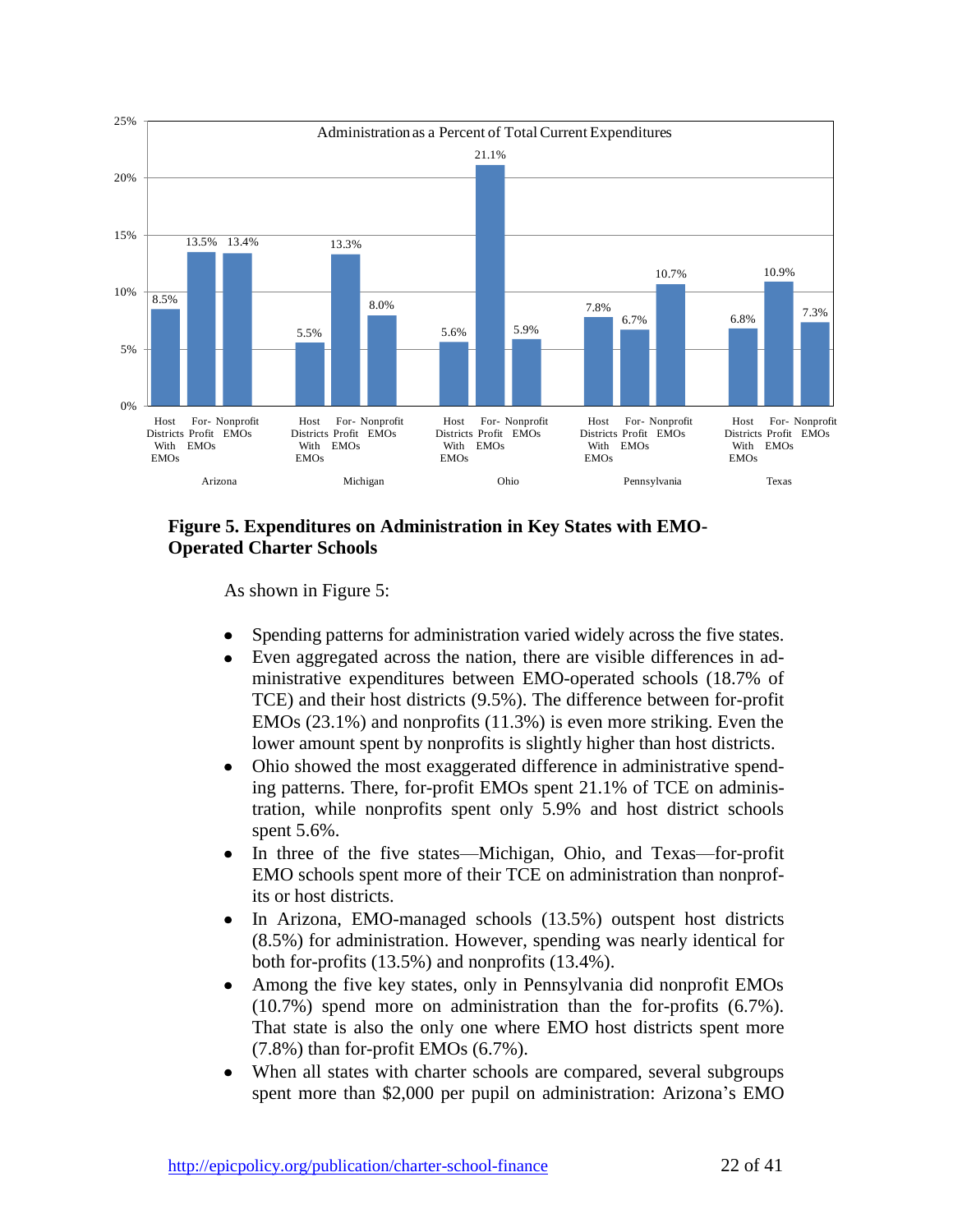virtual charter schools, Ohio's for-profit EMO charters, North Carolina's nonprofit EMO charters, New Jersey's independent charters, and Connecticut's charter schools. The diversity in that list underscores again the extent to which results vary by state.

## **Spending on Operations**

Operations includes spending for the operation of buildings, the care and upkeep of grounds and equipment, vehicle operation, student transportation, food services, maintenance, security, and enterprise operations (activities financed at least in part by user charges, for example). Comparisons of operations spending across states and comparison groups indicate:

- Across comparison groups, the percentage of TCE that schools devote to operations was highly consistent.
- Only EMO virtual charters, spending 10.5% on operations, varied notably from the national average of 22.5%.
- $\bullet$ State spending on operations differed markedly. The District of Columbia far outspends other states per pupil on operations (\$6,629 compared with the national average of \$2,230). However, because D.C.'s charter schools report no spending in the categories of support services or administration, the operations amount may be inflated.
- North Carolina (17.3%) and Rhode Island (17.4%) spend the least on  $\bullet$ operations as a percentage of TCE.

## **Spending on Teacher Salaries**

Figure 6 illustrates differences on spending for teacher salaries. While Appendix D provides details for all states with viable charter schools, some key findings include:

- Traditional public schools, on the whole, spent more of their resources on teacher salaries than did charter schools. This situation is linked to the presence of teacher unions and collective bargaining, which is more prevalent in traditional public schools than in charter schools.
- Among charter schools, the independents spent more on teacher salaries (18%) than EMO-operated schools (7.9%).
- The nonprofit and for-profit EMO charter schools were roughly equiv- $\bullet$ alent in their spending on teacher salaries (8.0% compared with 7.9%, respectively).
- Rhode Island had the highest state average for teacher salaries, \$4,041  $\bullet$ per-pupil, or 30.5% of TCE. Utah reported the lowest, \$1,390, or 21.5% of TCE.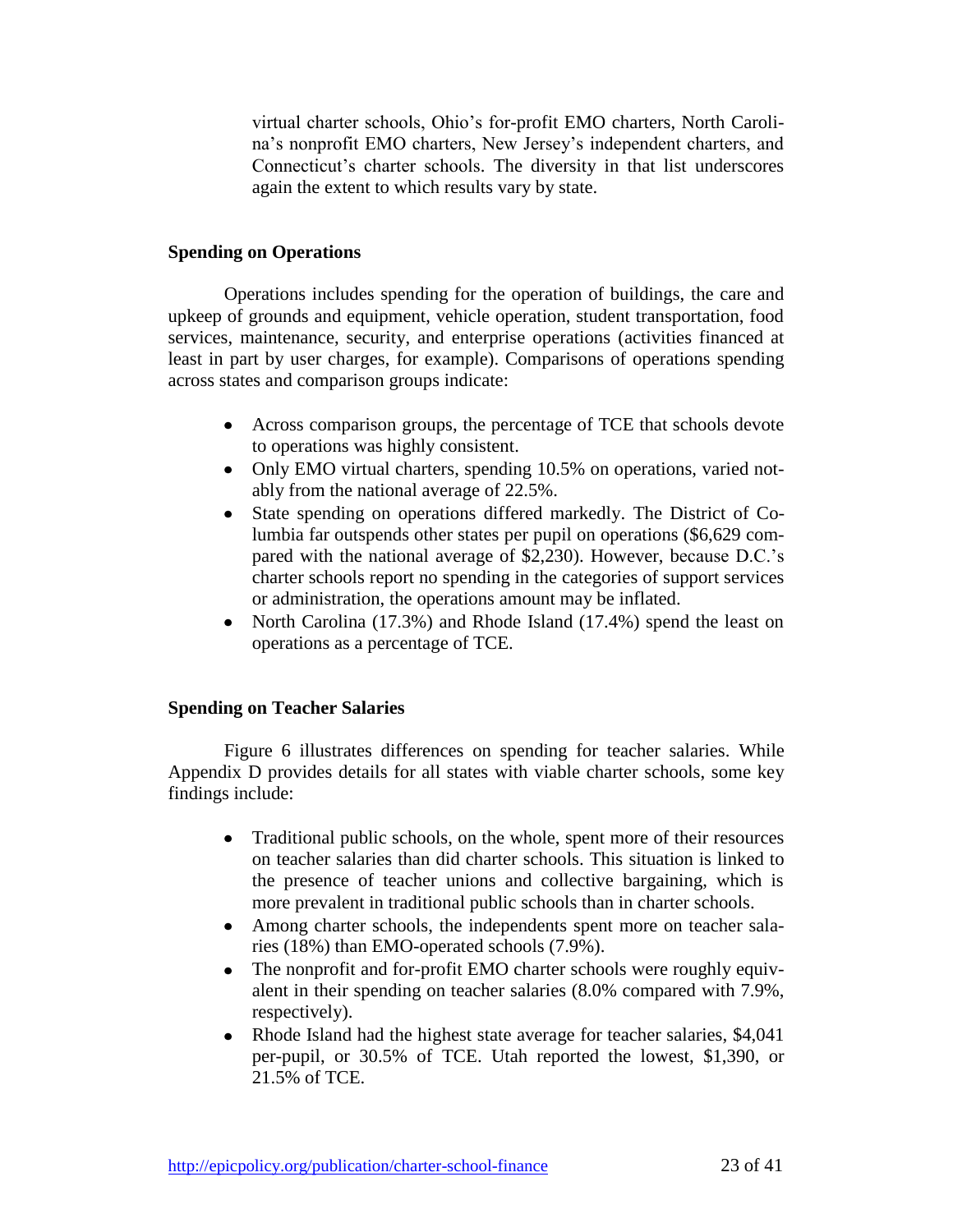Across the charter schools in our dataset, a number of extreme outliers appeared, with some reporting extremely high and others extremely low teacher salary spending. This suggests that there may be some errors in reporting or that some schools report teacher salaries in another category.<sup>39</sup>



### **Figure 6. Comparison of Spending on Teacher Salaries as a Percent of Total Current Expenditures**

## **Spending on Administrator Salaries**

Figure 7 illustrates the differences in spending on administrator salaries as a percentage of TCE. Patterns for administrator salaries are sometimes the inverse of those for teacher salaries. Findings include the following:

- Charter schools spent more of their resources on administrator salaries  $\bullet$ (6.6% of TCE) than did traditional public schools (5.6%).
- $\bullet$ Independent charter schools spent more (7.7%) than EMO-operated schools (3.8%) on administrator salaries. Nonprofit EMOs spent more (5.2%) than the for-profits (3.1%).
- EMO-operated virtual schools spent the highest proportion of TCE on  $\bullet$ administrators' salaries (8.4%).
- Arizona spent most on administrator salaries (\$625 per pupil, or 7.8%  $\bullet$ of TCE), and all nine comparison groups in the state spent more than the national average. Louisiana spent least on administration salaries (\$55 per pupil, or 0.6% of TCE).
- A number of charter schools reported very little or no spending on ad- $\bullet$ ministrator salaries. In these instances, the school either reported administrator salaries in another category or paid administrators directly with private resources. In such cases, the expenditure would not appear in reports for allocation of public resources, and mean spending on administrator salaries is deflated.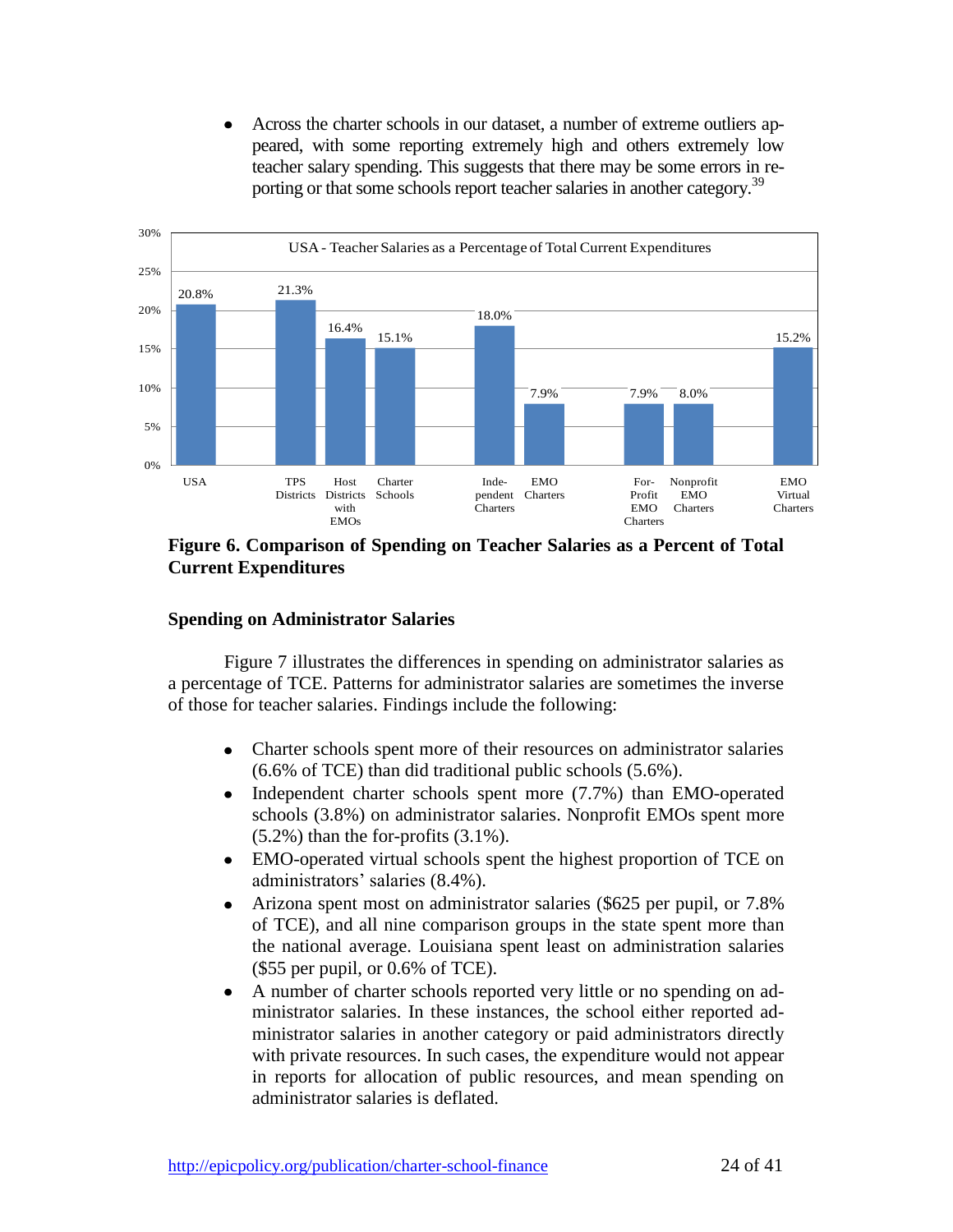

**Figure 7. Comparison of Spending on Administrator Salaries as Percent of Total Current Expenditures**

## **Spending on Special Education Salaries**

Figure 8 illustrates spending for special education salaries, summarized below. Detailed findings on special education salaries appear in Appendix D.



## **Figure 8. Comparison of Spending on Special Education Salaries as Percent of Total Current Expenditures**

- Nationally, traditional public school districts spent 3.8% of TCE on  $\bullet$ salaries for special education teachers; all charter schools spent 2.2%.
- Schools operated by for-profit EMOs spent only 0.6% of TCE on spe- $\bullet$ cial education teacher salaries. Nonprofits spent more, 1.6%, but still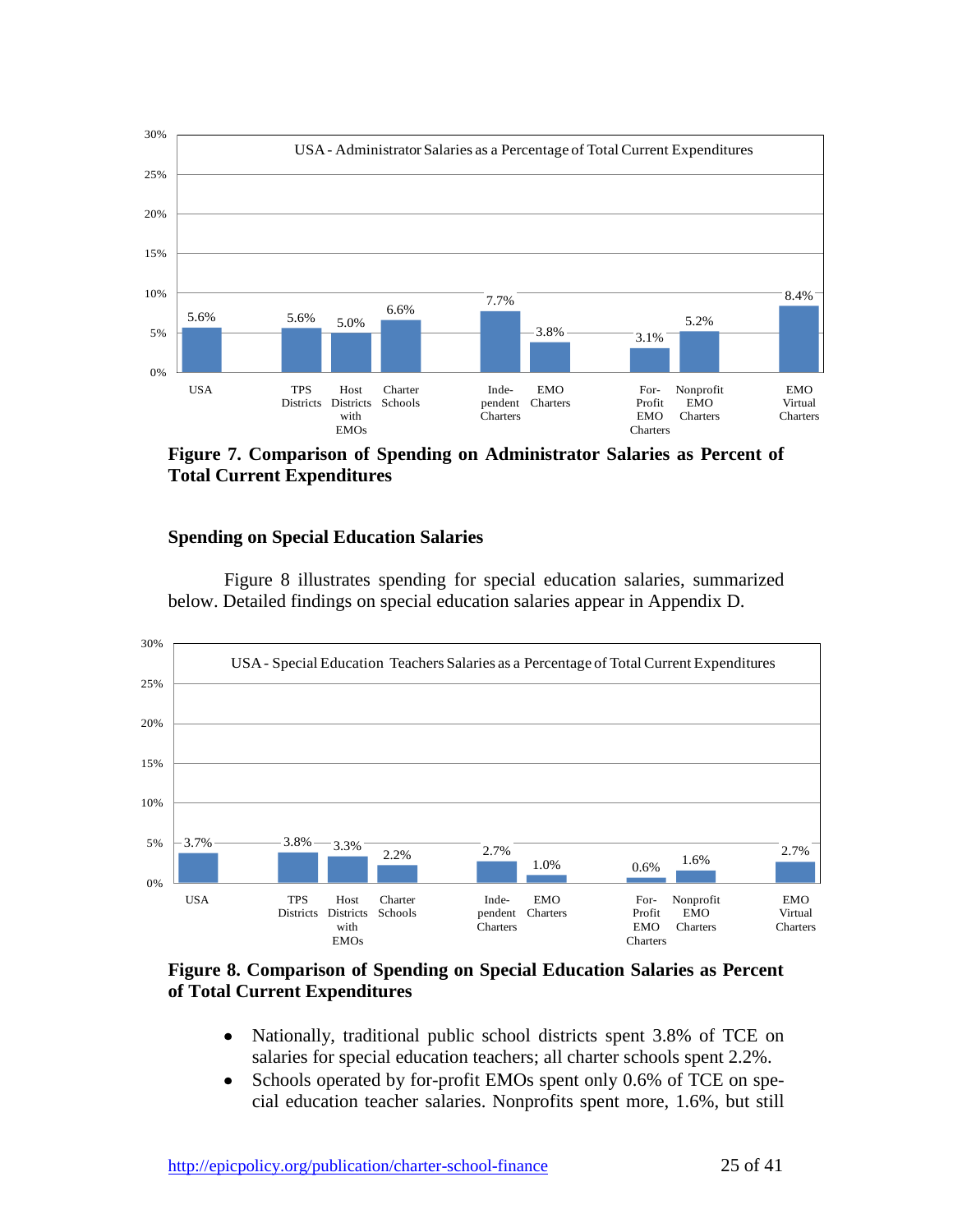far less than the national average of 3.7% for all schools.

- EMO virtual charter schools reported spending 2.7% of TCE on spe- $\bullet$ cial education teacher salaries.
- Of the four key EMO states that reported special education salaries  $\bullet$ (Texas did not report special education teacher salaries), Pennsylvania reported spending the most (5.9% of TCE) and Arizona the least (2.2%).
- $\bullet$ Among all profiled states (see Appendix D), Rhode Island reported the highest per-pupil spending on special education salaries, \$792, or 6% of TCE. Oregon reported the lowest average per pupil, \$113, or approximately 1% of TCE.

## **Spending on Employees' Benefits**

Figure 9 illustrates the differences among spending for employees' benefits, summarized below. Appendix D provides a detailed state-by-state comparison on this variable across the 21 profiled states.



**Figure 9. Comparison of Spending on Employees' Benefits As Percent of Total Current Expenditures**

- Nationally, traditional public schools spent 18.6% of TCE on em- $\bullet$ ployee benefits, substantially more than charter schools (9.9%).
- Among charter schools, independents (11.6%) far outspent EMO- $\bullet$ managed charters (5.7%).
- For-profit EMOs (4.4%) spent less than nonprofits (7.8%).  $\bullet$
- New Jersey reported the highest spending per pupil, \$3,537 (22.8% of TCE). Indiana reported the highest percentage of TCE, 26.1% (\$2,160 per pupil).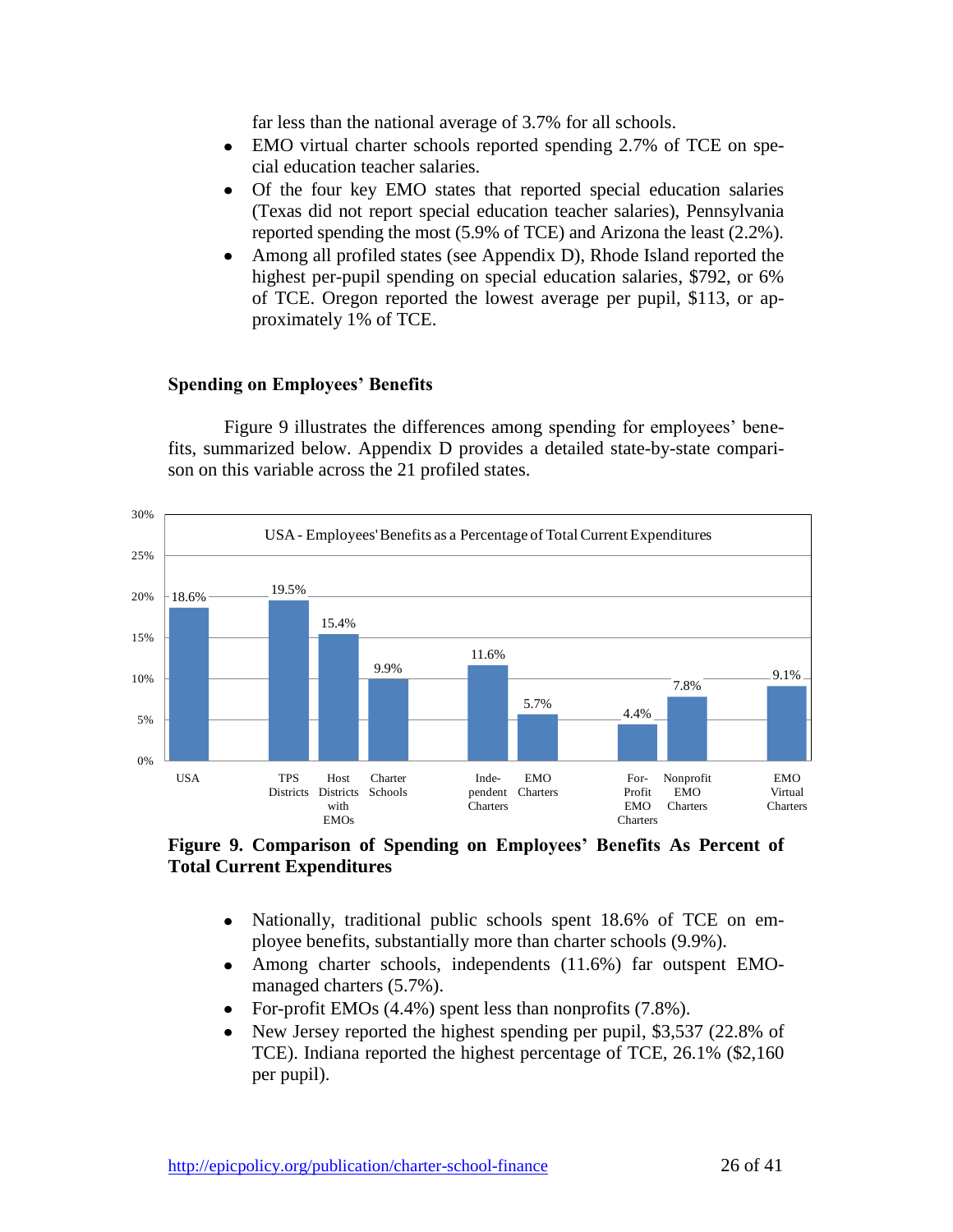Among the five key EMO states, Michigan spent the greatest percen- $\bullet$ tage of TCE on employee benefits (21.4%, or \$1,873 per pupil), Texas the least (10.4%, or \$928 per pupil).

## **Spending on Facilities**

Charter advocates often use facilities expenditures to argue that charter schools are disadvantaged relative to traditional public schools. Nationwide the combined per-pupil costs of charter school facilities tended to be about the same as for host school districts. That said, it is worth nothing that the components of facilities costs can vary considerably within and across states, and can include rent, leases, utilities, cleaning, maintenance, furnishings, equipment (such as computers), and technology infrastructure. $40$ 

Charter schools struggle with facilities<sup>41</sup> for several reasons. Major challenges include that charters typically receive less per-pupil funding than their traditional public counterparts" and that federal and state start-up grants are insufficient for costs incurred. The extent to which states give charter schools access to public and private sources of capital funding determines how deep into their operating budgets charter schools must delve to pay for facilities; it also influences the quality of the school buildings in which children are taught. $42$ 

Table 5 summarizes per-pupil spending on components related to facilities in 2006–07. These include: plant operation and maintenance (a portion of the operations category of TCE described above); capital outlays—including construction, land and existing structures, instructional and other equipment; and, interest on debt. Table 5 summarizes findings across comparison groups and states.

- Per-pupil spending on plant operation and maintenance was higher for traditional public schools (\$1,059) than for host districts with EMOs (\$945) and charter schools (\$928).
- EMO-operated schools spent more per pupil (\$1,027) than independents (\$887) on plant operation and maintenance. Nonprofit EMOs actually spent less (\$794) than the independents (\$887). For-profits spent, on average, more than any other comparison group: \$1,135 per pupil.
- EMO-operated virtual schools spent least on plant operation and maintenance, only \$240 per pupil. This is not surprising, because virtual schools have less need for buildings, grounds, vehicles, and security. For the same reason, EMO-operated virtual schools also had lowest construction costs.
- Charter schools spent considerably less on construction (\$419) than did EMO host districts (\$579) or traditional public school districts (\$766). Although independents spent less on operation and maintenance, they spent more on construction (\$471) than EMO-operated charters (295).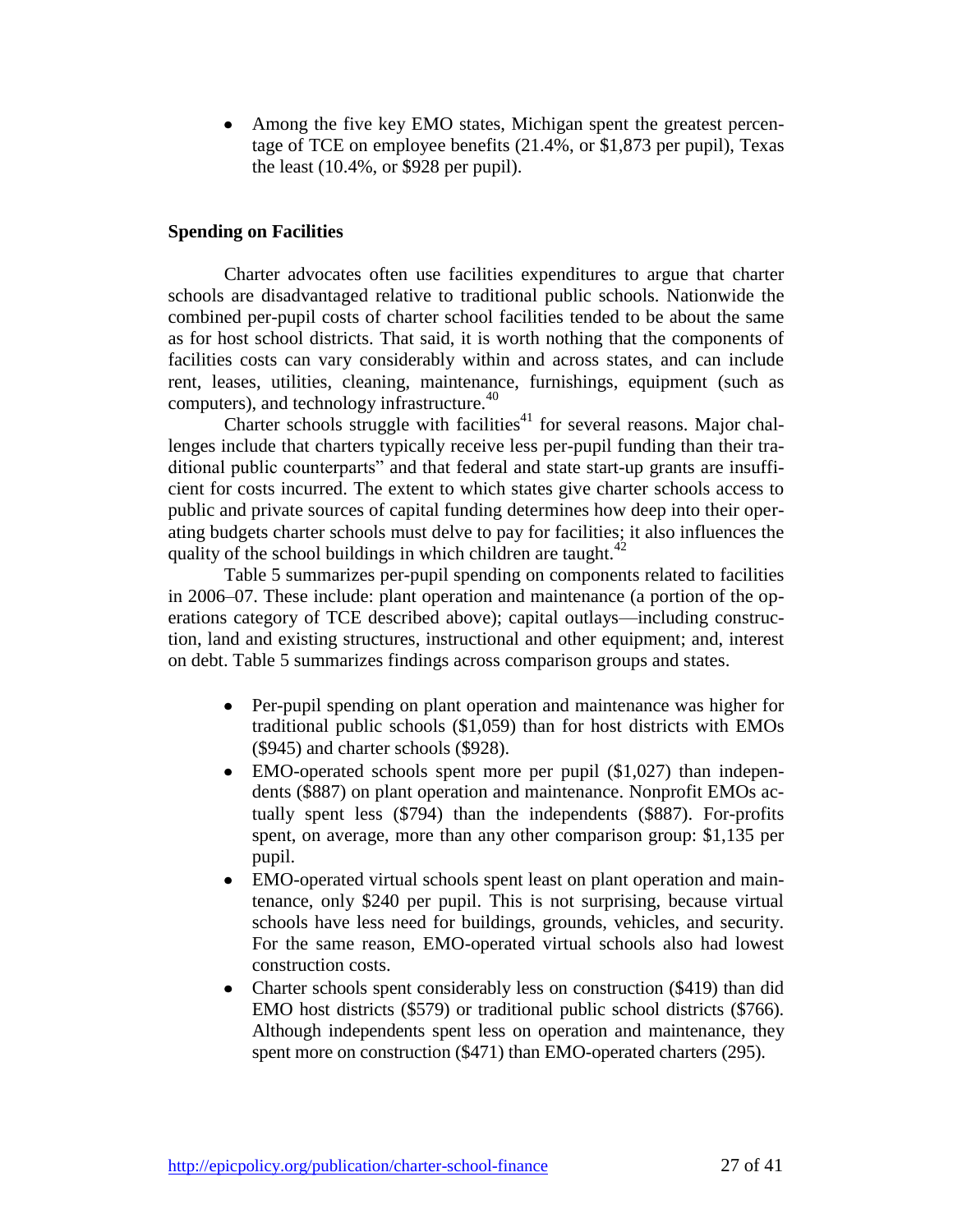|                                       | <b>Operation</b> | <b>Types of Capital Outlay</b> |                                           |                                 |                         |                                |                            |  |
|---------------------------------------|------------------|--------------------------------|-------------------------------------------|---------------------------------|-------------------------|--------------------------------|----------------------------|--|
| and Main-<br>tenance<br>of Plant      |                  | Con-<br>struction              | Land and<br>Existing<br><b>Structures</b> | Instruct-<br>ional<br>Equipment | Other<br>Equip-<br>ment | Non-<br>specified<br>Equipment | <b>Interest</b><br>on Debt |  |
| <b>USA</b>                            | \$1,059          | \$744                          | \$69                                      | \$72                            | \$153                   | \$15                           | \$221                      |  |
| <b>TPS Districts</b>                  | \$1,081          | \$766                          | \$67                                      | \$64                            | \$165                   | \$14                           | \$240                      |  |
| <b>Host Districts</b><br>with EMOs    | \$945            | \$579                          | \$87                                      | \$146                           | \$87                    | \$23                           | \$225                      |  |
| Charter<br>Schools                    | \$928            | \$419                          | \$64                                      | \$144                           | \$67                    | \$24                           | \$65                       |  |
| Independent<br><i>Charters</i>        | \$887            | \$471                          | \$77                                      | \$154                           | \$63                    | \$27                           | \$42                       |  |
| <b>EMO</b> Charters                   | \$1,027          | \$295                          | \$34                                      | \$121                           | \$78                    | \$18                           | \$120                      |  |
| For-Profit<br><b>EMO</b> Charters     | \$1,135          | \$314                          | \$46                                      | \$83                            | \$94                    | \$6                            | \$152                      |  |
| Nonprofit<br><b>EMO</b> Charters      | \$794            | \$254                          | \$8                                       | \$205                           | \$45                    | \$43                           | \$52                       |  |
| <b>EMO</b> Virtual<br><i>Charters</i> | \$240            | \$165                          | \$55                                      | \$139                           | \$53                    | \$0                            | \$31                       |  |

**Table 5. Per-Pupil Spending on Variables Related to Facilities**

- For-profit EMO-operated schools (\$314) outspent nonprofits (\$254)  $\bullet$ on construction—a difference for the two groups as dramatic as for their operation and maintenance spending.
- Charter schools spent more per pupil on instructional equipment  $\bullet$ (\$144) than did traditional public schools (\$64), but approximately the same amount as host districts with EMO-operated charter schools (\$146). Although EMO charters spent less on instructional equipment per pupil (\$121) than independent charters (\$154), a distinct difference emerged between for-profit and nonprofit EMOs. For-profits spent only \$83 per pupil, while nonprofits spent \$205 per pupil—the highest amount of all groups. Surprisingly, this includes EMO-operated virtual schools, which spent slightly more per pupil (\$139) than the EMOoperated charter average (\$121).
- Charter schools also spent considerably less on interest on debt (\$65)  $\bullet$ than EMO host districts (\$225) or TPS districts (\$240). EMO-operated charters spent less on debt interest than the national average (\$221), but outspent independent charter schools, \$120 to \$42 per pupil. Nonprofit EMO-operated charters spent less on debt interest (\$52) than for-profit charters (\$152), but more than EMO-operated virtual charters (\$31).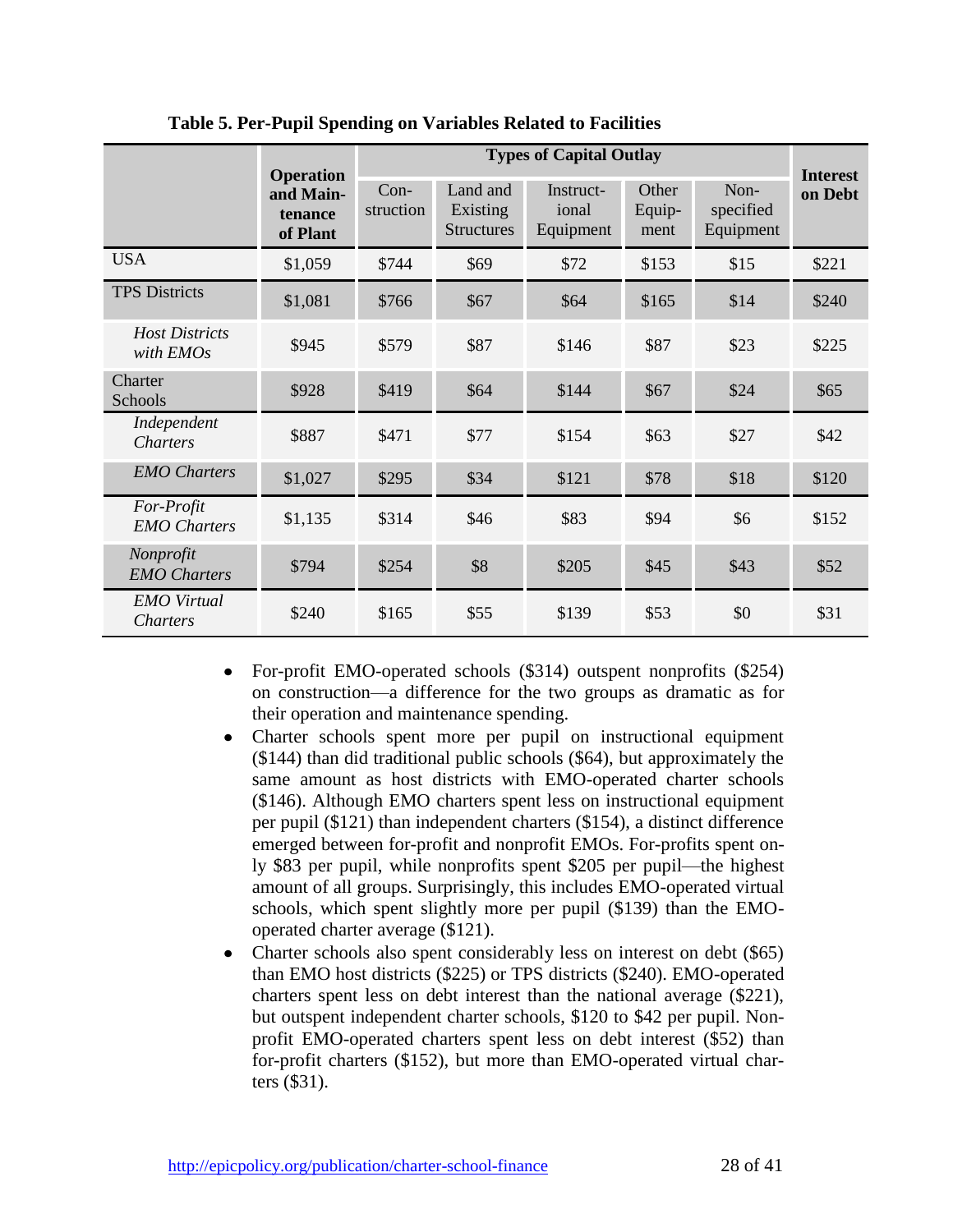### **Spending on Transportation and Food Services**

Many charter schools provide no transportation or food service, an important factor in expenditure comparisons. In fact, one study found transportation and food service together accounted for about \$400 less spending per pupil in charter schools than in host school districts.<sup>43</sup>

Figure 10 illustrates the difference among comparison groups on transportation expenditures. Some key findings include:

- On the whole, traditional public schools spent more on transportation (5.0% of TCE) than host districts (2.7%) or charter schools (1.5%).
- EMO-operated schools spent less on transportation (0.9% of TCE)  $\bullet$ than independents (1.7%).
- Nonprofit EMOs (1.2%) outspent for-profit EMOs (0.7%) for trans- $\bullet$ portation.
- Interestingly, transportation costs for EMO-operated virtual schools  $\bullet$ were similar to those in for-profit EMOs (0.7%). While several EMO virtual charters reported no spending on transportation, a few virtual charter schools reported higher-than-expected spending, skewing the average upward.



## **Figure 10. Comparison of Spending on Student Transportation as Percent of Total Current Expenditures**

Spending on transportation varies considerably by state, because some states require charters to provide transportation, others require the local district to provide it, and some do not require anyone to provide transportation for charter school students. In the latter case, some charter schools devote resources to transportation while others rely on families to provide it.

Figure 11 illustrates the differences among comparison groups in spending on food services as a percentage of TCE. Key findings include: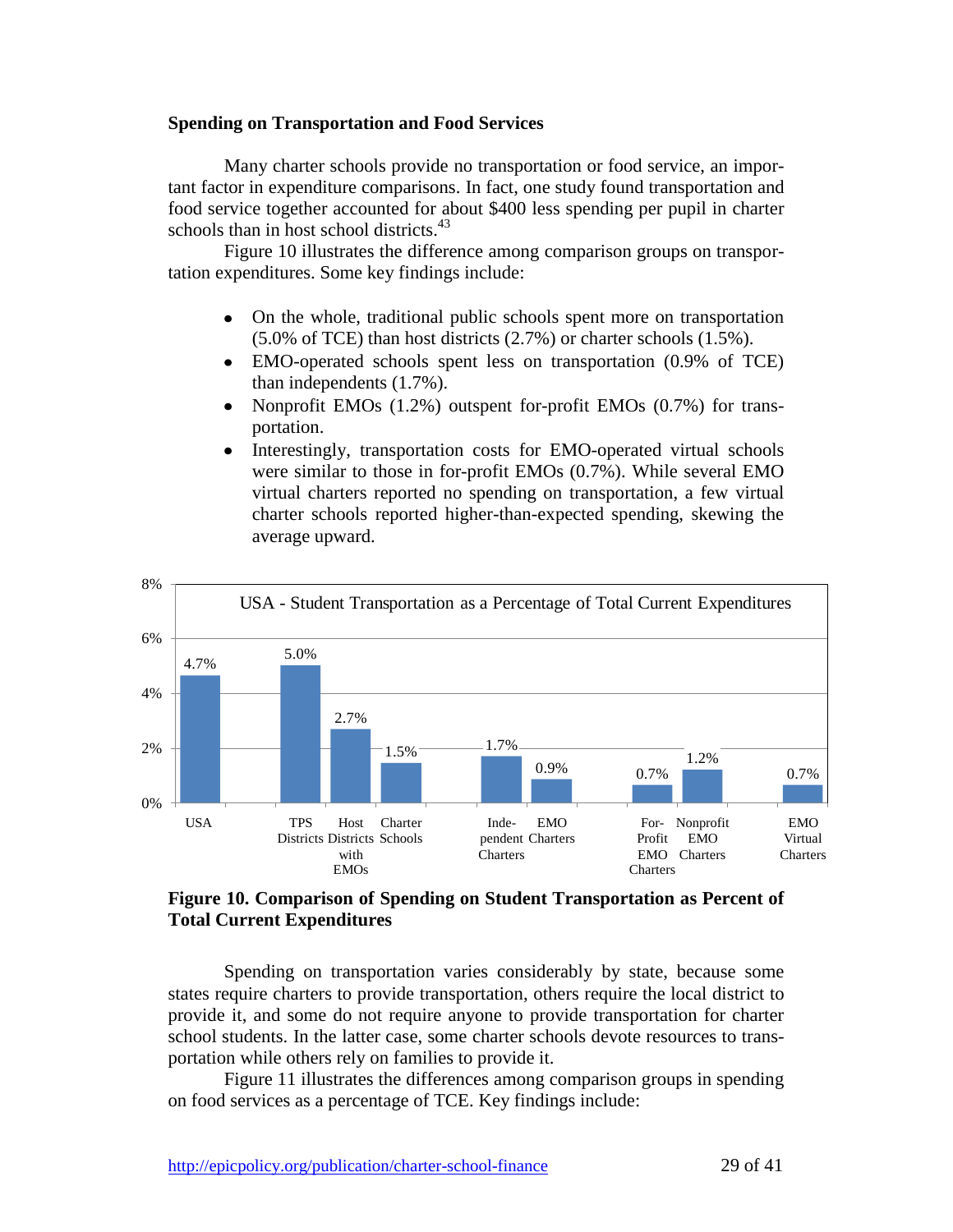- On the whole, traditional public schools spent more on food services  $\bullet$ (3.8% of TCE) than do host districts (3.0%) or charter schools (2.5%).
- EMO-operated schools spent slightly less on food services (2.4%) than  $\bullet$ independents (2.6%).
- Nonprofit and for-profit EMOs both spent 2.4% of TCE on food ser- $\bullet$ vices.
- Interestingly, 3 EMO-operated virtual schools reported spending on  $\bullet$ food services: Texas Virtual Academy at Southwest; Colorado Distance and Electronic Learning Academy; and, the hybrid online and brick and mortar Minnesota Transitions Charter School.



**Figure 11. Comparison of Spending on Food Services as Percent of Total Current Expenditures**

## *Discussion and Conclusion*

While this study touches upon many issues that could consume scores of pages of discussion, we limit ourselves here to a few salient observations based on our extensive data analysis.

*Top-heavy charter schools*. As the findings reveal, charter schools especially those operated by EMOs—spend considerably more on administration, both as a percentage of TCE and in actual dollars per pupil, than do traditional public school districts. This is surprising, given that advocates of privatization and charter schools commonly complain that inefficient and wasteful bureaucracies in traditional public schools make them ineffective. In fact, the founders of Edison Learning, one of the nation's oldest and largest for-profit EMOs, used such complaints for leverage when negotiating contracts with school districts. Our findings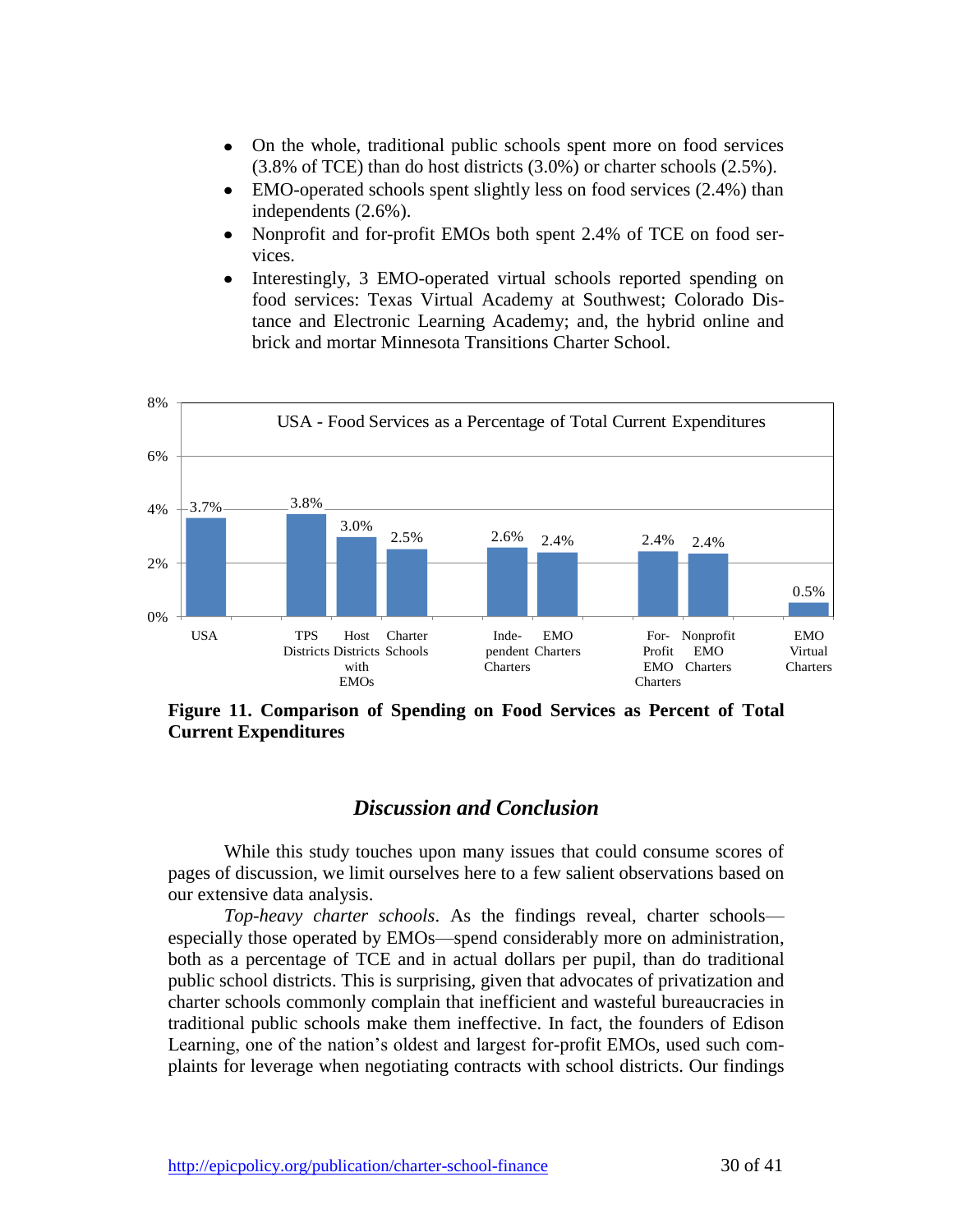suggest charters, especially EMO charters, are not more efficient in terms of administration.

In this study, charter schools spent on average \$372 more per pupil on administration than did traditional public schools. Schools managed by for-profit EMOs spent even more—\$457 more per pupil than traditional public schools. These large differences exist in actual dollars, even though charter schools receive less in revenue.

Charter schools' higher spending on administration might be explained in part—by their lower student-to-administrator ratio. Nevertheless, the large gap in spending on administrators' salaries accounts for much of the difference in spending patterns between charter schools and traditional public schools.

In recent years, policymakers in a number of states have proposed legislation to mandate specific spending guidelines for public schools to ensure that they are devoting sufficient resources to instruction. While such legislation is usually targeted at traditional public schools, the findings from this study suggest that it would more likely have a deeper impact on charter schools.

*Funding levels and EMOs*. When starting this study, we hypothesized that for-profit EMOs would be more attracted to states with higher funding levels for charter schools. A review of the data, however, suggests no clear relationship between state charter school funding levels and the proportion of schools operated by for-profit EMOs. Instead, the location and concentration of EMO-operated charter schools appear to depend on a number of state factors related to the "permissiveness" of charter school laws and the role and type of authorizers. Some states clearly have a high proportion of charter schools operated by EMOs (Arizona, Michigan, Ohio, Texas, and Pennsylvania). Similarly, there are some states where EMOs are few or where contracts with EMOs are more likely to be terminated by charter school boards. For example, EMOs are rare in Connecticut because the state caps the funding to charter schools at 250 students to ensure smaller school size. In Delaware, the state now requires that all schools use the state purchasing system to record their financial transactions, a feature opposed by some of the EMOs that formerly operated in the state.

*Charter schools may potentially pressure states to reform public school finance*. The demand for new funding mechanisms needed for charter school reforms have shifted thinking about how public schools can and should be funded. As Sugarman (2002) points out, charter school reforms have led to revisions in school funding for all schools in a number of states.<sup>44</sup> Nevertheless, more needs to be done to ensure the development of funding formulas sufficiently sensitive to the differential costs of educating students according to level of instruction, special needs, and contextual factors. Improved funding formula would benefit both charter schools and traditional public schools alike.

## **Topics for Further Research**

There is need for much more research, and better quality research, on charter school finance. Improvements in research, however, require improvements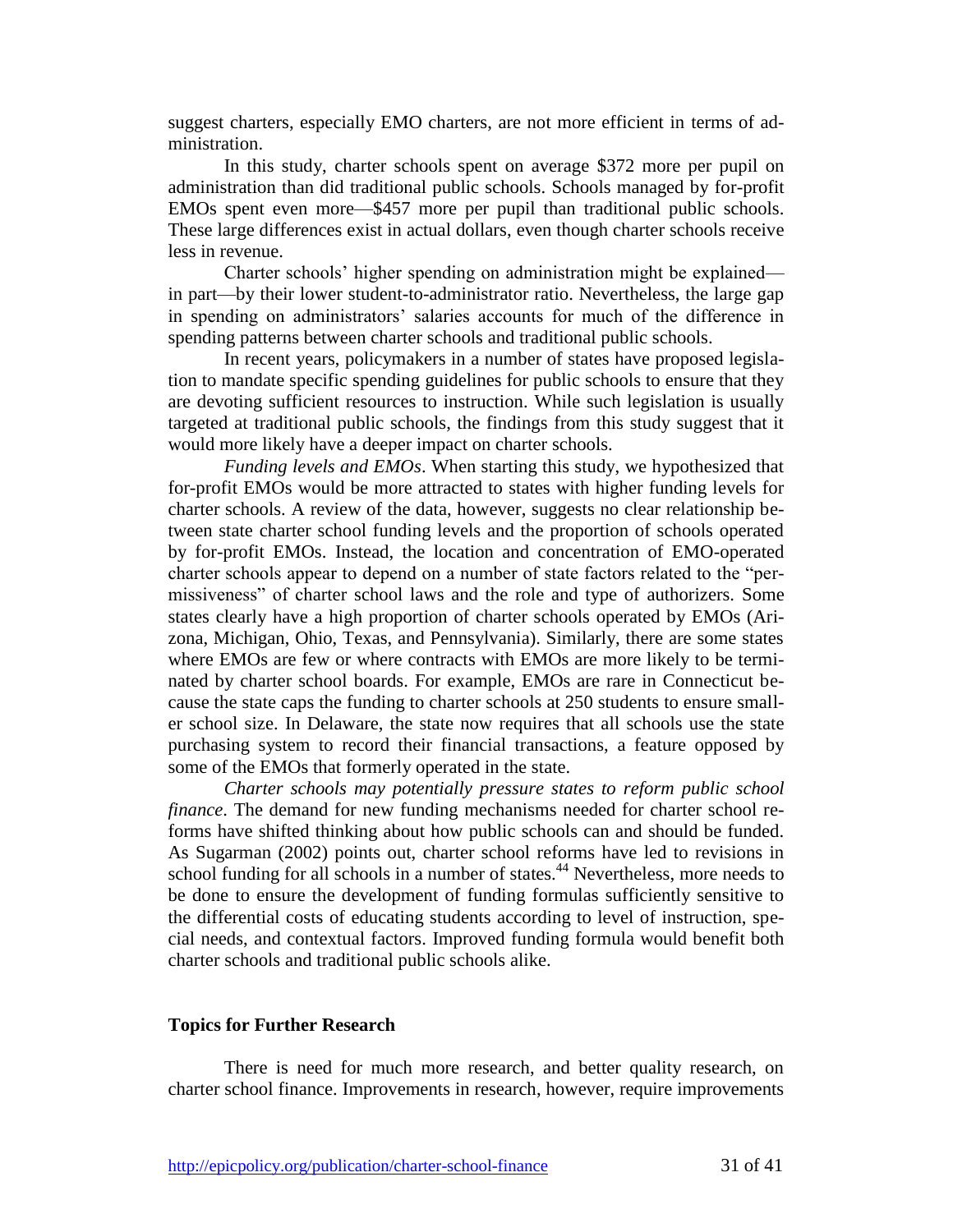in the availability and completeness of financial data. A number of topics and issues are deserving of further research.

*Adequacy and fiscal solvency*. Unfortunately, year-end balances for districts and schools are not included in the federal dataset and thus could not be examined in this study. However, other studies indicate that the financial solvency of charter schools varies considerably within and across states. For example:

- In Delaware, some charter schools accumulated financial reserves that exceeded the per-pupil reserves of local school districts, and more than 75% of charters showed steady increases in year-end balances.<sup>45</sup>
- In California, maturing charter schools achieved greater financial security and reported having more assets relative to liabilities.<sup>46</sup>
- In Indiana, some charter schools were reportedly "strapped" due to the need to carry a large amount of debt.<sup>47</sup>
- An earlier national study indicated that charter schools seem to satisfy  $\bullet$ their markets, and the financial position of the typical charter school improved over time.<sup>48</sup>

Studying year-end balances and changes in balances is one of the best ways to study the relative viability or fiscal solvency of charter schools and to compare them with each other or with traditional public schools. Considerably more research is needed that considers year-end balances and other indicators of fiscal solvency.

*The scope and uses of private revenues*. The incompleteness of data on private sources of revenues in the federal dataset points to a critical need for more and better data if we are going to fully understand what is fair in charter school finance.

Although private funds are often not reported, it is well-known that many charter schools receive considerable support from private sources. Every charter school has a unique set of private supporters, ranging from parents willing to make donations to large foundations willing to fund facilities. An increasing number of charter schools receive support from charter management organizations (CMOs). This subgroup of nonprofit EMOs works to promote school models they believe promising. They help their charter schools finance facilities by providing direct grants or by providing access to loans.<sup>49</sup> One analyst estimates that CMOs have funneled more than a half billion dollars to charter schools.<sup>50</sup>

Future research should focus on the following research questions:

- What is the amount of private funds received by charter schools and how does this vary within and across states?
- What are the general sources of private revenues received by or on behalf of charter schools?
- What are the characteristics of charter schools that are most successful in securing private revenues?
- How prevalent are private entities that manage private revenues on behalf of charter schools?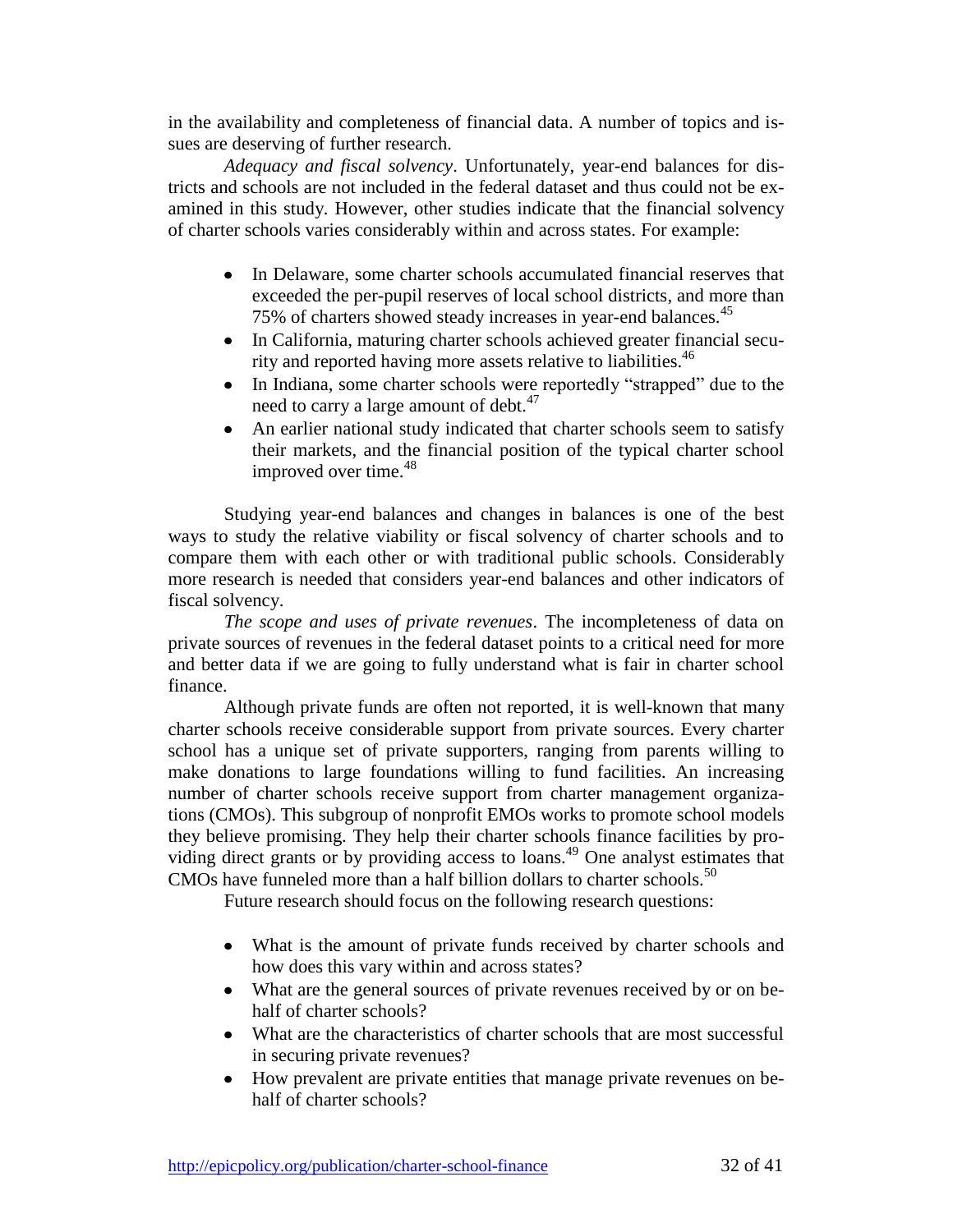- How are new legislation and programs affecting charter school  $\bullet$ finance? For example, how has the New Markets Tax Credit program affected charter school facility finance? This program provides strong financial incentives by providing a 39% federal tax credit over seven years for banks, private equity firms, or hedge funds that lend money to build charter facilities to a nonprofit entity. While the program has promoted considerable investment in New York charter schools,  $51$  little is known about its overall impact.
- When a charter school closes, how are assets liquidated? Are equipment, materials and facilities considered public or private property?

Although it is less common for traditional public school districts to collect undisclosed private revenues, a more complete picture of school finance also requires inquiry into whether traditional public schools create and use private entities to manage private revenues on their behalf, and if so, to what extent.

In order to conduct quality research on such private revenue issues, all schools must be required to report all private as well as public revenues they receive. Charter schools remain public schools; as such, even when they are accountable to private funders for private funds, they should be accountable to public authorities for how such revenues are spent on behalf of public schoolchildren.

*Cost advantages vs. cost disadvantages*. More research also is needed to examine relative cost advantages and disadvantages of charter schools. A laborious effort was made in Miron and Nelson (2002) to capture and assign monetary values to charter schools' specific cost advantages and disadvantages. More research is needed in this area, which could inform the development and refinement of funding formulas. There are differences between traditional public schools and charter schools that explain and reflect funding differences. Similarly, all charter schools are not alike; ideally, funding formulas could be more sensitive to differences in terms of the students served and services provided.

## **Concluding Thoughts**

Before tackling the question of what is fair, it is important to first look more closely at the factors or variables producing spending differences in charter schools and traditional public schools.

It is true, for example, that the revenue gap between charter schools and traditional public schools is large. On average, charter schools reported revenue comprising only 77% of the amount traditional public schools reported. This difference was \$2,980 per pupil. Even when compared to local districts housing EMO-operated schools, charters in general had a funding gap of \$1,590 per pupil. However: revenues can be misleading. Expenditures are, perhaps, more comparable. The bottom line gap does in fact narrow here by 4 percentage points: charters reported spending 81% of the total amount that traditional public schools reported spending. Still, there is a substantive difference.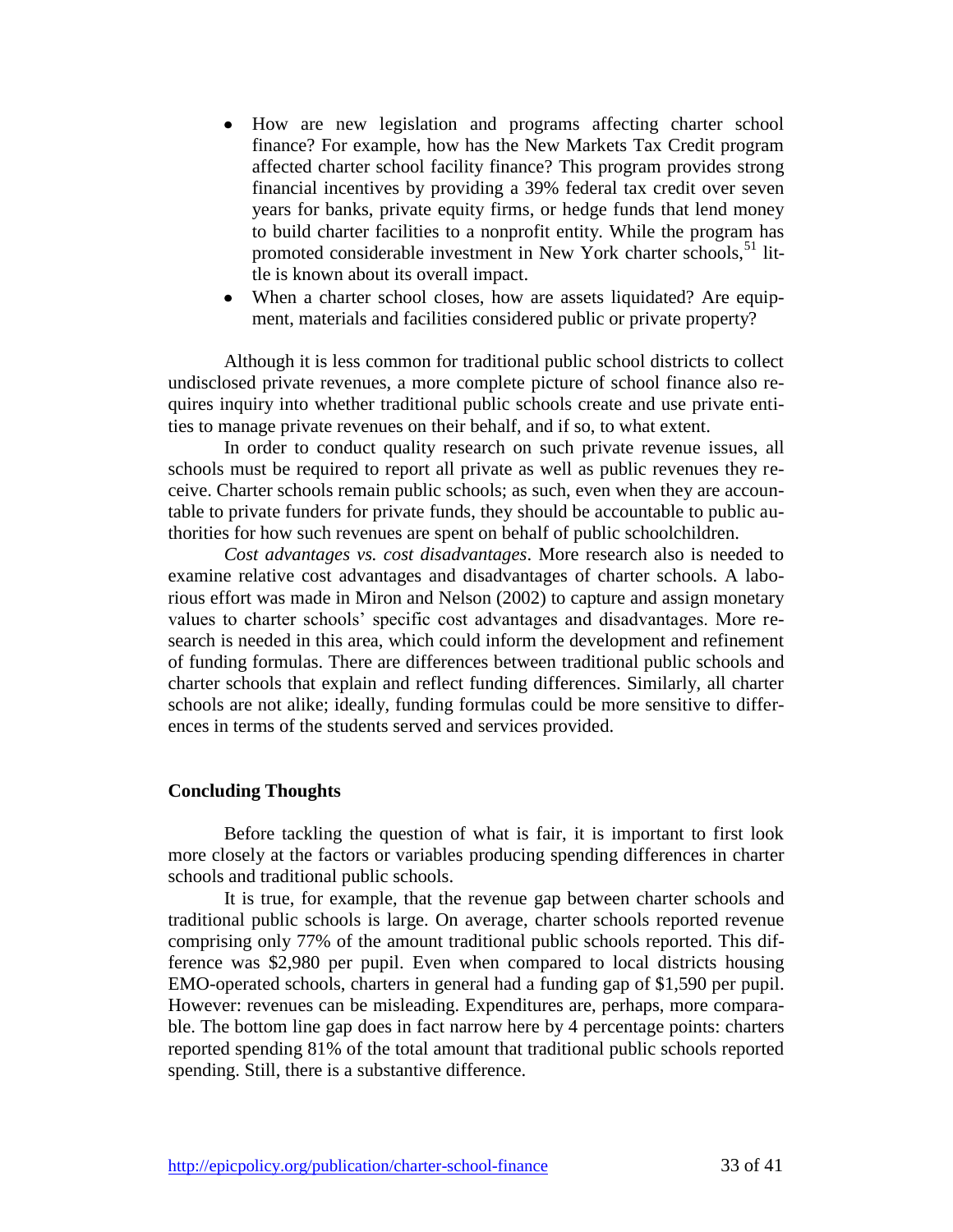Because revenues and expenditures for traditional public schools often cover a range of services that charter schools do not provide, there is an element of comparing apples to oranges in these figures. As we've noted, these differences in revenues and expenditures can be largely explained by variations in the programs provided and the students served. For example:

- Although our data did not allow us to break out total costs for *special education* services, which are more prevalent at traditional public schools that serve more students with disabilities<sup>52</sup> and a higher proportion of students with severe disabilities, we were able to see that relative to charter schools, traditional public schools spent—on average—\$170 more per pupil on special education teacher salaries. Actual costs for special education would be substantially higher when calculating related instructional costs.
- Relative to charter schools, traditional public schools spend—on average—\$325 more per pupil on *student support services*, \$384 more per pupil on *transportation*, and \$182 more per pupil on *food services*.

These categories—special education, student support, transportation and food—account for more than half the difference in expenditures between charter schools and traditional public schools. If we could parse out all special education costs, we would likely be able to account for most of the spending gap.

That doesn't bring the picture fully into focus, however, because charter schools generally are more likely to cater to elementary school students, avoiding the upper secondary students who are most costly to educate. The data available for this study did not allow us to identify or estimate the additional costs commonly required for upper secondary schools, especially for laboratories, vocational facilities and equipment, additional costs for transportation, extracurricular activities, and so on. Again, this factor introduces an apples-to-oranges problem. While charter school advocates often maintain that charter school funding is not equitable because per-pupil allocations are not the same as for traditional public schools, it is possible that funding may nevertheless be fair, given differences in services provided and students served. If adjustments for these factors could be made, it is likely that differences would be minimized. Even that comparison would likely be misleading, however, since a large portion of charter schools do not report revenue from private sources—another confounding factor.

It is also important to remember that within each aggregate group represented in this study, there is considerable variance among individual schools and within individual states. Thus, any assertion about whether charter school funding is fair needs to be prefaced with and qualified by a statement like the following: "Given the state, the range of services provided, and the type of students served, charter school funding….." Our findings indicate that states vary extensively in funding. While it is possible to find some charter schools that receive too little relative to the specific services they provide and the students they serve, it is also possible to find some charter schools that are generously supported and still have cost advantages relative to traditional public schools.<sup>53</sup> When charter schools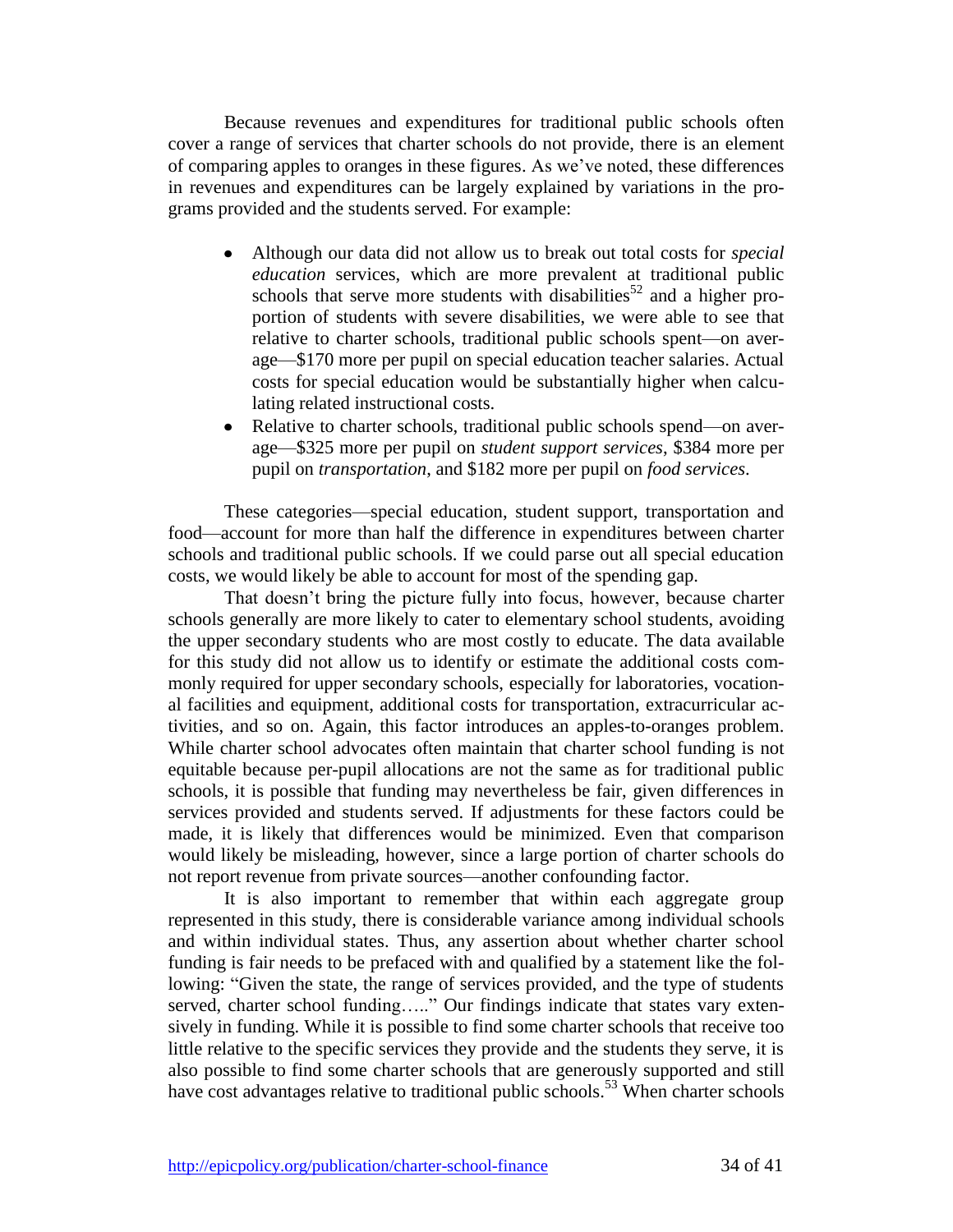and traditional public schools have similar programs and services, and when they serve similar students, funding levels should be equal in order to be considered fair. However, as long as traditional public schools are delivering more programs, serving wider ranges of grades, and enrolling a higher proportion of students with special needs, they will require relatively higher levels of financial support. Under these circumstances, differences or inequality in funding can be seen as reasonable and fair.

Finally, complaints about disparities in funding ignore that charter schools enter into a contract for an agreed-upon price. Complaints that charter schools receive less money per pupil overlook the fact that a price was already explained in the state's funding formula and that this was agreed upon as part of the charter contract.

Despite our many caveats that simplistic use of raw numbers from this study may be misleading, these findings point to several places where policymakers might do well to look more closely when considering funding formulas and charter policy. Even more importantly, they highlight the crucial gaps in data that need to be filled as soon as possible so that a more exact assessment of financial realities can be developed.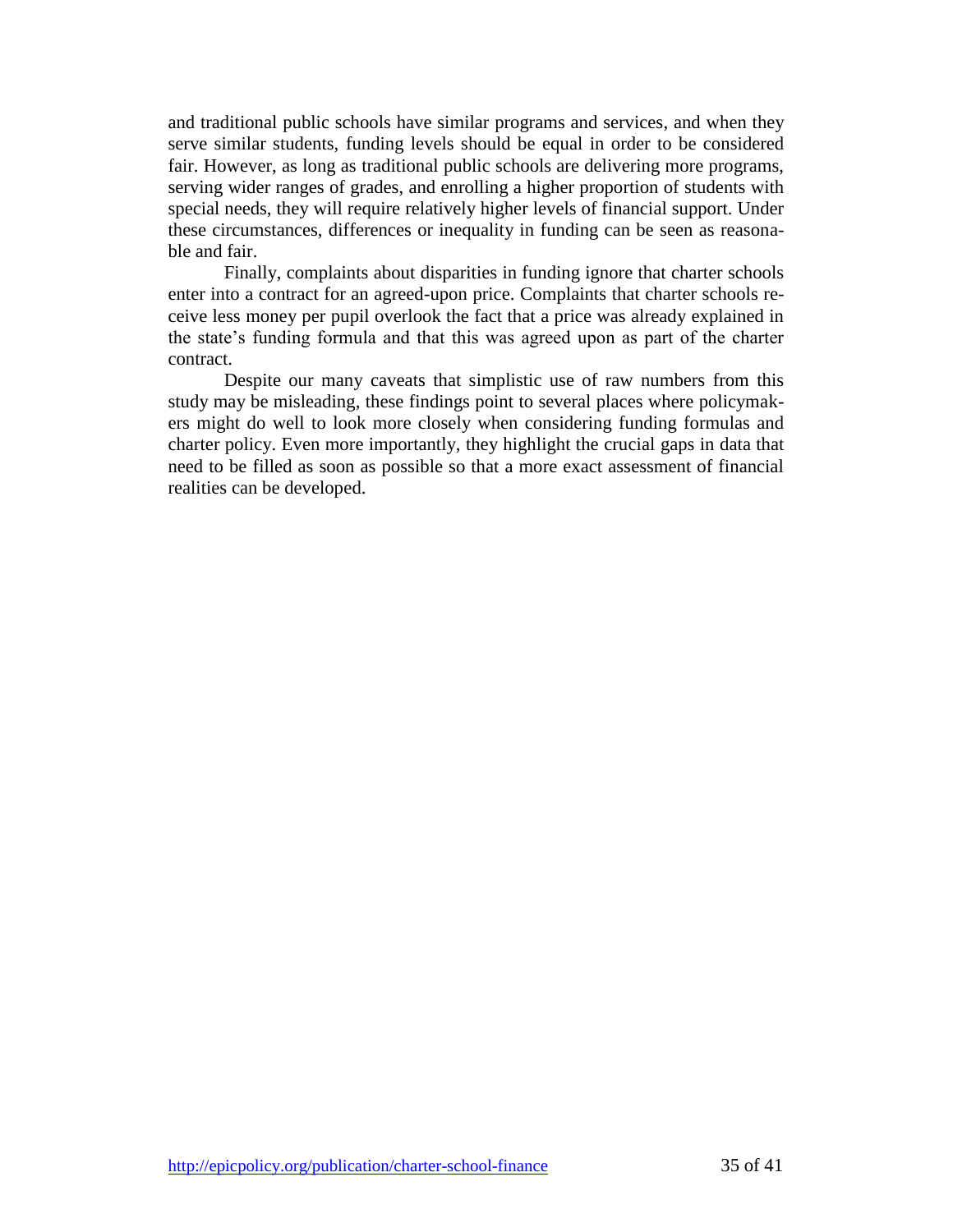## *Notes and References*

- $1$  The authors would like to thank and recognize David Davis for his assistance with the review of literature on this topic.
- $2$  This is possible since private funds are not incorporated in state purchasing and accounting systems. Furthermore, private funds are often held and spent on behalf of the charter school by a trust or foundation set up to serve the school or to secure a facility.
- <sup>3</sup> Miron, G. & Urschel, J. (2009). *Profiles of nonprofit education management organizations: 2008-2009*. Boulder and Tempe: Education and the Public Interest Center & Education Policy Research Unit. Retrieved January 25, 2010, from http://epicpolicy.org/publication/profiles-nonprofit-emos-2008-09
- Molnar, A., Miron, G., & Urschel, J. (2009). *Profiles of for-profit educational management organization* (Annual Report No. 11). Boulder and Tempe: Education and the Public Interest Center & Education Policy Research Unit. Retrieved January 25, 2010, from http://epicpolicy.org/publication/profiles-profit-emos-2008-09
- 4 For a full list and discussion of definitions, see Appendix A in Miron, G., & Urschel, J. (2009). *Profiles of nonprofit education management organizations: 2007-2008.* Boulder and Tempe: Education and the Public Interest Center & Education Policy Research Unit. Retrieved January 25, 2010, from http://epicpolicy.org/publication/profiles-nonprofit-emos-2008-09
- <sup>5</sup> Miron, G. & Urschel, J. (2009). *Profiles of nonprofit education management organizations: 2007-2008.* Boulder and Tempe: Education and the Public Interest Center & Education Policy Research Unit.
- <sup>6</sup> Molnar, A., Miron, G., & Urschel, J. (2009). *Profiles of for-profit educational management organization* (Annual Report No. 11). Boulder and Tempe: Education and the Public Interest Center & Education Policy Research Unit.
- 7 Scott, J. (2009). The politics of venture philanthropy in charter school policy and advocacy. *Educational Policy, 23*(1), 106-136.
- Meyerson, D.E., Quinn, R., & Tompkins, M. (2009). *Bringing resources back on: Philanthropic elites as agents of institutional change in education.* Working paper. Palo Alto: Center for Philanthropy and Civil Society, Stanford University.
- Also see the New Schools Venture Fund web site for more details regarding the effort to bring in private resources to support charter management organizations. http://www.newschools.org/work/investmentstrategy/charter-management-organizations. (Retrieved December 12, 2009.)
- <sup>8</sup> Miron & Nelson (2002) estimated that high schools had per pupil costs that were \$750, on average, higher than elementary schools. This is due to demands on the high schools to provide vocational lines as well as the fact that the teacher-student ration at high schools is less cost efficient, in part, due to the need for more single subject certified teachers. High schools are also more likely to offer sports and other extra curricular programs. See Miron, G. & Nelson, C. (2002). *What's public about charter schools? Lessons learned about choice and accountability*. Thousand Oaks, CA: Corwin Press, Inc.
- 9 Miron, G., Urschel, J. L., Mathis, W, J., & Tornquist, E. (2010). *Schools without Diversity: Education Management Organizations, Charter Schools and the Demographic Stratification of the American School System*. Boulder and Tempe: Education and the Public Interest Center & Education Policy Research Unit. Retrieved February 15, 2010, from<http://epicpolicy.org/publication/schools-without-diversity>
- Howe, K. R., & Welner, K. G. (2002). School choice and the pressure to perform: Déjà vu for children with disabilities? *Remedial and Special Education , 23*(4). 212-222.
- Fiore, T. A., Harwell, L. M., Blackorby, J., & Finnigan, K.S. (2000). *Charter schools and students with disabilities: A national study* (Final Report). U.S. Department of Education.
- Miron, G. & Nelson, C. (2002). *What's public about charter schools? Lessons learned about choice and accountability*. Thousand Oaks, CA: Corwin Press, Inc.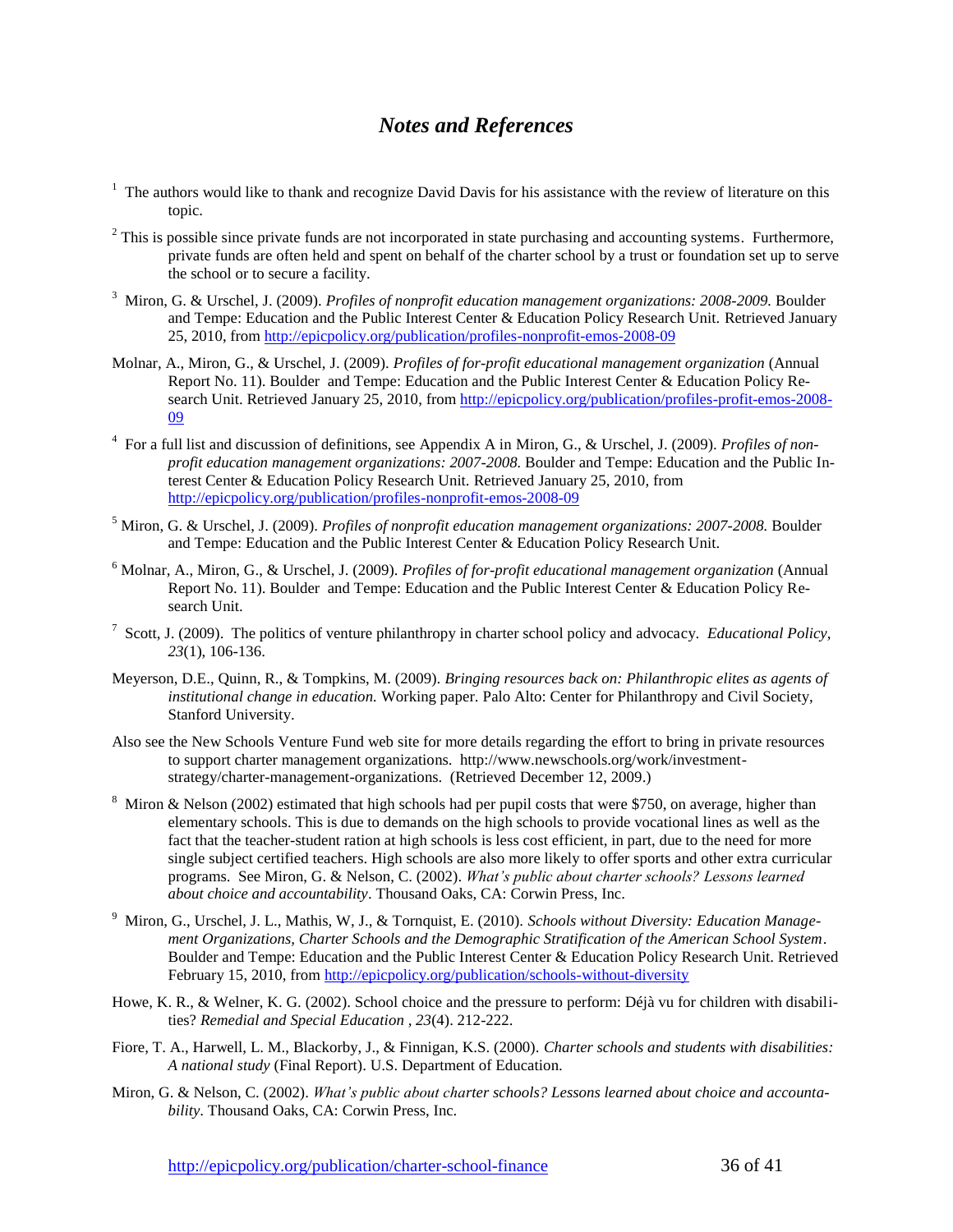- <sup>10</sup> Nelson, F.H., Rubenstein, M., Mahoney, L. (2004). *Financing autonomy: Charter school finance case studies*. Washington, DC: American Federation of Teachers.
- Belfield, C. (2008). *Funding formulas, school choice, and inherent incentives*. Boulder and Tempe: Education and the Public Interest Center & Education Policy Research Unit.
- <sup>11</sup> Nelson, F.H., Muir, E., Drown, R. (2003). *Paying for the vision: Charter school revenue and expenditures*. Washington, DC: Office of Educational Research and Improvement, U.S. Department of Education.
- $12$  As noted in the Fordham Institute report: "Our analysis revealed beyond our wildest fears how uneven, incommensurable, and in many cases plain shoddy and gap-filled are state and local school-finance data. It's hard enough to figure out how much money flows into the coffers of district-operated schools in a given year, whence it comes, and what formulas govern the amount and shape the channels through which it flows. To find these things out for charter schools in any fashion that can begin to be compared with district (or state) data verges on impossible."

Fordham Institute. (2005). *Charter school funding: Inequity's next frontier*. Washington DC. Author.

- 13 Roza, M. (2005). Apples-to-apples fiscal comparisons, In R.J. Lake, & P.T Hill (Eds.), *Hopes, fears, & reality: A balanced look at American charter schools in 2005*. Seattle, WA: Center on Reinventing Public Education.
- <sup>14</sup> National totals in this report excludes data from US jurisdictions outside of the 50 states and DC.
- <sup>15</sup> Ave, E. P., Zhou, L., Tang, J., & Johnson, F. (2009, March). *Documentation for the NCES common core of data national public education financial survey (NPEFS), school year 2006-07 (fiscal year 2007): Final file version 1a.* Washington DC: U.S. Department of Education. Retrieved from http://nces.ed.gov/ccd/stfis/asp
- <sup>16</sup> The comprehensive datasets used for these annual reports on nonprofit and for-profit EMOs were collected and assembled by researchers at Western Michigan University and provide a primary source of data for this current study. Data from state education agencies and key informants within each state were used to annually update information on the EMOs and EMO-operated schools for the annual EMO *Profiles* reports. The EMO's for-profit or nonprofit status was determined by directly asking the EMOs and/or by reviewing state government registries of businesses organized as for-profit entities. Guidestar, with its registry of nonprofit reports and tax forms, was also used to confirm nonprofit entities. These reports have been published by the Commercialism in Education Research Unit at Arizona State University and the Education and the Public Interest Center at the University of Colorado at Boulder.
- Miron, G. & Urschel, J. (2009). *Profiles of nonprofit education management organizations: 2008-2009.* Boulder and Tempe: Education and the Public Interest Center & Education Policy Research Unit. Retrieved January 25, 2010, from<http://epicpolicy.org/publication/profiles-nonprofit-emos-2008-09>
- Molnar, A., Miron, G. & Urschel, J. (2009). *Profiles of for-profit educational management organization* (Annual Report No. 11). Boulder and Tempe: Education and the Public Interest Center & Education Policy Research Unit. Retrieved January 25, 2010, fro[m http://epicpolicy.org/publication/profiles-profit-emos-2008-](http://epicpolicy.org/publication/profiles-profit-emos-2008-09) [09](http://epicpolicy.org/publication/profiles-profit-emos-2008-09)
- <sup>17</sup> For a number of schools that were open in the 2006-2007 school year, NCES IDs could not be found. Although several attempts were made to locate these ID numbers using possible variations on the schools' names and locations, NCES-assigned school IDs could not be located for 30 for-profit EMO-operated schools and 17 nonprofit EMO-operated schools in operation in 2006.
- $18$  In 249 of the records from California, the data for charter schools was blended together with district data, making this data unusable for the type of analyses we are conducting.
- <sup>19</sup> The NPEFS dataset is comprised of 16,393 district records for the 50 states plus District of Columbia. A total of 1,060 of those district records did not have data for fall membership and therefore, revenue per pupil could not be determined. We removed those district records from the sample before computing any averages.
- $20$  For a number of schools that were open in the 2006-2007 school year, NCES IDs could not be found. Although several attempts were made to locate these ID numbers using possible variations on the schools' names and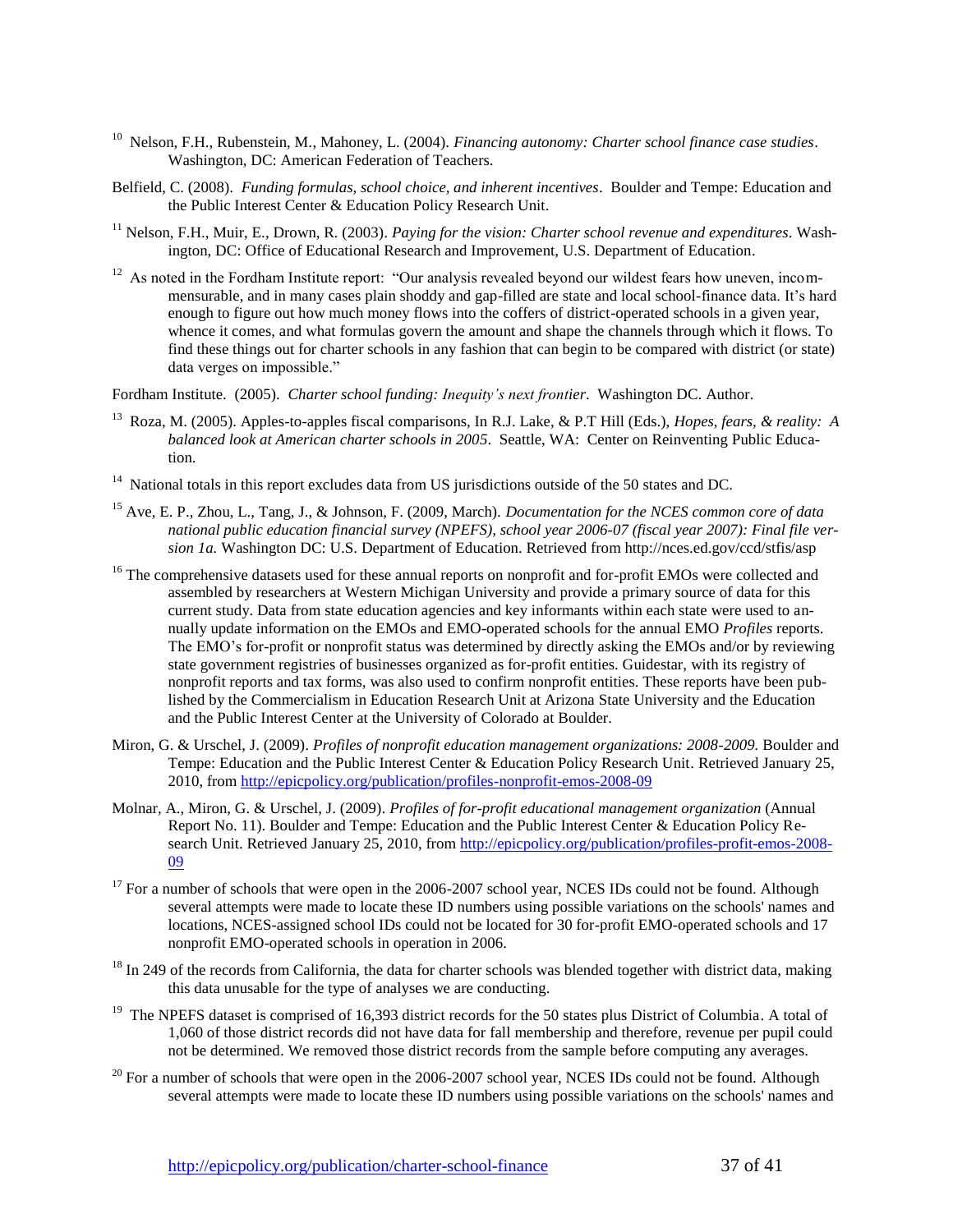locations, NCES-assigned school IDs could not be located for 30 for-profit EMO-operated schools and 17 nonprofit EMO-operated schools in operation in 2006.

- $21$  In addition to the EMO-operated charter schools, there were 52 district schools operated by EMOs in 2006-07 (5.4% of the overall EMO population of schools). Because the district schools that were operated by EMOs did not have distinct school-level data, they were removed from the analyses.
- 22 NewSchools Venture Fund. (2006, April). *Nonprofit real estate trusts: Viable solutions to the charter school facilities challenge*. San Francisco, CA: Author.
- Scott, J. (2009). The politics of venture philanthropy in charter school policy and advocacy. *Educational Policy, 23*, 106-136.
- Toch, T. (2010, May). Reflections on the charter school movement. *Phi Delta Kappan, 91* (8), 70-71.*.* Retrieved May 18. 2010, from [http://www.pdkintl.org/kappan/k\\_v91/k1005toc.htm](http://www.pdkintl.org/kappan/k_v91/k1005toc.htm) (subscription required).
- <sup>23</sup> The total charter school figures are based on estimates reported by the National Alliance for Charter Schools; see [http://www.publiccharters.org/.](http://www.publiccharters.org/) The growth of the EMO-operated charter schools was calculated based on based data reported in the annual EMO Profiles reports; see [http://www.epicpolicy.org/by](http://www.epicpolicy.org/by-topic/publications/732)[topic/publications/732.](http://www.epicpolicy.org/by-topic/publications/732)
- <sup>24</sup> For example, in a handful of states, such as Connecticut and Illinois, a large portion of the costs for special education services provided by the charter schools is actually paid by local districts.
- <sup>25</sup> For example, in Ohio, the funding formula provides supplemental funding for children with disabilities. There are actually 7 variable levels of supplemental funding based on the estimated costs for students based on the nature of their disability and the commonly recognized mean costs for providing education for students in this category.
- $26$  As one study demonstrated, charter schools in 11 of 12 states studied reported less total revenue per pupil than host school districts, ranging from \$1,841 less per pupil in Connecticut to \$222 less per pupil in North Carolina (Nelson, Muir, & Drown. 2003). In the District of Columbia, charter schools obtained \$1,280 more in revenue per pupil than their host districts (Nelson, Muir, & Drown, 2003).
- The Fordham Institute study found that charter schools in Minnesota had higher per pupil revenues on average than did traditional public schools. This study also revealed that the underfunding of charter schools as measured by per pupil revenues was most apparent in most big urban schools districts (Fordham Institute, 2005).
- Nelson, F.H., Muir, E., Drown, R. (2003). *Paying for the vision: Charter school revenue and expenditures.* Washington, DC: Office of Educational Research and Improvement, U.S. Department of Education.

Thomas B. Fordham Institute. (2005). *Charter school funding; Inequity's next frontier*. Washington, DC: Author.

<sup>27</sup> They are:

Appendix A: Revenues Per Pupil and by Source

Appendix B: Total Current Expenditures Broken Out by Four Main Categories of Spending

Appendix C: Total Current Expenditures Broken Out by Ten Main Categories of Spending

Appendix D: Spending on Teacher and Administrator Salaries

- <sup>28</sup> Mayor's Office, City of Indianapolis. (2007). *Accountability report on mayor-sponsored charter schools*. Indianapolis: Mayor's Office.
- Nelson, F.H., Rubenstein, M., Mahoney, L. (2004). *Financing autonomy: Charter school finance case studies*. Washington, DC: American Federation of Teachers.
- <sup>29</sup> Akey, T., Plucker, J.A., Hansen, J.A., Michael, R., Branon, S., Fagen, R., & Zhou, G. (2008). *Study of the effectiveness and efficiency of charter schools in Indiana*. Bloomington, IN: Center for Evaluation & Educational Policy.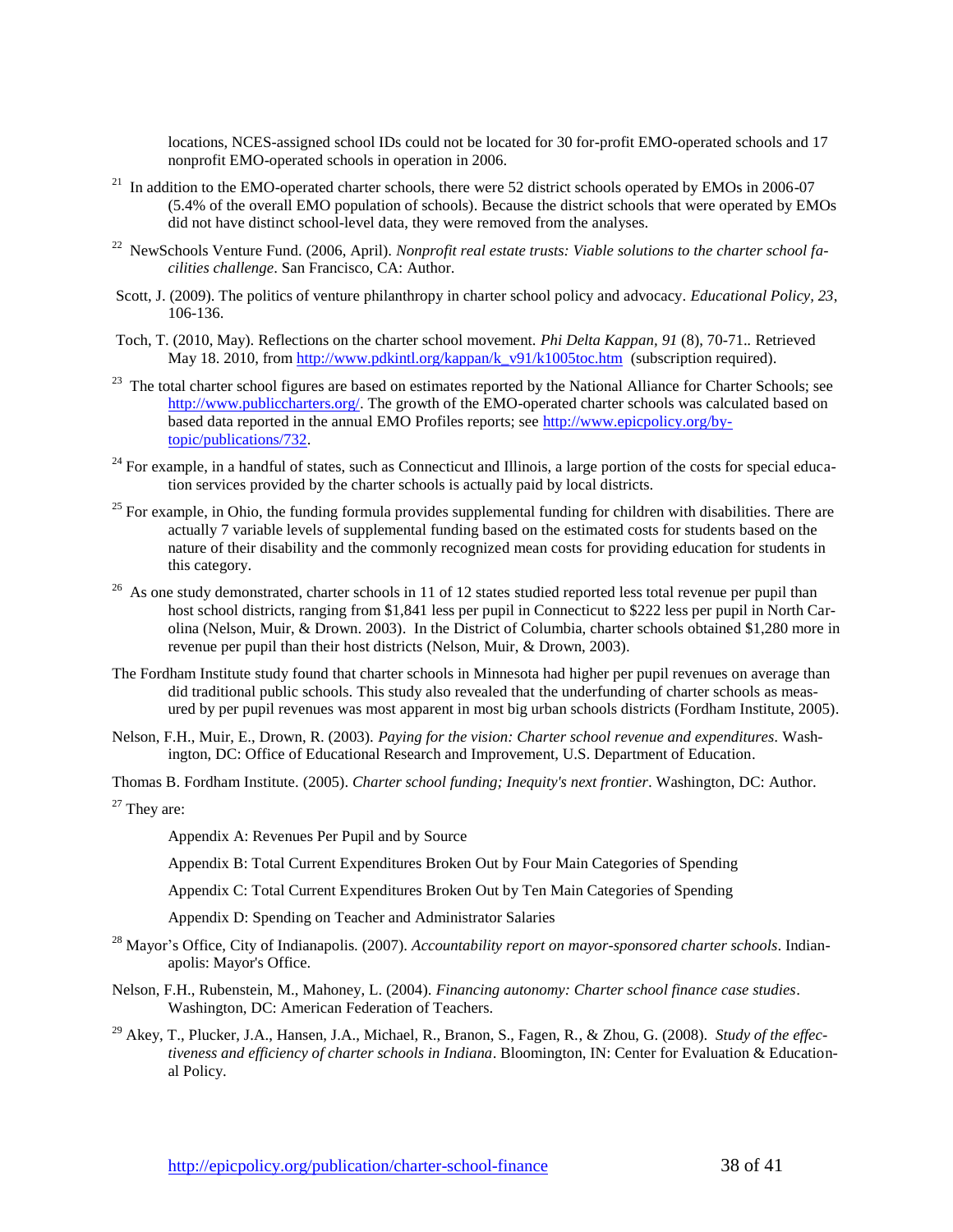- <sup>30</sup> Wells, A.S., Artiles, L., Carnochan, S., Cooper, C.W., Grutzik, C. Holme, J., Lopez, A., Scott, J., Slayton, J., & Vasudeva, A. (1998). *Beyond the rhetoric of charter school reform: A study of ten California school districts*. Los Angeles: UCLA.
- <sup>31</sup> Miron, G., Cullen, A., Applegate, B., & Farrell, P., (2007). *Evaluation of the Delaware charter school reform*. Kalamazoo: The Evaluation Center, Western Michigan University.
- <sup>32</sup> Dickerson, J.F., Mason, J., & Martucci, F.J. (2000). *The promise and risk of charter school project financing*. New York: Fitch IBCA
- <sup>33</sup> Huerta, L. & d'Entremont, C. (2008). *Charter school funding in New York: Seeking Institutional Legitimacy in a Marketplace of Resources* (unpublished paper ). New York: Teachers College, Columbia University.
- <sup>34</sup> Ascher, C., Echazarreta, J., Jacobowitz, R., McBride, Y., & Troy, T., (2003). *Governance and administrative infrastructure in New York City charter schools*. New York: Institute for Education and Social Policy, Steinhardt School of Education, New York University.
- <sup>35</sup> Miron, G. & Nelson, C. (2002). *What's public about charter schools? Lessons learned about choice and accountability*. Thousand Oaks, CA: Corwin Press.
- Miron, G., Cullen, A., Applegate, B., & Farrell, P. (2007). *Evaluation of the Delaware charter school reform: Final Report*. Dover, DE: Delaware State Board of Education.
- Miron, G. (2005). *Evaluating the performance of charter schools in Connecticut: A report commissioned by Conn-CAN*. New Haven, CT: Connecticut Coalition for Achievement Now.
- Sullens, C. & Miron, G. (2005). *Challenges of starting and operating charter schools: A multicase study*. Cleveland, OH: The Cleveland Foundation.
- Miron, G. & Horn, J. (2002). *Evaluation of Connecticut charter schools and charter school initiative: Final report*. Hartford, CT:, Connecticut State Department of Education.
- Miron, G., Nelson, C., & Risely, J. (2002). *Strengthening Pennsylvania's charter school reform: Findings from the statewide evaluation and discussion of relevant policy issues*. Harrisburg, PA: Pennsylvania Department of Education.
- Nelson, C. & Miron, G. (2002). *The evaluation of Illinois charter school reform: Final report*. Springfield, IL: Illinois State Board of Education.
- Horn, J. & Miron, G. (2000). *An evaluation of the Michigan charter school initiative: Performance, accountability, and impact*. Lansing, MI: Michigan Department of Education.
- These and other related reports can be downloaded at [http://homepages.wmich.edu/~miron/publics.html.](http://homepages.wmich.edu/~miron/publics.html)
- <sup>36</sup> Carr, C. (2002). *Charter schools: Fulfilling the promise of education reform*. Atlanta: Georgia Public Policy Foundation.
- Thomas B. Fordham Institute. (2005). *Charter school funding; Inequity's next frontier*. Washington, DC: Author.
- Jacobowitz, R. & Gyurko, J.S., (2004*). Charter school funding in New York; Perspectives on parity with traditional public schools*. New York: Institute for Education and Social Policy; Steinhardt School of Edcuation.
- Sugarman, S.D., (1999) School choice and public funding. Washington, DC: Brookings Institution Press.
- <sup>37</sup> Akey, T., Plucker, J.A., Hansen, J.A., Michael, R., Branon, S., Fagen, R., & Zhou, G. (2008). *Study of the effectiveness and efficiency of charter schools in Indiana*. Bloomington, IN: Center for Evaluation & Educational Policy.
- Nelson, F.H., Rubenstein, M., Mahoney, L. (2004). *Financing autonomy: Charter school finance case studies*. Washington, DC: American Federation of Teachers.
- <sup>38</sup> Traditional public schools have higher proportion of students with special education needs. See
- RPP International. (2000). *The state of charter schools*: *National charter school study* (Fourth Year Report). Washington, DC: U.S. Department of Education.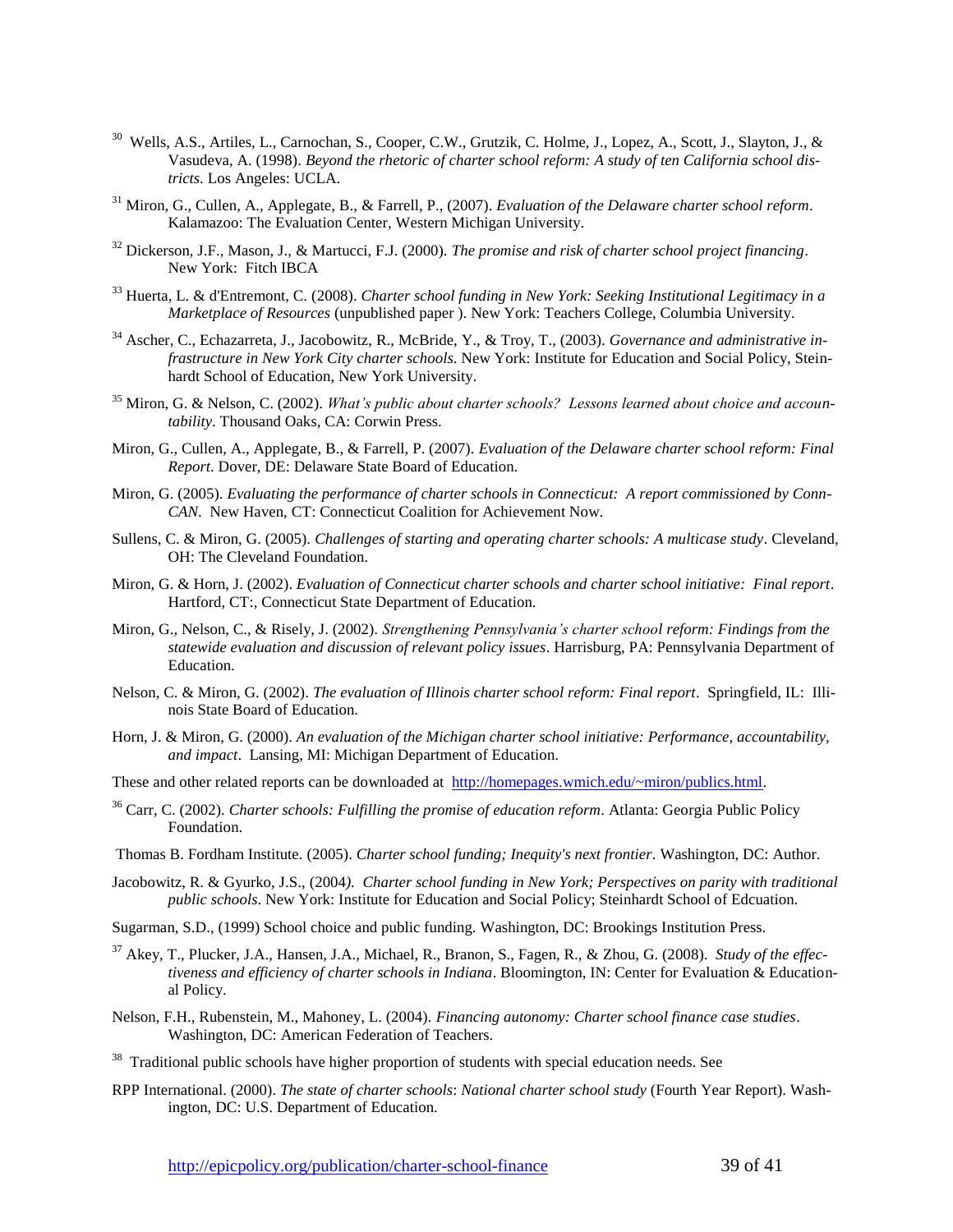- Arsen, D., & Ray, L. (2004). When do charter schools enroll students with disabilities? *Journal of Special Education Leadership, 17*(2), 71-81.
- Garcia, D. R. (2008). Academic and racial segregation in charter schools. *Education and Urban Society, 40*(5), 590- 612.
- Howe, K. R. & Welner, K. G. (2002). School choice and the pressure to perform: Déjà vu for children with disabilities? *Remedial and Special Education , 23*(4). 212-222.
- Miron, G., Urschel, J. L., Mathis, W, J., & Tornquist, E. (2010). *Schools without Diversity: Education Management Organizations, Charter Schools and the Demographic Stratification of the American School System*. Boulder and Tempe: Education and the Public Interest Center & Education Policy Research Unit. Retrieved February 28, 2010, from [http://epicpolicy.org/publication/schools-without-diversity.](http://epicpolicy.org/publication/schools-without-diversity)
- <sup>39</sup> Unfortunately, Texas and Missouri did not break down expenditures spent on salaries into the subcategories used in the other states. Spending on teacher salaries in Texas could not be determined from the data set. In Connecticut and the District of Columbia, salaries were only broken out into subcategories for the noncharter districts, making comparisons within the state's comparison groups impossible. In Minnesota, only the nonprofit EMO-operated charter schools did not break down salaries. These groups were not included in the discussion of minimums above.
- <sup>40</sup> Nelson, F.H., Rubenstein, M., & Mahoney, L. (2004). *Financing autonomy: Charter school finance case studies*. Washington, DC: American Federation of Teachers.
- Nelson, F.H., Muir, E., & Drown, R. (2003). *Paying for the vision: Charter school revenue and expenditures*. Office of Educational Research and Improvement, U.S. Department of Education.
- $41$  Krop, C. & Zimmer, R. (2005). Charter school type matters when examining funding and facilities: Evidence from California. *Education Policy Analysis Archives, 13*(50). Retrieved June 22, 2010, from <http://epaa.asu.edu/ojs/article/viewFile/155/281>
- Nelson, F.H., Rubenstein, M., Mahoney, L. (2004). *Financing autonomy: Charter school finance case studies*. Washington, DC: American Federation of Teachers.
- $42$  Nelson, F.H., Rubenstein, M., & Mahoney, L. (2004). Financing autonomy: Charter school finance case studies. Washington, DC: American Federation of Teachers.
- <sup>43</sup> Nelson, F.H., Muir, E., & Drown, R. (2003). *Paying for the vision: Charter school revenue and expenditures*. Office of Educational Research and Improvement, U.S. Department of Education.
- <sup>44</sup> According to Sugarman (2002), the issues in state funding for charter schools may be resolved at the state level or on a district to district basis. Sugarman claims that reform of school funding at the state level may be promoted by the growth of charter schools and a state's proclivity to increase attention to these schools.
- Sugarman, S.D. (2002). Charter school funding issues. *Education Policy Analysis Archives, 10*, (34).
- <sup>45</sup> Miron, G., Cullen, A., Applegate, B., & Farrell, P., (2007). *Evaluation of the Delaware charter school reform*. Kalamazoo: The Evaluation Center ,Western Michigan University.
- <sup>46</sup> Brown, R.S., Butler, E.A., Hentschke, G.C, Hirman, J.H., Liu,S., & Wohlstetter, P. (2008). *Charter school indicators: A report from the Center on Educational Governance University of Southern California*. Los Angeles: Center on Educational Governance, University of Southern California.
- <sup>47</sup> Akey, T., Plucker, J.A., Hansen, J.A., Michael, R., Branon, S., Fagen, & R., Zhou, G. (2008). *Study of the effectiveness and efficiency of charter schools in Indiana*. Bloomington, IN: Center for Evaluation & Educational Policy.
- <sup>48</sup> Nelson, F.H., Muir, E., & Drown, R. (2003). *Paying for the vision: Charter school revenue and expenditures*. Washington, DC: Office of Educational Research and Improvement, U.S. Department of Education.
- <sup>49</sup> CMOs also provide direct and indirect support to the schools in terms of professional development, instructional resources, and a range of other services which are often paid for with private sources of funding.